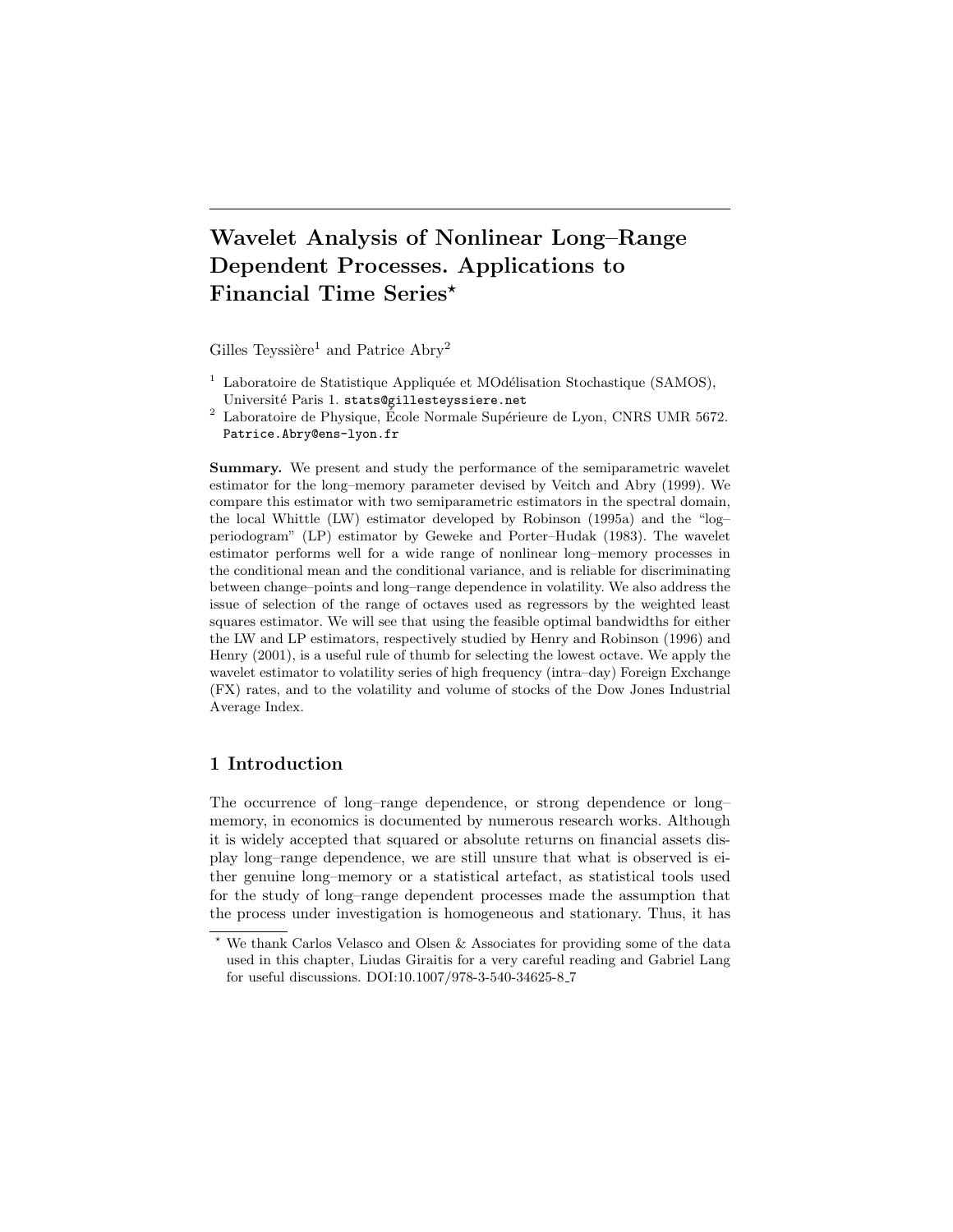been claimed, see e.g., Mikosch and Stărică  $(1999, 2003, 2004a, 2004b)$  that the observed long–range dependence is spurious and the consequence of non– stationarity in the data.

Discriminating long–range dependence from single (or multiple) change– point(s) is a very active research area in statistics, see e.g., Lavielle (1999), Berkes, Horváth, Kokoszka and Shao (2003). Change–points and long–range dependence might coexist, and finding the optimal number of change–points and their location requires a more elaborated approach than Vostrikova's  $(1981)$  binary segmentation procedure, see Lavielle and Teyssière  $(2005)$ , although most econometrics research papers still resort to the binary segmentation methods, or a mix of this algorithm and the tests by Lavielle (1999) and Lavielle and Moulines (2000), a combination giving incorrect results.

We consider here a statistical method for the analysis of long–range dependence, based on wavelets, which does not require these strong stationarity assumptions and is robust to some departures from the previous hypotheses. Empirical research works by Kokoszka and Teyssière  $(2002)$  and Teyssière (2003) reached the conclusion that the intensity of strong dependence in volatility processes measured with wavelet based estimators is lower than what is usually found using estimators in either the time or the frequency domain, and then volatility processes mix a moderate level of long–range dependence and change–points.

As empirical evidence suggests that financial time series are highly nonlinear, in particular volatility processes exhibit a combination of nonlinearity, long–range dependence and change–points, we study in this chapter the estimation of the scaling coefficient for some nonlinear long–memory processes used in the statistical and econometrics literature, and compare the performance of the wavelet estimator with the one of two semiparametric estimators in the frequency domain: the local Whittle  $(LW)$  estimator by Künsch (1987) and Robinson (1995a), and the "log–periodogram" (LP) estimator by Geweke and Porter–Hudak (1983). These semiparametric estimators are of interest for researchers dealing with real data, as the Data Generating Process (DGP) of the observed data is unknown, the estimation of a misspecified parametric model might lead to serious biases in estimation. Since one has to resort to semiparametric methods, it is then useful to know the performance of these estimators for a wide range of nonlinear dependent processes.

We consider some nonlinear long–memory processes that were not studied in Abry et al. (2003): the linear ARCH (LARCH) process, the long–memory stochastic volatility (LMSV) process, the nonlinear moving average (NLMA) process, and some nonlinear transformations of fractionally integrated processes. We also study the performance of the wavelet estimator for the case of change–point processes, i.e., the non–stationary GARCH process, a process with non constant coefficients. The relevance of wavelet analysis for dealing with the issue of change–point and spurious strong dependence in GARCH processes has been conjectured in previous works, see e.g., Kokoszka and Teyssière  $(2002)$ , Teyssière  $(2003)$ , but never systematically analyzed. We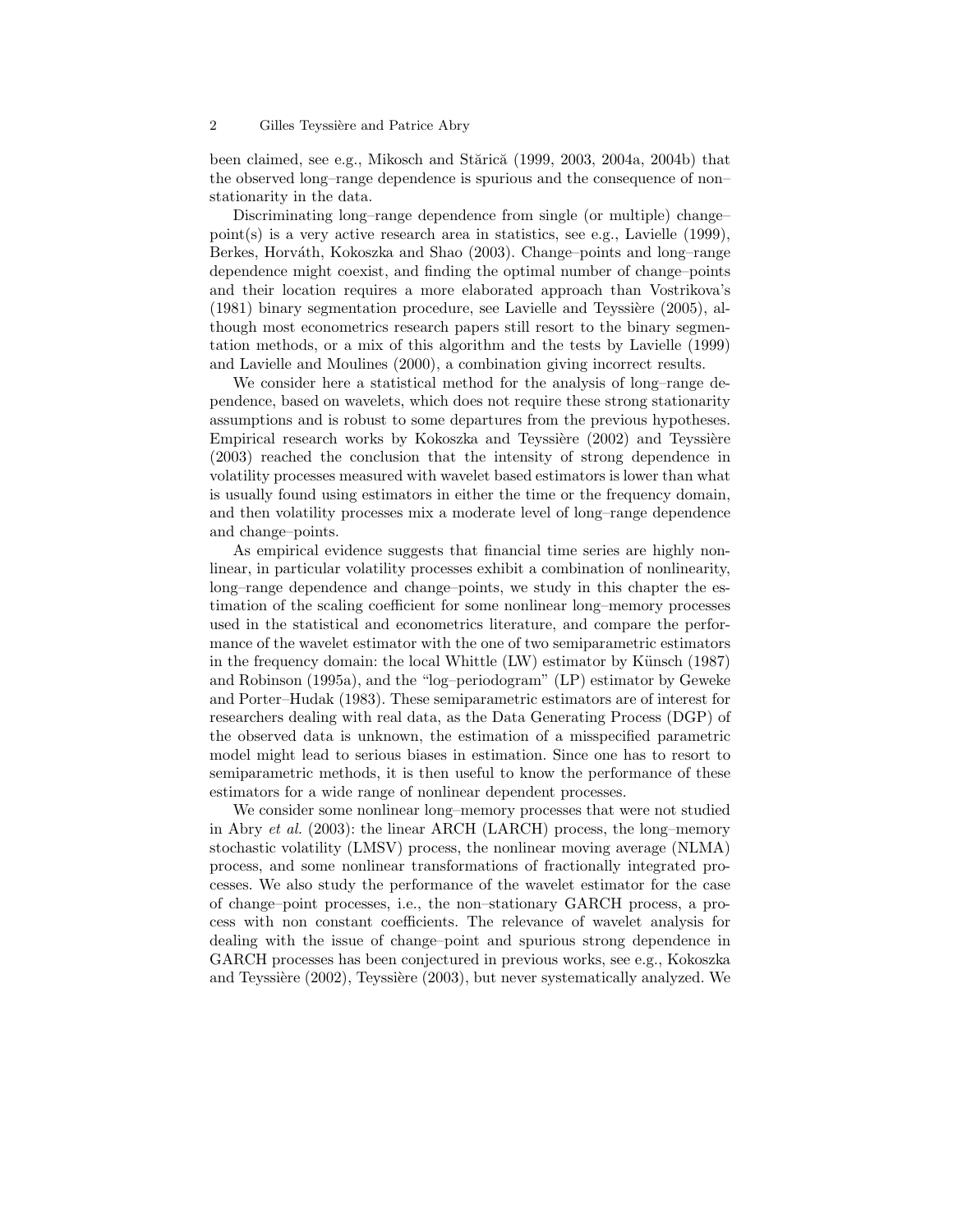also consider the case of a volatility process mixing both strong dependence and change in regimes, the non homogeneous LMSV process, and the case of dependent processes with polynomial and broken trends.

We also address a standard issue in semiparametric estimation of strongly dependent processes, the cutoff between short–range and long–range dependence. The bandwidth selection problem has been studied for the LW and LP estimators by Henry and Robinson (1996), Hurvich, Deo and Brodsky (1998) and Henry (2001). For the wavelet estimators, we have to select the range of octaves used as regressors by the weighted least squares estimator. On the basis of some simulations, we suggest some choices for the lowest octave, and we will see that using the optimal bandwidth for the LW estimator is a useful rule of thumb for selecting this lowest octave.

We also report some simulation results for the use of the feasible optimal bandwidth for the LP estimator, and will see that this data–driven bandwidth works well for a large variety of nonlinear long–range dependent processes, and often better than the fixed bandwidths  $[T^b]$ , with  $b \in (0, 1)$ , usually considered.

We will see that although the wavelet estimator has been devised for the standard Gaussian case, it still works for a broader class of nonlinear processes, provided in the case of highly nonlinear processes, that the sample size is large enough for disentangling the long–memory component from the other nonlinear ones. Since the performance of the wavelet estimator is satisfactory enough, we consider an application of this estimator to high–frequency (intra– day) foreign exchange (FX) rates, and to trading volume.

This chapter is organized as follows: section 2 presents the long–range dependent processes that we will study with the wavelet estimator, while section 3 presents the wavelet and semiparametric spectral estimators. Section 4 compares the performance of the wavelet estimator with other standard semiparametric estimators in the spectral domain for a large variety of nonlinear strongly dependent processes. Section 6 gives several applications to high–frequency Foreign Exchange (FX) rates and to trading volume of stocks of the Dow Jones Industrial Average Index.

## 2 Long–Memory or Long–Range Dependence

## 2.1 Definition and Consequence

**Definition 1.** Let  ${Y_t, t \in \mathbb{R}}$  be a second–order stationary process. This process is a long-memory process if its spectrum  $f_Y(\lambda)$  is such that in a close positive neighborhood of the zero frequency,

$$
f_Y(\lambda) \sim c_f \lambda^{-\alpha}, \quad \lambda \to 0_+, \quad c_f \in (0, \infty), \tag{1}
$$

or equivalently, if its autocorrelation function  $\rho_Y(k)$  has the following hyperbolic rate of decay<sup>3</sup>

<sup>&</sup>lt;sup>3</sup>  $x_k \approx y_k$  means that  $\exists$  two constants  $C_1, C_2$  such that  $C_1y_k \leqslant x_k \leqslant C_2y_k$ ,  $k \to \infty$ .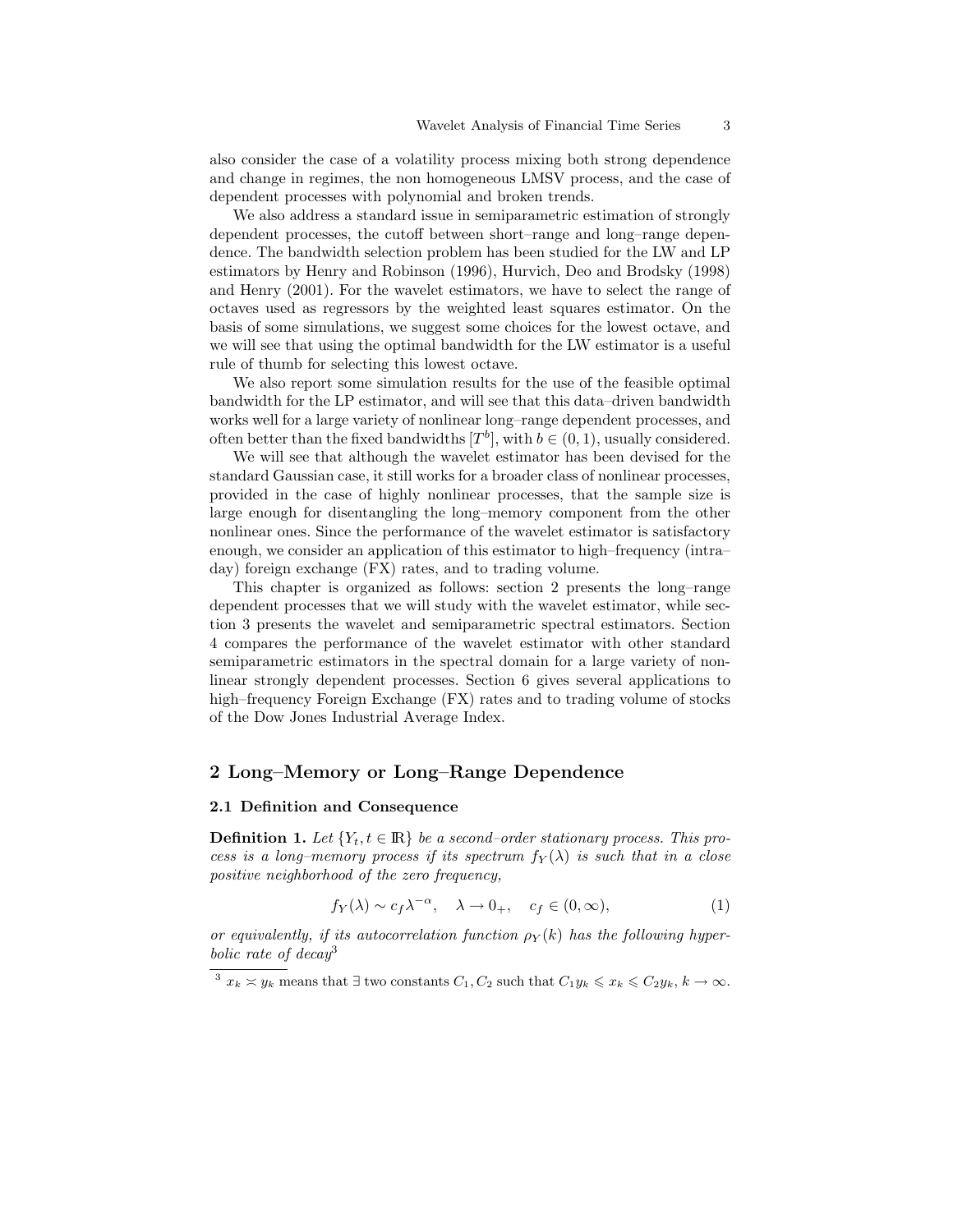$$
\rho_Y(k) \asymp k^{\alpha - 1},\tag{2}
$$

with  $\alpha \in (0,1)$ .

As a consequence of equation (2), the autocorrelations of a long–memory process are not summable, i.e.,

$$
\sum_{k=-\infty}^{\infty} \rho_Y(k) = \infty.
$$
 (3)

Long–memory received an interesting non standard exposition based on the covariance under aggregation of the sum of covariances in Gefferth et al. (2003).

#### 2.2 Standard Linear Long–Range Dependent Processes

#### • Fractionally Integrated Process

The Fractionally Integrated process, denoted as either  $FI(d)$  or  $I(d)$ , defined as

$$
(1 - L)^d (Y_t - \mu) = \varepsilon_t, \quad \varepsilon_t \sim N(0, \sigma_\varepsilon^2), \tag{4}
$$

where  $\mu$  is the unknown mean of the process,  $L$  stands for the lag operator, i.e.,  $LY_t = Y_{t-1}$ , the fractional difference operator  $(1 - L)^d$  associated with the degree of fractional integration  $d \in (-0.5, 0.5)$ , is defined as

$$
(1 - L)^d = \sum_{j=0}^{\infty} b_j L^j, \ b_0 = 1, \ b_j = \prod_{k=1}^j \left( 1 - \frac{1+d}{k} \right),
$$
  

$$
b_j \sim -\frac{1}{\Gamma(-d)} j^{-(1+d)} \longrightarrow \infty,
$$
 (5)

where  $\Gamma(\cdot)$  denotes the Gamma function. When  $d \in (0, 0.5)$  (respectively,  $d \in$  $(-0.5, 0)$ ) the process is said to be persistent (respectively, anti-persistent). For this process, one has:

$$
\alpha = 2d.\tag{6}
$$

### • Fractional ARIMA (FARIMA) Process

The  $FI(d)$  process is nested into the class of Fractional ARIMA processes, defined as

$$
\phi(L)(1-L)^d(Y_t-\mu) = \theta(L)\varepsilon_t, \quad \varepsilon_t \sim N(0, \sigma_{\varepsilon}^2), \tag{7}
$$

where  $\phi(L) = 1 - \sum_{j=1}^{p} \phi_j L^j$  and  $\theta(L) = 1 + \sum_{j=1}^{q} \theta_j L^j$  are lag polynomials of respective orders  $p$  and  $q$  with root outside the unit circle. This model, which is denoted as  $FARIMA(p,d,q)$ , generalizes the class of  $ARIMA(p,d,q)$ models with integer degree of differentiation.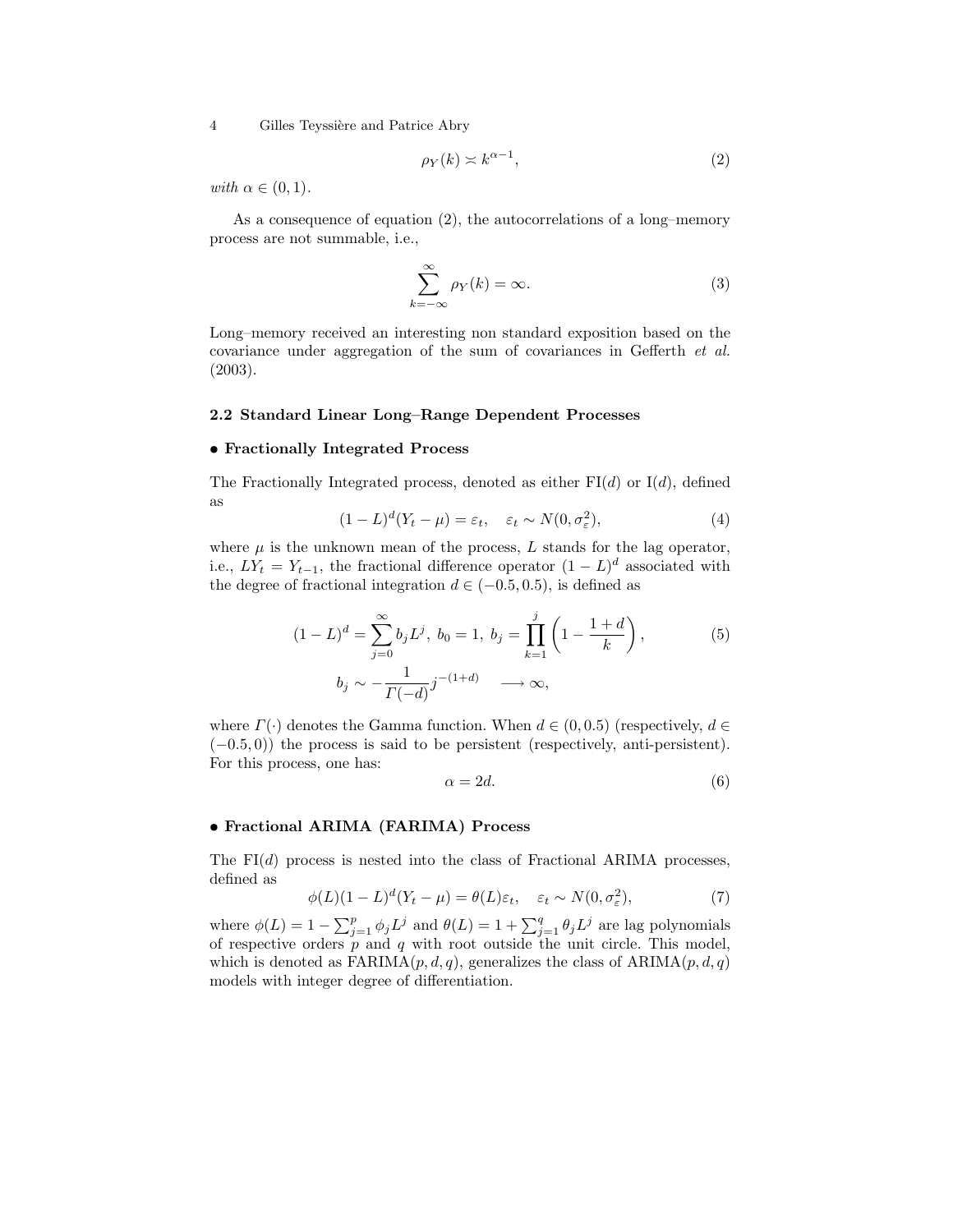The spectrum of a  $FARIMA(p,d,q)$  process is equal to

$$
f_Y(\lambda) = \frac{\sigma_{\varepsilon}^2}{2\pi} \frac{|\theta(\exp(-i\lambda))|^2}{|\phi(\exp(-i\lambda))|^2} |1 - \exp(-i\lambda)|^{-2d}.
$$
 (8)

With

$$
\alpha = 2d,\tag{9}
$$

then the spectrum of a FARIMA $(p, d, q)$  process is of the form of equation (1).

### • Estimation Issues

Under the hypothesis of Gaussian error terms, the parameters  $\zeta = {\theta_i, \phi_j, \mu, d}$ are estimated by maximizing the log–likelihood function, in either the time or the frequency domain; see Beran (1994), Robinson (1994) and Hauser (1999) for a survey. The parameters  $\hat{\zeta}$  have the rate of convergence equal to  $T^{1/2}$ , where T denotes the sample size, except the parameter  $\mu$ , the rate of convergence of which is equal to  $T^{1/2-d}$ . This illustrates the difficulty to disentangle long–range dependence from changes in the mean parameter  $\mu$  of the process.

## • Empirical Volatility: The Need for Nonlinear Long–Memory Processes

While returns on asset prices, defined as  $r_t = \log(P_t/P_{t-1})$ , where  $P_t$  denotes the asset price at time  $t$ , are uncorrelated, empirical evidence from the series of absolute returns  $|r_t|$  and squared returns  $r_t^2$  has shown that the spectrum and the autocorrelation function, henceforth ACF, for both series behave like equations (1) and (2). Both the series  $|r_t|$  or  $r_t^2$  are commonly used as empirical measures for the volatility, which hence appear to be strongly dependent. Figures 1 and 2 below display the periodogram and the ACF of absolute returns on dollar-deutschmark FX rate.



Fig. 1. Periodogram of absolute returns on dollar-deutschmark FX rate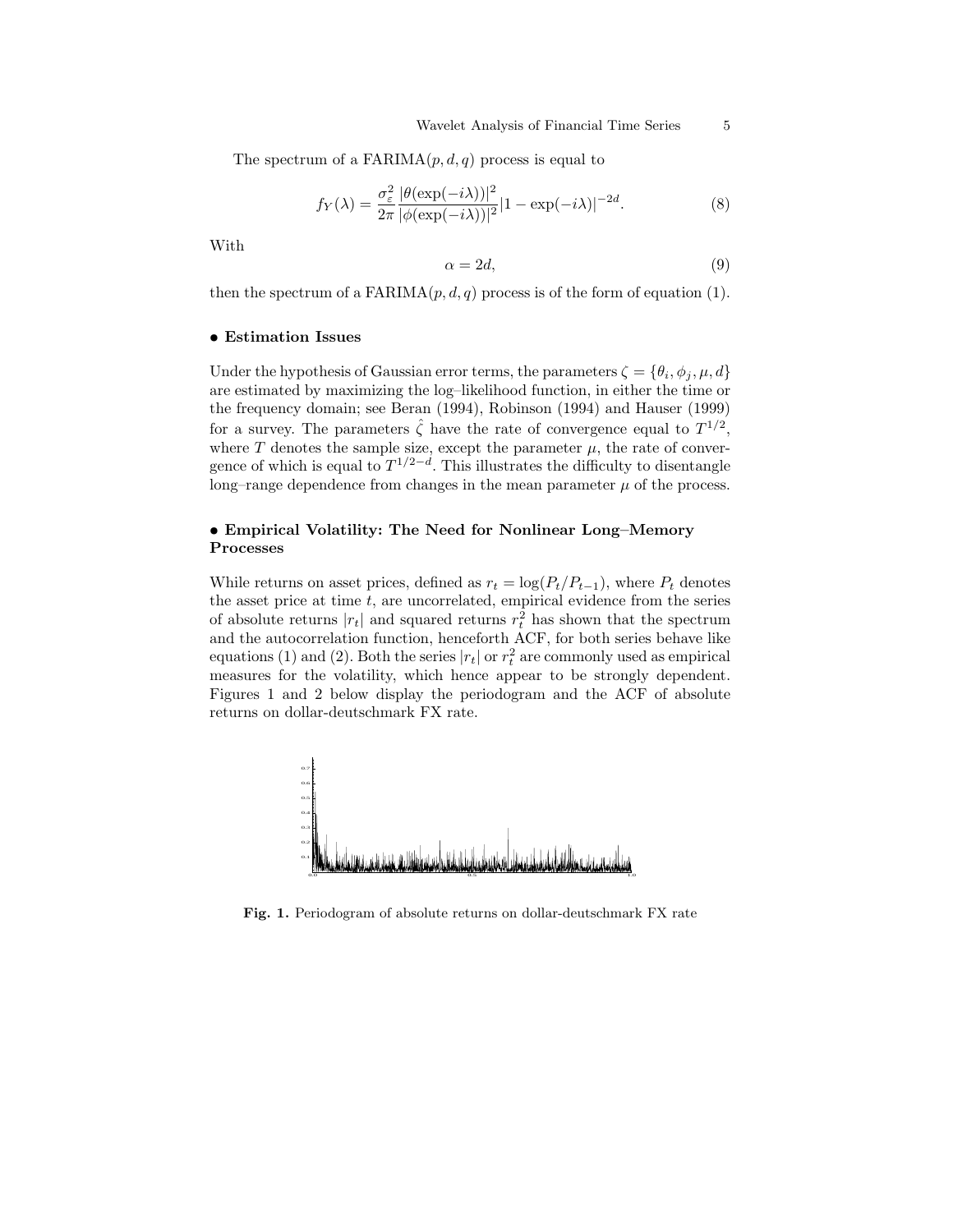

Fig. 2. ACF of absolute returns on dollar-deutschmark FX rate

The rich dynamics of these volatility processes cannot be parsimoniously fitted by standard FARIMA processes. Moreover, as emphasized by Granger (2000, 2002) absolute and squared returns do not display trends, unlike FARIMA processes. Thus, there is a need to resort to long–range dependent nonlinear processes.

### 2.3 Nonlinear Long–Range Dependent Volatility Processes

### • ARCH( $\infty$ ) Processes

Robinson (1991) introduced the class of  $\text{ARCH}(\infty)$  processes, further developed by Granger and Ding (1995) and other authors. The ARCH( $\infty$ ) is defined as

$$
r_t = \sigma_t \varepsilon_t, \quad \varepsilon_t \sim D(0, 1), \quad \sigma_t^2 = \omega + \varphi(L)\varepsilon_t^2,\tag{10}
$$

where  $D(0,1)$  is a zero-mean unit-variance random variable, and  $\varphi(L)$  $\sum_{i=1}^{\infty} \varphi_i L^i$  is an infinite order lag polynomial the coefficients of which are positive and have asymptotically the following hyperbolic rate of decay

$$
\varphi_j = O\left(j^{-(1+d)}\right). \tag{11}
$$

However, the existence of a stationary solution to the equation (10) defining an ARCH( $\infty$ ) process imply  $\sum_{i=1}^{\infty} \varphi_i < \infty$ , then the model has moderate memory; see Giraitis, Kokoszka and Leipus (2000) for further details.

With these assumptions, the autocorrelation function (ACF) of the sequence of squared returns  $\{r_t^2\}$  satisfies

$$
Cov(r_0^2, r_k^2) \asymp k^{2d-1}.\tag{12}
$$

Setting  $\alpha = 2d$ , and  $Y_t = r_t^2$ , the squared returns process defined by a stationary  $\text{ARCH}(\infty)$  has moderate memory. In the applied econometrics and financial econometrics literature, the conditions for the existence of a stationary solution are disregarded, and it is wrongly claimed that the  $\text{ARCH}(\infty)$ defined by equation (10) has long–memory.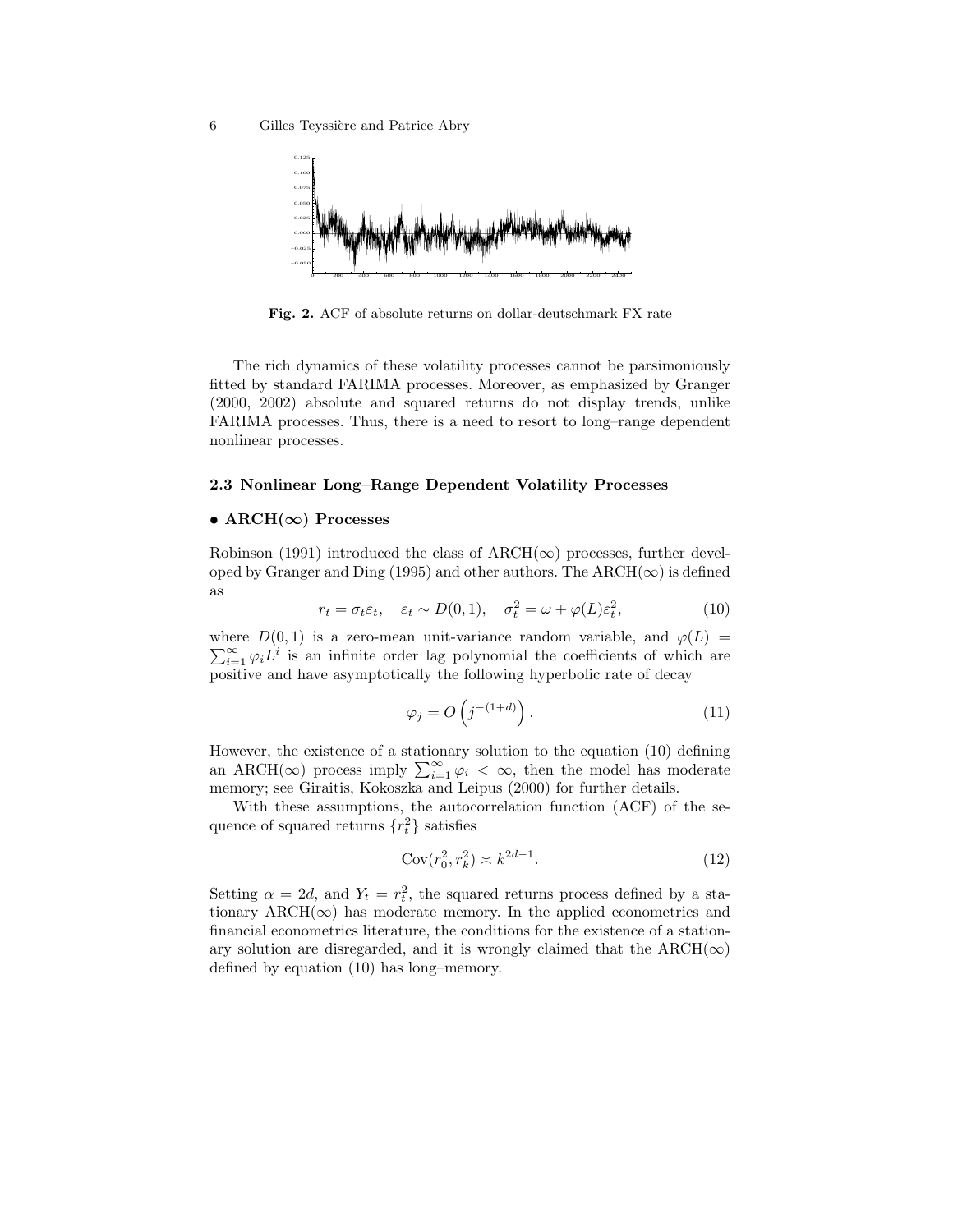#### • Linear ARCH

Robinson (1991) introduced the linear ARCH, henceforth LARCH, further studied by Giraitis, Robinson and Surgailis (2000), and defined as

$$
r_t = \sigma_t \varepsilon_t, \quad \varepsilon_t \sim D(0, 1), \quad \sigma_t = \omega + \beta(L)r_t,
$$
\n(13)

where  $\beta(L) = \sum_{i=1}^{\infty} \beta_i L^i$  is an infinite order lag polynomial the coefficients of which have asymptotically the following hyperbolic rate of decay

$$
\beta_j = O\left(j^{d-1}\right),\tag{14}
$$

for some  $d \in (0, 1/2)$ . For instance, the lag polynomial  $\beta(L)$  can be the one of the moving average form of a FARIMA process.

Giraitis, Robinson and Surgailis (2000) proved the following theorem:

**Theorem 1.** Suppose  $E \varepsilon_0^4 < \infty$  and  $L(E \varepsilon_0^4)^{1/2} \sum_{j=1}^{\infty} \beta_j^2 < 1$ , where  $L = 7$  if the  $\{\varepsilon_k\}$  is Gaussian and  $L = 11$  in the other cases. Then, there is a stationary solution to equations (13) and (14) given by orthogonal Volterra series

$$
r_t = \sigma_t \varepsilon_t, \quad \sigma_t = \omega \sum_{l=0}^{\infty} \sum_{j_1, \dots, j_l=1}^{\infty} \beta_{j_1} \cdots \beta_{j_l} \varepsilon_{t-j_1} \cdots \varepsilon_{t-j_1 - \dots - j_l}.
$$
 (15)

The sequence  $\{r_t^2\}$  is covariance stationary and

$$
Cov(r_0^2, r_k^2) \asymp k^{2d-1}.\tag{16}
$$

Setting  $\alpha = 2d$ , and  $Y_t = r_t^2$ , the ACF of the squared returns process has the hyperbolic decay of a long–memory process given by equation (2). See the chapter by Giraitis, Leipus and Surgailis (2005) in this volume for further details. Giraitis, Kokoszka, Leipus and Teyssière (2000) considered "pox-plot" based estimators and the local Whittle estimator for the estimation of the scaling parameter  $\alpha$ . We consider in section 4.1 the estimation of the scaling parameter with wavelet methods.

#### • The Long–Memory Stochastic Volatility Process

The long–memory stochastic volatility process, proposed by Breidt et al. (1998), is defined as

$$
r_t = \sigma_t \zeta_t, \quad \zeta_t \sim N(0, 1), \tag{17}
$$

$$
\sigma_t = \sigma \exp(X_t/2), \quad X_t \sim \text{FARIMA}(p, d, q), \tag{18}
$$

where  $\sigma$  is a scale parameter, the processes  $\{X_t\}$  and  $\{\zeta_t\}$  are independent. The process  $\{r_t^2\}$  is linearized as follows

$$
\log r_t^2 = \log \sigma^2 + E(\log \zeta_t^2) + X_t + (\log \zeta_t^2 - E(\log \zeta_t^2)) = \mu + X_t + \varepsilon_t, (19)
$$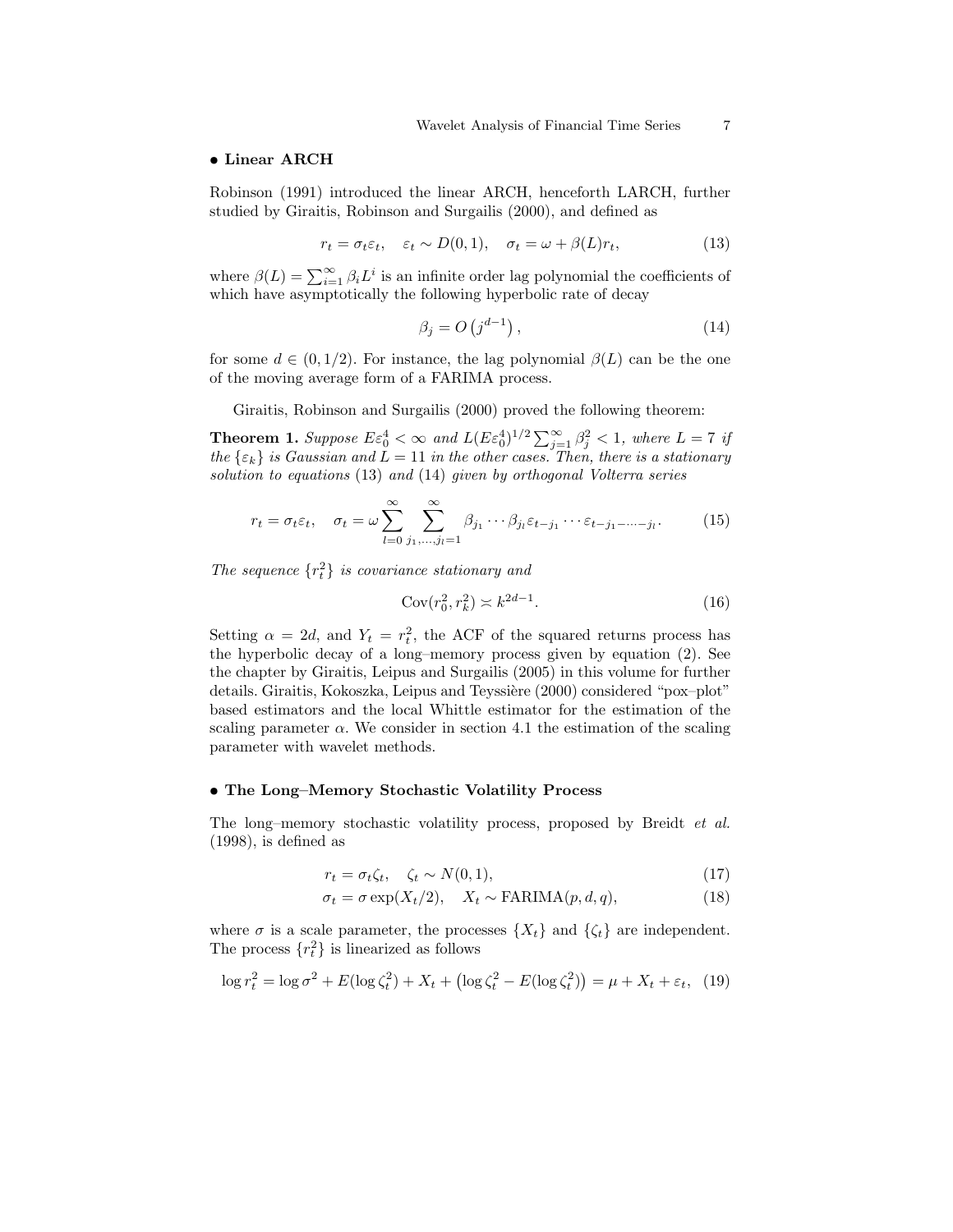where  $\{\varepsilon_t\}$  is i.i.d,  $E(\varepsilon_t) = 0$  and  $\text{Var}(\varepsilon_t) = \sigma_{\varepsilon}^2$ . Since  $\zeta \sim N(0, 1)$ , then  $\log \zeta^2$ is distributed as the logarithm of a  $\chi_1^2$  random variable, thus  $E(\log \zeta^2) = 1.27$ and  $\sigma_{\varepsilon}^2 = \pi^2/2$ .

The spectral density of the process  $\{\log r_t^2\}$  is given by:

$$
f(\lambda) = \frac{\sigma_{\varepsilon}^2}{2\pi} \frac{\left|\theta(\exp(-i\lambda))\right|^2}{\left|\phi(\exp(-i\lambda))\right|^2} \left|1 - \exp(-i\lambda)\right|^{-2d} + \frac{\sigma_{\varepsilon}^2}{2\pi}, \quad \lambda \in (-\pi, \pi), \tag{20}
$$

where  $\sigma_e^2$  denotes the variance of the innovations of the FARIMA process  $\{X_t\}$ . Thus, the spectral density of the process  $\{\log r_t^2\}$  is the sum of the spectral density of a  $FARIMA(p,d,q)$  process and the spectral density of a white noise process. Setting  $\alpha = 2d$  and  $Y_t = \log r_t^2$ , then the spectrum  $f_Y(\lambda)$ given by equation (20) satisfies equation (1).

Deo and Hurvich (2003) studied the estimation of the long–memory parameter using the semiparametric log–periodogram (LP) estimator in the spectral domain by Geweke and Porter–Hudak (1983). In section 4.2, we compare the estimations of the long–memory parameter obtained from the wavelet and LP estimators using Henry's (2001) feasible optimal bandwidths.

## • The Nonlinear Moving Average Process

The nonlinear moving average process, proposed by Robinson and Zaffaroni (1997), is an extension of Robinson's (1977) short range dependent nonlinear moving average process:

$$
r_t = \mu + \sigma_{t-1} \varepsilon_t, \quad \sigma_{t-1} = \rho + \sum_{i=1}^{\infty} \beta_i \varepsilon_{t-i}, \quad \sum_{i=1}^{\infty} \beta_i^2 < \infty,
$$
\n(21)

where the innovation process  $\{\varepsilon_t\}$  is i.i.d and satisfy the following conditions:

$$
E(\varepsilon_t) = E(\varepsilon_t^3) = 0,
$$
  
\n
$$
E(\varepsilon_t^2) = \sigma^2, \quad 0 < \sigma^2 < \infty,
$$
  
\n
$$
E(\varepsilon_t^4) = \kappa + 3\sigma^4,
$$
\n(22)

where  $\kappa$  is the fourth cumulant of the process  $\{\varepsilon_t\}$ . If the process  $\{\varepsilon_t\}$  is Gaussian,  $\kappa = 0$ .

The autocorrelation function of the process  $\{r_t^2\}$  is given by

$$
\gamma_{r^2}(k) = 2\sigma^8 \beta_{|k|}^2 \delta_{\beta\beta}(0) + 2\sigma^8 \delta_{\beta\beta}(k) + 4\rho^2 \sigma^6 \delta_{\beta\beta}(k)
$$
\n
$$
+ \sigma^4 \kappa \left( \beta_{|k|}^2 \delta_{\beta\beta}(0) + \delta_{\beta^2 \beta^2}(k) \right) + 4\sigma^4 \mu \beta_{|k|} \left( \rho^2 + \sigma^2 \delta_{\beta\beta}(k) \right)
$$
\n
$$
+ 2\rho^2 \sigma^6 \beta_{|k|}^2 + \nu_y \delta(k, 0), \quad k = 0, \pm 1, \dots,
$$
\n(23)

where  $\nu_r$  is a strictly positive constant,  $\delta_{\beta \varrho} = \sum_{i=1}^{\infty} \beta_i \varrho_{i+u}, u = 0, \pm 1, \dots$  for any square summable sequence  $\{\beta_i\}$   $\{\varrho_i\}, \delta(\cdot, \cdot)$  is the Kronecker delta.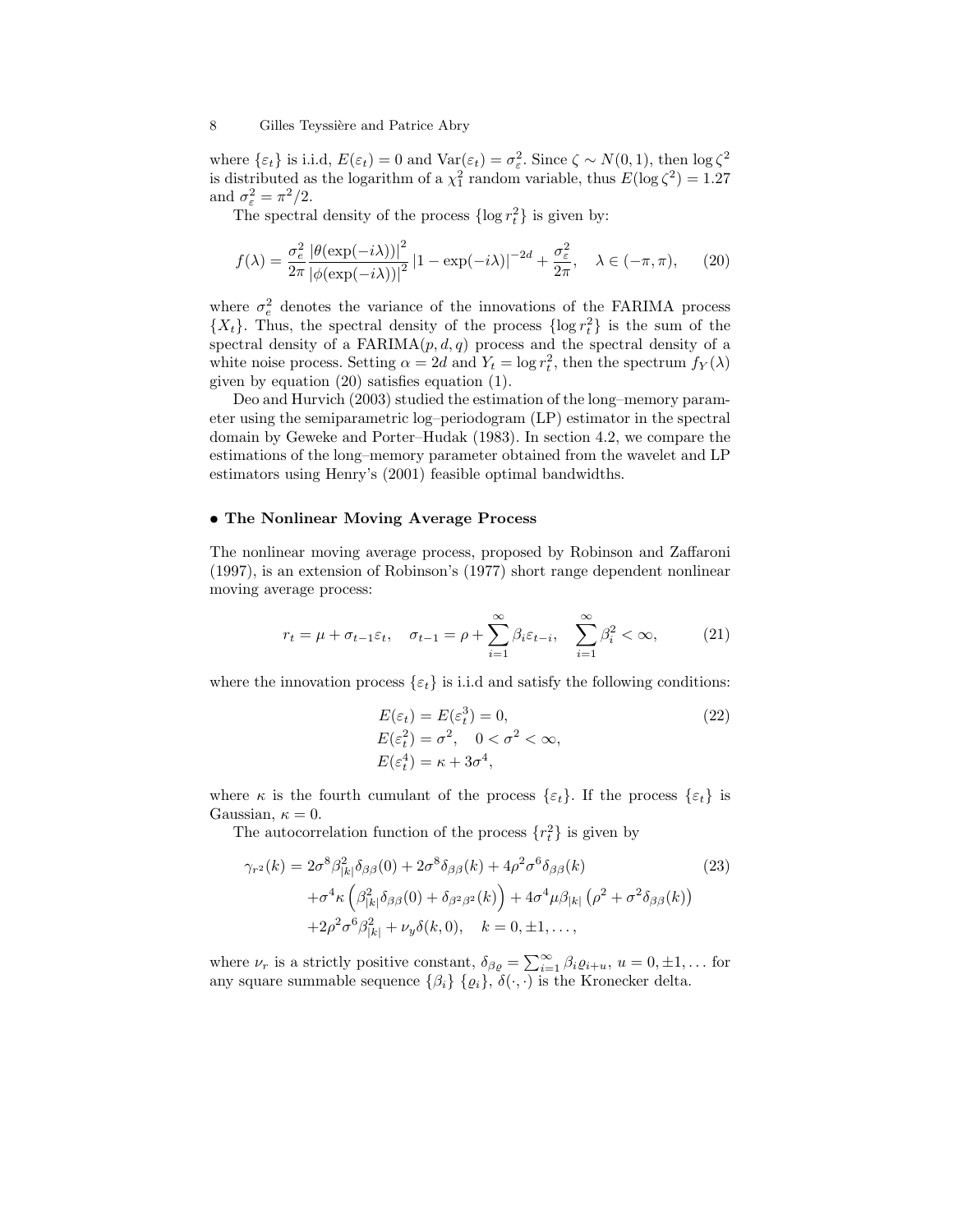When the sequence  $\{\beta_i\}$  of the MA form of equation (21) verifies the convergence rate given by equation (14) and  $\rho \neq 0$ , setting  $\alpha = 2d$  and  $Y_t = r_t^2$ , then the autocorrelation function has the rate of decay given by equation (2).

## 2.4 Nonlinear Transformations of Fractionally Integrated Processes

Another approach for modeling non–Gaussian LRD processes consists in taking nonlinear transformations of Gaussian LRD processes satisfying (2); see Surgailis (1981), the third chapter by Beran (1994), Giraitis and Surgailis (1985, 2005) and references therein for further details.

We consider here the case of a Gaussian process  $\{X_t\}$  and its transformation by a function  $G(\cdot)$  such that  $EG^2(X_t) < \infty$ , then this function can be expanded in series of Hermite polynomials:

$$
G(x) = \sum_{k=0}^{\infty} \frac{c_k}{k!} H_k(x),
$$
\n(24)

where

$$
c_k = E[G(X)H_k(X)] = \frac{1}{\sqrt{2\pi}} \int_{-\infty}^{\infty} G(x)H_k(x)e^{-x^2/2}dx,
$$
 (25)

so that  $H_0(x) = 1$ ,  $H_1(x) = x$ ,  $H_2(x) = x^2 - 1$ ,  $H_3(x) = x^3 - 3x$ ,  $H_k(x) =$  $(-1)^k e^{(x^2/2)} (e^{-x^2/2})^{(k)}, k \ge 0.$ 

If  $\{X_t\}$  is a Gaussian LRD process with scaling parameter  $\alpha$ , satisfying equation (2), then the expansion

$$
Y_t = G(X_t) = \sum_{J=1}^{\infty} \frac{c_J}{J!} H_J(X_t),
$$
\n(26)

has the following properties:

- The processes  $\{H_J(X_t), t \in \mathbb{Z}\}\$ are orthogonal,
- For  $1 \leqslant J \leqslant 1/(1-\alpha)$ , the process  $\{H_J(X_t)\}\$  satisfies equation (2) as

$$
Cov(H_J(X_0), H_J(X_k)) = J!Cov(X_0, X_k)^J \approx J!c_\gamma^J k^{J(\alpha - 1)},\tag{27}
$$

thus, the memory parameter of  $\{H_J(X_t), t \in \mathbb{Z}\}\)$  decreases with J.

The index of the lowest nonzero coefficient  $c_k, k \geq 1$ , of the transformation  $G(\cdot)$  is called the Hermite rank of the transformation, denoted by R. For a transformation  $G(X_t)$  of rank 1,

$$
Y_t = G(X_t) = c_1 H_1(X_t) + \sum_{J \ge 2} c_J H_J(X_t) / J! = c_1 X_t + S_t,
$$
 (28)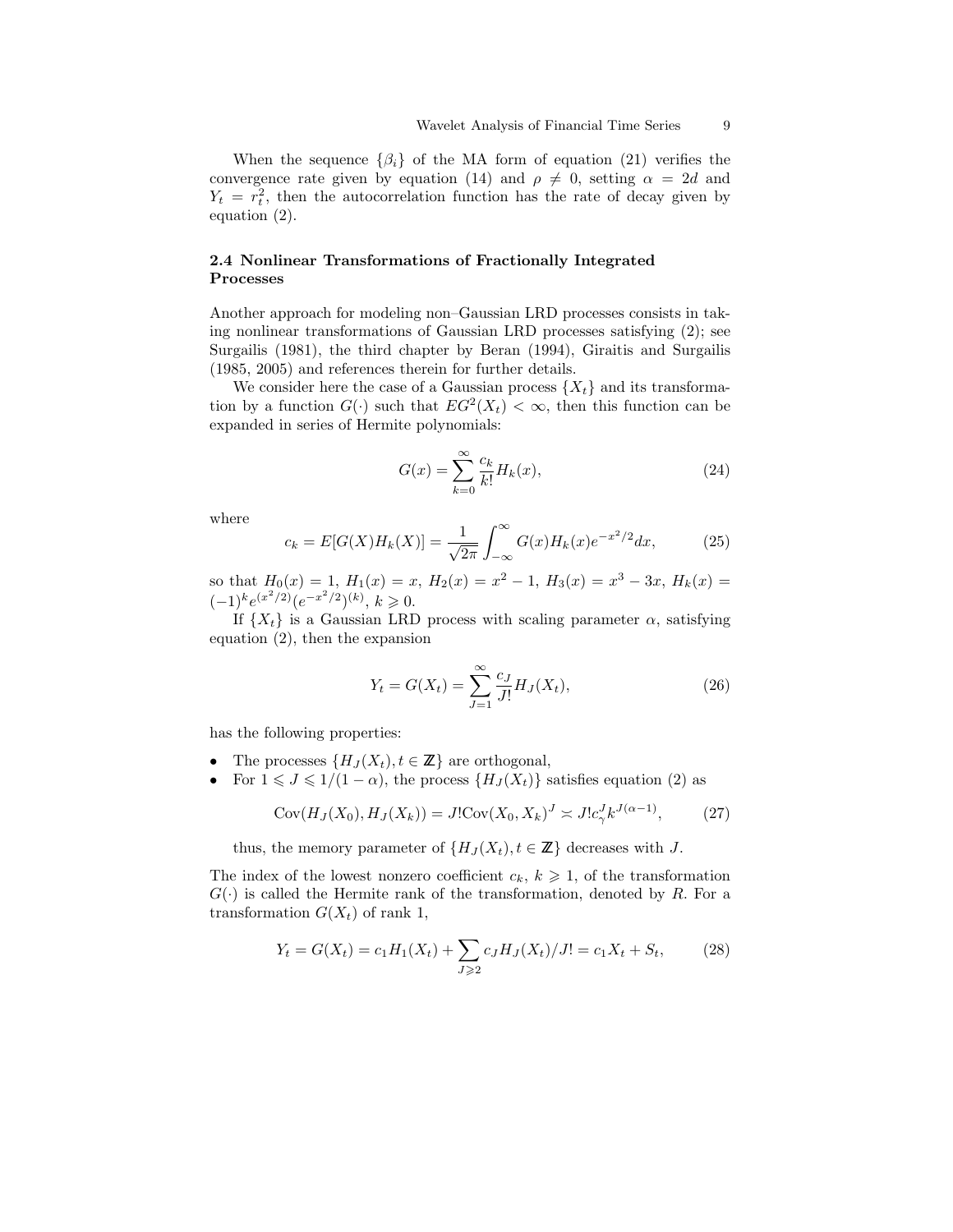the linear term  $c_1X_t$  dominates the memory of the nonlinear term  $S_t$ . As a consequence,  $Y_t$  has the same scaling parameter of  $X_t$ : the transformation  $G(X_t)$  does not increase the memory of  $X_t$ .

The intensity of long–range dependence of the nonlinear transformed process  ${Y_t}$  coincides with the scaling parameter of the lowest nonzero term  $k \geq 1$ , as for a transformation  $G(X_t)$  of Hermite rank R,

$$
Y_t = G(X_t) = c_R H_R(X_t) + \sum_{J \ge R+1} c_J H_J(X_t) / J!,
$$
\n(29)

the memory of the leading term  $c_RH_R(X_t)$  dominates the memory of the remainder term  $\sum_{J\geqslant R+1} c_J H_J(X_t)/J!$ .

Dittman and Granger (2002) considered the particular case  $X_t \sim \text{FI}(d)$ , then  $\{Y_t = G(X_t), t \in \mathbb{Z}\}\$ is a long-memory process with long-memory parameter  $d = \max\{0, (d-0.5)R+0.5\}$ . Here,  $\alpha = 2d$ . We consider in section 4.4 the estimation of the scaling parameter for some nonlinear transformations of  $FI(d)$  processes.

## 3 Estimation of the Long–Memory Parameter

We compare the statistical performance of the wavelet estimator with the two standard semiparametric estimators in the spectral domain used in the statistical and econometric literature for estimating the scaling parameter  $\alpha$ of the processes introduced in section 2 and of real data, namely the local Whittle estimator and the LP estimator. The remainder of this section recalls the definitions and compare the key properties of the wavelet, local Whittle and LP estimators (hereafter denoted by  $\hat{\alpha}_W$ ,  $\hat{\alpha}_{LW}$  and  $\hat{\alpha}_{LP}$ ).

Remark 1. All three estimators are sharing similar features:

- They are based on the same semiparametric hypothesis: in the neighborhood of the zero frequency, the spectrum of the process under investigation satisfies equation (1).
- They imply the estimation of a second-order statistical quantity from the observed times series (the periodogram  $I_Y(\lambda_j)$  or the scalogram  $S_Y(j)$ ).
- They involve the choice of a range of *frequencies* or *scales* over which the estimation is to be performed. This crucial step will be addressed with care as this is one of the main practical issue that strongly controls the actual performance of these estimators.
- For the LP and LW estimators in the spectral domain, we will select the range of frequencies using plug–in methods; see Henry (2001), Moulines and Soulier (2003) for a detailed presentation. For the wavelet estimator, we will derive the lowest octave using the optimal bandwidth provided by these plug–in methods.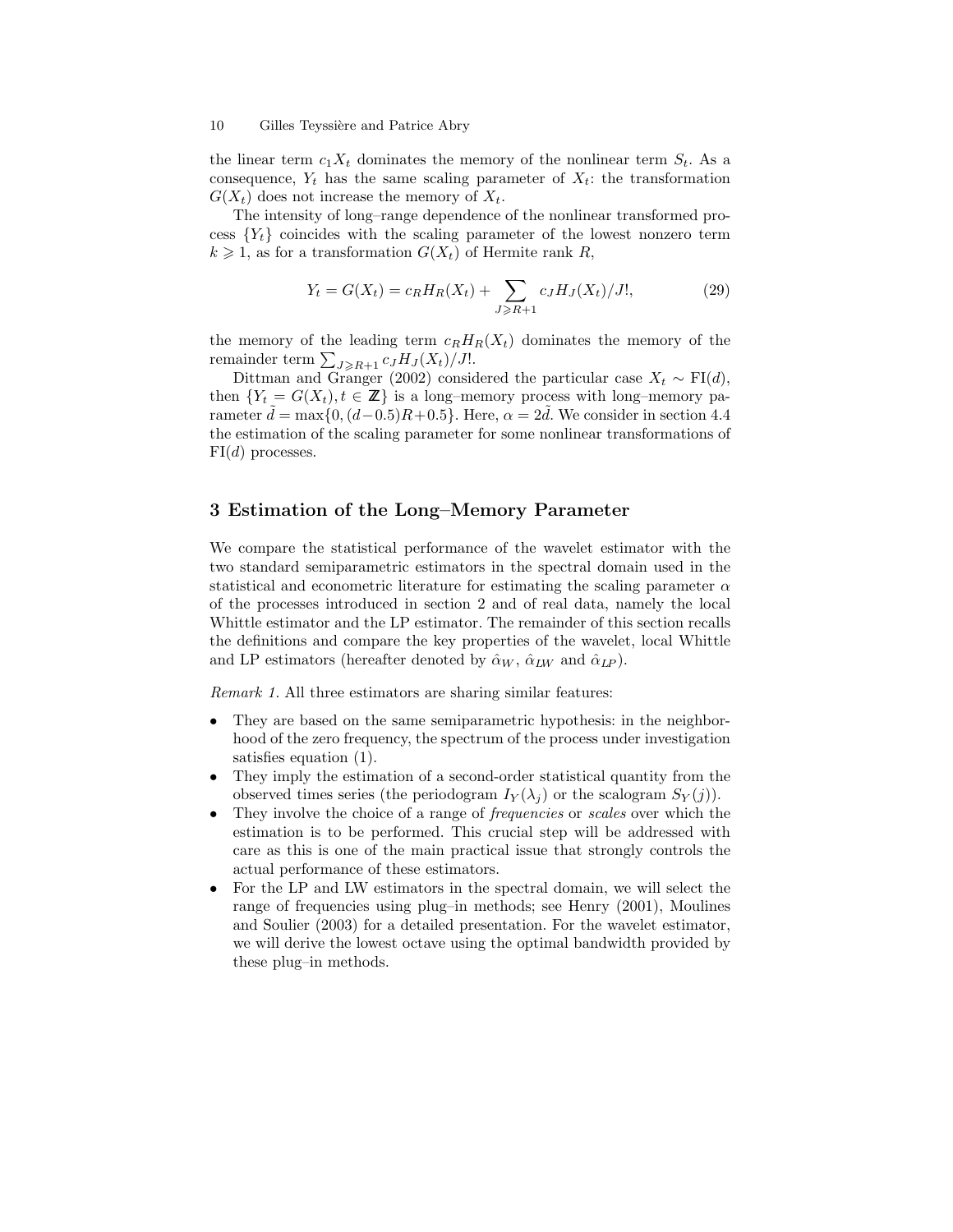#### 3.1 Local Whittle Estimator

• Definition. The local Whittle estimator  $\hat{\alpha}_{LW}$  has been proposed by Künsch (1987) and further developed by Robinson (1995a). It is defined as

$$
\hat{\alpha}_{LW} = \arg\min_{\alpha} G(\alpha, m) := \left\{ \ln \left( \frac{1}{m} \sum_{j=1}^{m} \frac{I_Y(\lambda_j)}{\lambda_j^{-\alpha}} \right) - \frac{\alpha}{m} \sum_{j=1}^{m} \ln(\lambda_j) \right\}, \quad (30)
$$

where  $I_Y(\lambda_i)$  is the periodogram evaluated on a set of m Fourier frequencies  $\lambda_j = 2\pi j/T, j = 1, \ldots, m \ll [T/2]$ , where [·] denotes the integer part, the bandwidth parameter  $m$  tends to infinity with the sample size  $T$  but more slowly since  $1/m + m/T \rightarrow 0$  as  $T \rightarrow \infty$ . The process does not need to be Gaussian, but its spectrum is differentiable near the zero frequency, and the process has a moving average representation.

• Performance. The LW estimator has the following asymptotic distribution

$$
\sqrt{m}(\hat{\alpha}_{LW} - \alpha) \xrightarrow{D} N(0, 1), \tag{31}
$$

where  $\stackrel{D}{\longrightarrow}$  means convergence in distribution. The normality result comes from the assumption that the spectrum

$$
f_Y(\lambda) = C\lambda^{-\alpha} \left[ 1 + E_\beta(\alpha)\lambda^\beta + o(\lambda^\beta) \right], \quad 0 < |E_\beta(\alpha)| < \infty,\tag{32}
$$

as  $\lambda \to 0^+$ , with  $\beta \in (0, 2]$  controls the smoothness of the spectrum near the zero frequency,  $C$  is a strictly positive constant, and the bandwidth  $m$ satisfying

$$
\frac{1}{m} + \frac{m^{2\beta + 1} \log^2 m}{T^{2\beta}} \longrightarrow 0, \quad T \longrightarrow \infty,
$$
\n(33)

see Robinson (1995a) and Henry (2001) for further details.

Remark 2. In this framework, Giraitis, Robinson and Samarov (1997) have demonstrated that the best attainable rate for an estimator  $\hat{\alpha}$  is  $T^{-r(\beta)}$ , with  $r(\beta) = \beta/(1 + 2\beta) < 1/2$ , thus slower than the rate  $T^{-1/2}$  of parametric estimators. For the LW estimator, the rate of convergence is  $T^{-r(\beta)}M_n$  where  $(\log m)^{-1/(1+2\beta)}M_n = o(1).$ 

• Range of Frequencies. In this framework, i.e., when  $f_Y(\lambda)$  satisfies (32) the optimal bandwidth in the sense of minimization of the mean square error (MSE) has been provided by Henry and Robinson (1996) as

$$
m_{LW}^{opt} = \left[\frac{(\beta + 1)^4}{2\beta^3 E_\beta(\alpha)^2 (2\pi)^{2\beta}}\right]^{1/(1+2\beta)} T^{2\beta/(1+2\beta)}.
$$
 (34)

With the additional assumption that  $\beta = 2$ , i.e., the smoothest case for the spectrum, we obtain the optimal bandwidth  $m_{LW}^{opt}$  with the iterative procedure: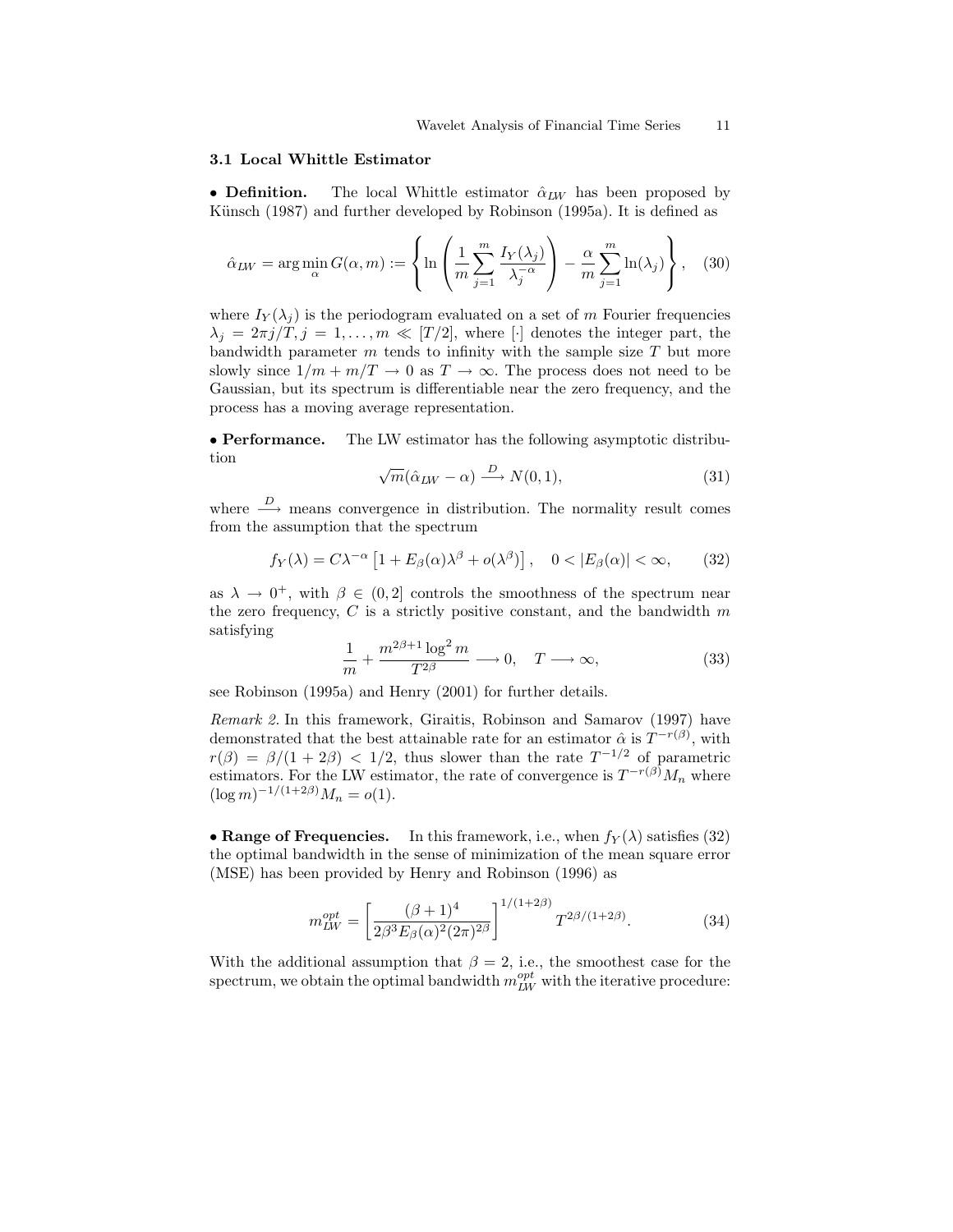$$
\hat{\alpha}^{(k)} = \arg\min_{\alpha} G(\alpha, m^{(k)}),\tag{35}
$$

$$
m_{LW}^{opt (k+1)} = \left(\frac{3T}{4\pi}\right)^{4/5} \left| E_2(\alpha^{(k)}) \right|^{-2/5},\tag{36}
$$

this iterative procedure starting at  $m^{(0)} = T^{4/5}$ , with  $\alpha \in (0, 1)$ . Without additional knowledge on  $E_2(\alpha^{(k)})$ , this procedure is infeasible. If we further assume the following specification for the spectrum

$$
f_Y(\lambda) = \left| 2\sin(\lambda/2) \right|^{-\alpha} f_\star(\lambda),\tag{37}
$$

where  $f_{\star}(\cdot)$  is twice continuously differentiable and positive at  $\lambda = 0$ , then a feasible optimal bandwidth is obtained with this approximation (see Delgado and Robinson, 1996):

$$
E_2(\alpha^{(k)}) = \frac{f''_{\star}(0)}{2f_{\star}(0)} + \frac{\alpha}{24}
$$
 (38)

where  $f_{\star}(0)$  and its second derivative  $f''_{\star}(0)$  are the first and last coefficients of the regression of the periodogram  $I(\lambda_j)$  against  $|1 - \exp(i\lambda)|^{-\alpha(0)}(1, \lambda_j, \lambda_j^2/2)$ for the range of Fourier frequencies  $\lambda_j$  for  $j = 1, \ldots, m^{(0)}$ . This iterative procedure defined by equations (35) and (36) converges very quickly.

Remark 3. The choice for this optimal bandwidth is motivated by two reasons:

- This bandwidth, the theory of which has been developed for linear LRD processes, is also robust to the presence of (long–memory) conditional heteroscedasticity in the process; see Henry  $(2001)$ .
- This bandwidth works well, even for nonlinear LRD processes, such as the LARCH process; see Giraitis, Kokoszka, Leipus and Teyssière (2000).

### 3.2 Log–Periodogram Regression

• Definition. Geweke and Porter–Hudak (1983) proposed an estimator  $\hat{\alpha}_{LP}$  for  $\alpha$  that consists in performing a least squares regression on the log– periodogram (LP) over a range of frequencies  $\lambda_i$ :

$$
\log I_Y(\lambda_j) = \log c_f - \alpha \log \lambda_j + e_j, \quad j = 1, \dots, m,
$$
 (39)

where the sequence  $\{e_j\}$  is interpreted as error terms; see Henry (2005) in this volume for more details.

• Performance. The LP estimator  $\hat{\alpha}_{LP}$  has the following asymptotic distribution

$$
\sqrt{m}(\hat{\alpha}_{LP} - \alpha) \xrightarrow{D} N\left(0, \frac{\pi^2}{6}\right). \tag{40}
$$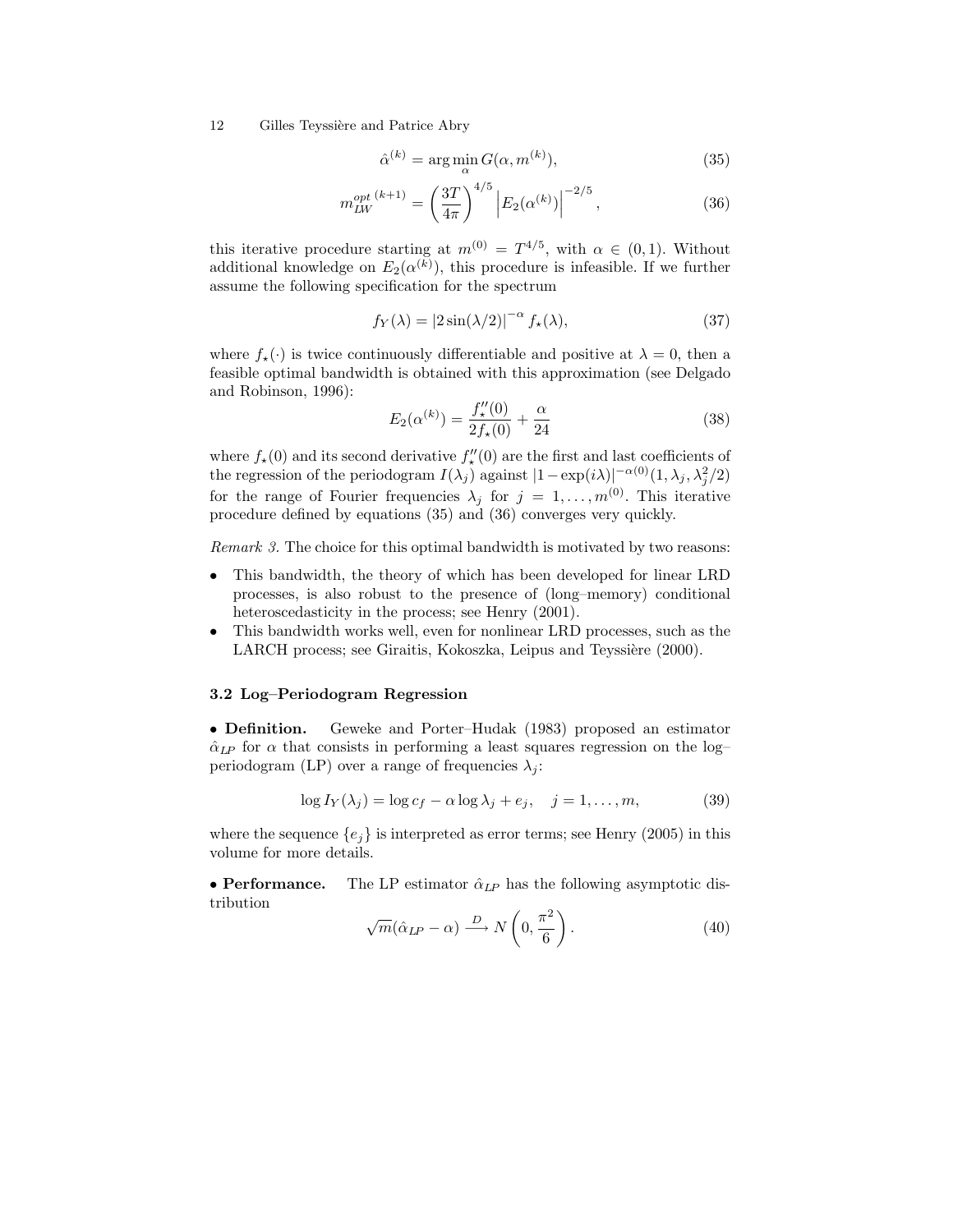*Remark 4.* This central limit theorem requires that the bandwidth m satisfies equation (33). As mentioned in the remark 2 above, this estimator has the slow rate of convergence  $m^{1/2}$ . The best rate of convergence  $T^{-r(\beta)}$ , with  $r(\beta) = \beta/(1 + 2\beta)$  is attained with Robinson's (1995b) version of the LP estimator.

• Regression Range. Usually, to select m, one chooses  $m = [T^{4/5}]$  for long–memory processes in the conditional mean, e.g., FARIMA processes or nonlinear transformations of  $FI(d)$  processes, see e.g., Dittman and Granger (2002), and  $m = [T^{1/3}]$  for the LMSV process, see e.g., Deo and Hurvich (2003). For the LMSV process, this usual choice yields estimates with a slightly lower bias than he one obtained with  $m = [T^{4/5}]$ , while the Root Mean Squared Error of the estimator is increased by a factor equal to 2. For other nonlinear processes, like the ones considered in this chapter, this choice yields strongly biased and then unreliable estimates. Under the restriction that the spectrum has the specification given by equation  $(37)$ , Hurvich et al. (1998) proposed an optimal bandwidth  $m_{L\!P}^{opt}$  minimizing the MSE for the LP estimator

$$
m_{LP}^{opt} = \left[\frac{27(2f_\star(0))^2}{512\pi^2(f_\star''(0))^2}\right]^{1/5} T^{4/5}.
$$
\n(41)

A feasible bandwidth is obtained by estimating  $f_{\star}(0)$  and  $f''_{\star}(0)$  as above for the case of the optimal bandwidth for the LW estimator; see the useful paper by Henry (2001) for further details.

Remark 5. The choice  $m = cT^{r(\beta)}$  gives the best rate, and with a suitable choice of c minimizes the MSE. However, this choice does not imply the central limit theorem of equation (40).

Remark 6. Unlike for the optimal bandwidth of the LW estimator, the properties of robustness of  $\hat{\alpha}_{LP}$  to heteroskedasticity have to be established, so that we tend to prefer  $\hat{\alpha}_{LW}$ .

#### 3.3 Wavelet Based Estimator

#### A Short Introduction to Wavelet Analysis

For complete and thorough introductions to wavelet analysis and decompositions, the reader is referred to e.g., the books by Daubechies (1992) and Mallat (1998).

#### • Mother–Wavelet.

**Definition 2.** A wavelet is a function  $\psi(\cdot)$  defined on **R** such that

$$
\int_{\mathbb{R}} \psi(t) dt = 0,\tag{42}
$$

i.e., satisfies the admissibility condition.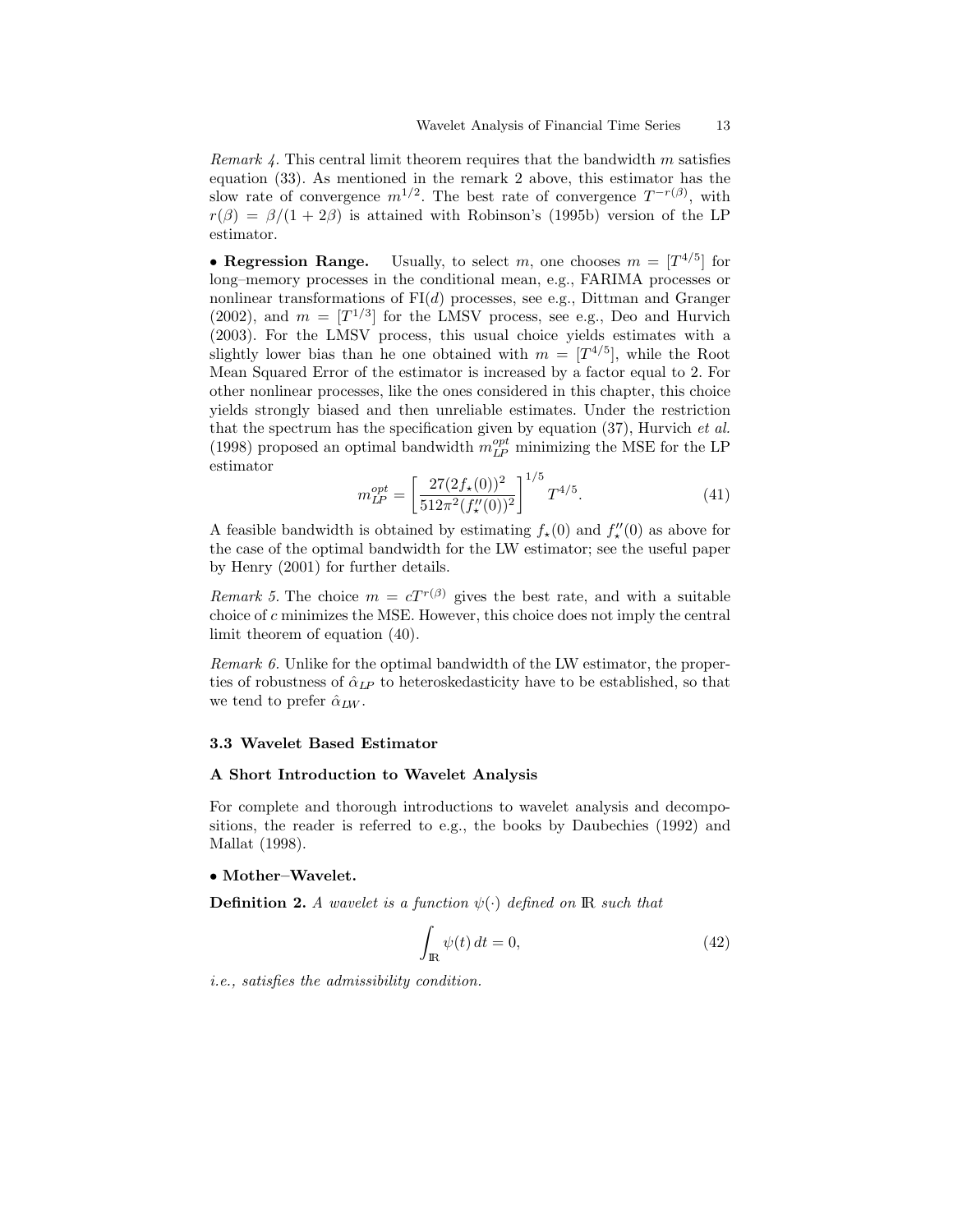We also assume that  $\psi(t)$  satisfies some integrability condition, i.e.,  $\psi(t) \in$  $L^1(\mathbb{R}) \cap L^2(\mathbb{R})$ . The wavelet function is then a band–pass function, i.e., a small "wave" the support of which is almost limited in both the time and frequency domains. To perform a wavelet analysis, one choose a reference wavelet, called the *mother–wavelet*, hereafter denoted  $\psi_0$ .

• Wavelet–Basis. From this  $\psi_0$ , a entire family of wavelets is designed using two operators:

- 1. A times–shift operator:  $(\mathcal{T}_{\tau}\psi_0)(t) = \psi_0(t \tau),$
- 2. A dilation (or change of scale) operator:  $(\mathcal{D}_a \psi_0)(t) = \frac{1}{\sqrt{a}} \psi_0$  $\int t$ a  $\setminus$ .

For the particular purpose of this work, we consider here only a particular type of wavelet decomposition, the so-called Discrete Wavelet Transform (DWT). From the time-shift and dilation operators above, the specific collection of translated and dilated templates of  $\psi_0$ , defined as

$$
\left\{\psi_{j,k} = 2^{-j/2}\psi_0(2^{-j}t - k), \quad j \in \mathbb{Z}, \ k \in \mathbb{Z}\right\},\tag{43}
$$

forms (a possibly orthonormal) basis of  $L^2(\mathbb{R})$ .

• Wavelets Coefficients of the Discrete Wavelet Transform. The wavelet coefficients of the DWT for an analyzed process or function  $Y_t$  are labeled  $d_Y(j,k)$  and defined as

$$
d_Y(j,k) = \langle Y, \psi_{j,k} \rangle = \int_{\mathbb{R}} Y(t)\psi_{j,k}(t) dt,
$$
\n(44)

where  $\psi_{j,k}$  is the wavelet basis defined in (43). It is worth noting that the  $d_Y(j,k)$  can be computed at a very low cost (of the order of that of a FFT) from a recursive pyramidal algorithm on the condition that the mother-wavelet  $\psi_0$  is chosen to belong to a *Multiresolution analysis*; see e.g., Daubechies (1992) or Mallat (1998).

• Number of Vanishing Moments and Polynomial Trends. The mother wavelet  $\psi_0$  is further characterized by an integer N, called the number of vanishing, or zero, moments and defined as:

$$
\int_{\mathbb{R}} t^k \psi_0(t) dt \equiv 0, \quad \forall k = 0, \dots, N - 1.
$$
\n(45)

Obviously, from the admissibility condition, equation (42) above, one has  $N \geq 1$ . This integer N constitutes a key degree of freedom in wavelet analysis that can be freely chosen by the user and tuned to a given purpose. We will show that the use of this degree of freedom plays a central role in the analysis of long–range dependent processes as well as in the discrimination between genuine strong dependence, and non–stationarities such as those existing in change–points processes or trended processes. Indeed, by definition of  $N$ , the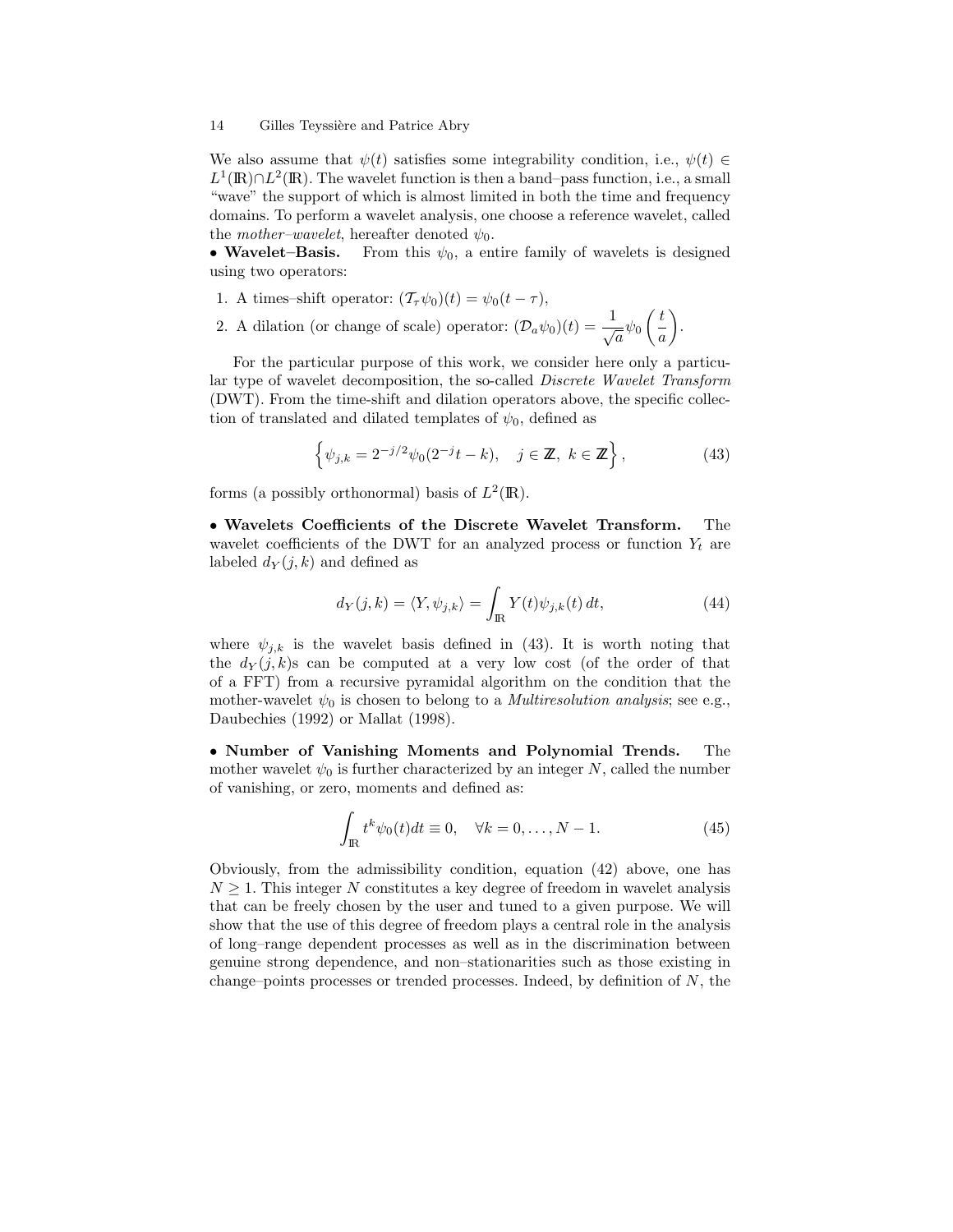wavelets coefficients of any polynomial of order  $P \leq N$  will be strictly null  $d_P(j,k) \equiv 0$ . By linearity of the wavelet transform, it implies that wavelet coefficients are identical for the processes  $\{Y_t\}$  and  $\{Y_t + P_t\}$ . This implies, for instance, that when  $Y_t$  is a zero-mean long–range dependent process, the potential superposition of a non–stationary polynomial mean will not affect the measure of the long–memory parameter as long as the degree of the polynomial remain strictly lower than the number of vanishing moment, that can be varied by the user. It has been shown elsewhere, see e.g., Abry and Veitch (1999) or Veitch and Abry (2001), that increasing  $N$  reduces the impact of the superimposed trend even if it is not strictly a polynomial one. This will be further discussed in Section 5. The counterpart to the increase of N however usually lies in the corresponding increase in the time support of the wavelet, an important practical drawback as discussed below.

#### Wavelet Analysis of Long–Range Dependent Processes

Let  $Y_t$  denote a second order stationary random process. It can be shown that its wavelet coefficients constitute a zero-mean random field that satisfies:

$$
Ed_Y(j,k)d_Y(j',k') =
$$
  

$$
\int_{\mathbb{R}} f_Y(\lambda)2^{j/2}\Psi_0(2^j\lambda)2^{j'/2}\Psi_0^*(2^{j'}\lambda)\exp(-i2\pi(2^jk-2^{j'}k'))d\lambda, \quad (46)
$$

where  $\Psi_0(\lambda)$  denotes the Fourier transform of the mother wavelet  $\psi_0$ .

From this general general result, it can be shown that when  $Y_t$  is a second order stationary long–range dependent process, the coefficients  $d_Y(j,k)$ possess the two following key properties:

**P1**: The process  $\{d_Y(j,k), k \in \mathbb{Z}\}\$ is stationary if  $N \geq (\alpha-1)/2$ , and its variance reproduces in the limit of large scales the power law behavior of the spectrum of  $Y_t$ ,

$$
2^j \to +\infty, \quad Ed_Y(j, \cdot)^2 \simeq 2^{j\alpha} c_f C(\alpha, \psi_0), \quad C(\alpha, \psi_0) = \int |\lambda|^{-\alpha} |\Psi_0(\lambda)|^2 d\lambda,
$$
\n(47)

**P2**: The process  $\{d_Y(j,k), k \in \mathbb{Z}\}\$ is stationary and short–range dependent, if  $N > \alpha/2$ . The residual correlations between the elements of the sequence  ${d_Y(j,k), k \in}$  is in reverse relationship with N; see Flandrin (1989):

$$
Ed_Y(j,k)d_Y(j,k') \approx C |k - k'|^{\alpha - 1 - 2N}, \quad |k - k'| \longrightarrow \infty. \tag{48}
$$

Properties P1 and P2 above constitute the main rationale for the wavelet analysis of long–range dependent data. Indeed, P1 yields

$$
\log_2 (Ed_Y(j, \cdot)^2) = j\alpha + \log_2(c_f C(\alpha, \psi_0)).
$$
\n(49)

This invites to perform a linear regression in a log-log plot. However, the expectation  $Ed_Y(j, \cdot)^2$  needs to be estimated from a (single, finite duration) observation. This is where P2 plays a key role: the ensemble average can be efficiently replaced with the time average  $1/n_j \sum_{k=1}^{n_j} d_Y(j,k)^2$ .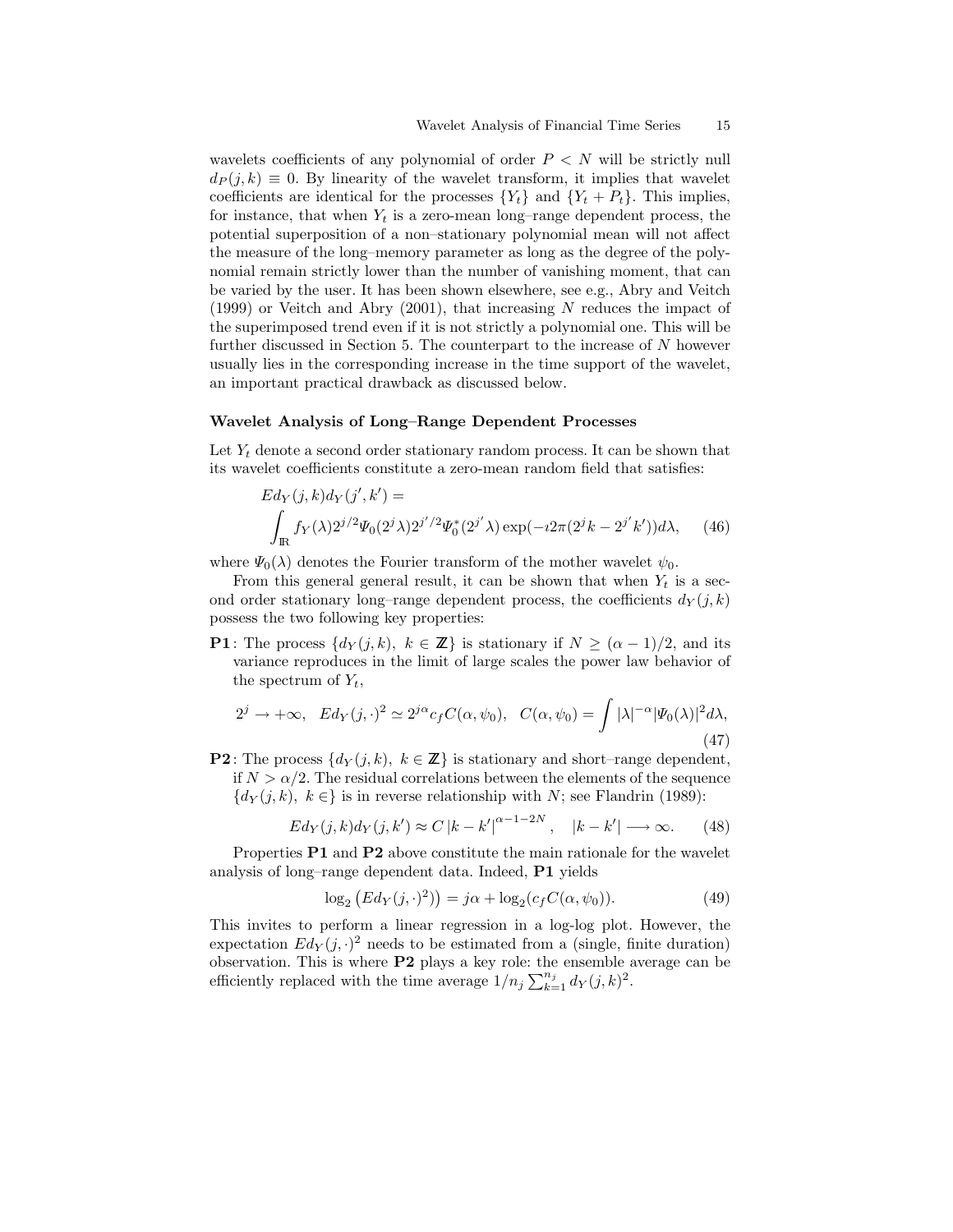#### Estimation of the Long–Memory Parameter

This estimator was first proposed and studied in Abry et al. (1995) and Abry and Veitch (1998) and further developed and analyzed in Veitch and Abry (1999).

• **Definition.** Let  $S_Y(j) = 1/n_j \sum_{k=1}^{n_j} d_Y(j,k)^2$ , where  $n_j$  denotes the number of wavelet coefficients  $d_Y(j,k)$  available at octave j. Roughly,  $n_j$  varies as  $2^{-j}T$ , where T denotes the number of observed samples. The wavelet-based estimator consists of a (weighted) linear regression in the so-called logscale diagram:  $\log_2 S_Y(j)$  versus  $\log_2 2^j = j$ . Precisely, it is defined as:

$$
\hat{\alpha}_W = \sum_{j_1}^{j_2} w_j (\log_2 S_Y(j) - (\psi(n_j/2)) \log 2 - \log_2(n_j/2))),\tag{50}
$$

where  $\psi(z) := \Gamma'(z)/\Gamma(z)$  is the Psi function and the weights are chosen to satisfy the two constraints:

$$
\sum_{j_1}^{j_2} j w_j \equiv 1, \qquad \sum_{j_1}^{j_2} w_j \equiv 0. \tag{51}
$$

A natural form for the  $w_j$ s reads:

$$
w_j = \frac{1}{a_j} \frac{S_0 j - S_1}{S_0 S_2 - S_1^2},\tag{52}
$$

where  $S_p = \sum_{j_1}^{j_2} j^p/a_j$ ,  $p = 0, 1, 2$ . The ranges of octaves  $j \in [j_1, j_2]$  is assumed to be a priori chosen; this will be discussed below. The  $a_i$ s are arbitrary coefficients used to weight the estimation according to the confidence given to  $\log_2 S(j)$ . Precisely, for the estimation of the LRD parameter, we chose  $a_j \equiv \zeta(2, n_j/2)$ , with  $\zeta(2, z) := \sum_{n=0}^{\infty} 1/(z+n)^2$  a generalized Riemann Zeta function, that provides us with an approximation of Var log<sub>2</sub>  $S(j)$ .  $\zeta(2,n_j/2)$ turns out to be asymptotically proportional to  $1/n_i$  (see below). It implies that the larger j, the smaller  $n_j$ , the less  $\log_2 S(j)$  contributes to the estimate of  $\alpha$ .

• Performance. To study approximately but analytically the performance of this estimator, the three following assumptions are assumed to hold:

**H1**: For each j, the sequences  $\{d_Y(j, \cdot)\}\$  are stationary and uncorrelated, **H2**: The processes  $\{d_Y(j, \cdot)\}\$  and  $\{d_Y(j', \cdot)\}\$ ,  $j \neq j'$  are uncorrelated, **H3**: The processes  $\{d_Y(j, \cdot)\}\$ ,  $j \in [j_1, j_2]$ , are Gaussian.

The two first points constitute idealizations of the decorrelation property P2. The third point is obviously satisfied when  ${Y<sub>t</sub>}$  is a Gaussian process.

Using these assumptions, it can be shown that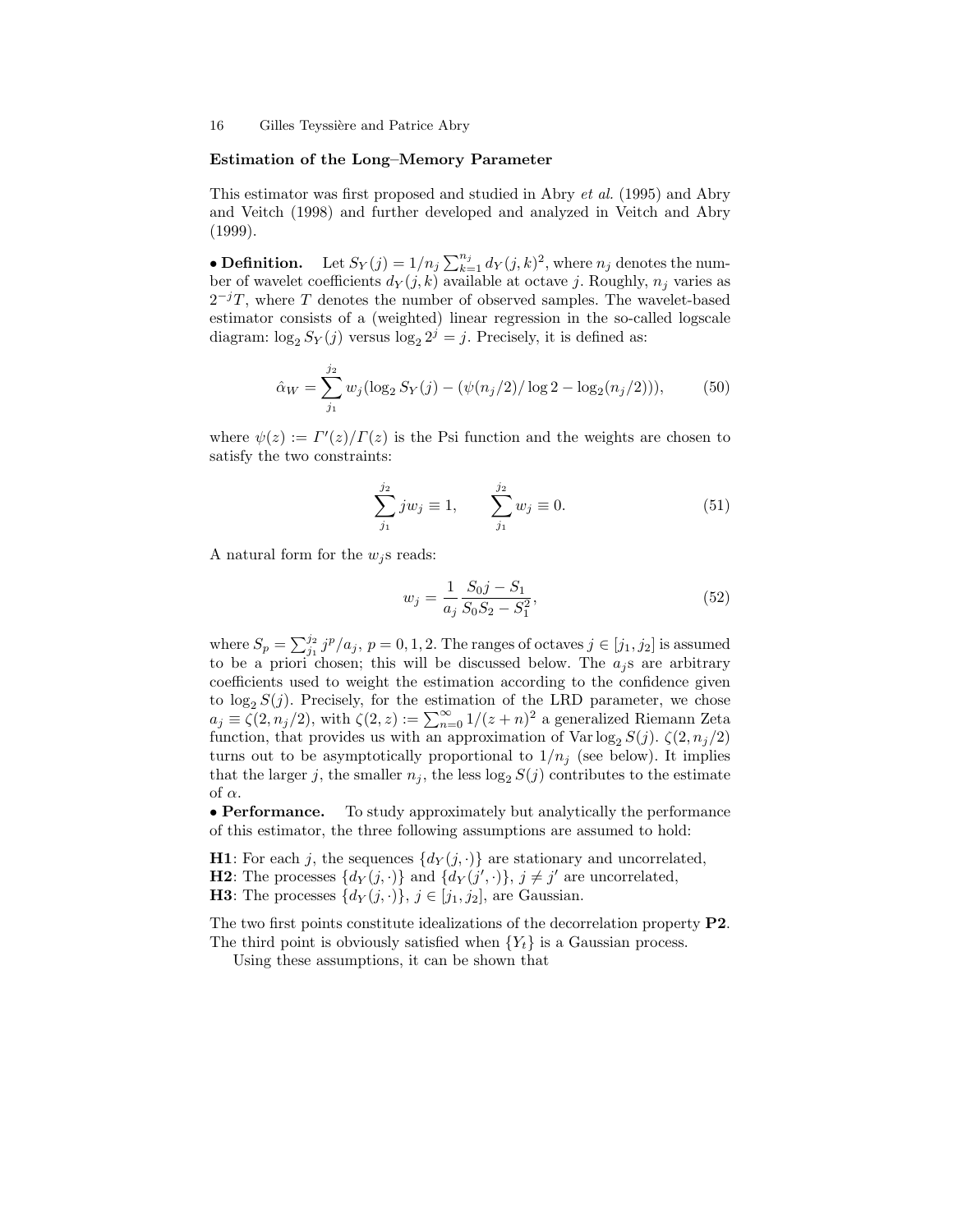Wavelet Analysis of Financial Time Series 17

$$
E \log_2 S(j) = \log_2 Ed_Y(j, \cdot)^2 + (\psi(n_j/2)/\log 2 - \log_2(n_j/2)), \quad (53)
$$

$$
Var \log_2 S(j) = \zeta(2, n_j/2) / \log^2 2.
$$
 (54)

From this, one shows that

$$
E\hat{\alpha}_W = \alpha,\tag{55}
$$

$$
Var\hat{\alpha}_W = \frac{(1 - 2^{-J})/\log^2 2}{1 - 2^{-(J+1)}(J^2 + 4) + 2^{-2J}} \frac{1}{T},
$$
\n(56)

where  $J = j_2 - j_1 + 1$  is the width of the regression range. Veitch and Abry (1999) conjectured the asymptotic approximation of the wavelet estimator

$$
\sqrt{T}(\hat{\alpha}_W - \alpha) \approx N\left(0, \frac{1}{\ln^2(2)2^{1-j_1}}\right),\tag{57}
$$

where  $j_1$  is the lowest octave, the long–memory behavior being captured by the octaves larger than  $j_1$ .

This analytical yet only approximative performance turns out to be extremely close to the actual ones, even when  $Y_t$  are non Gaussian processes. In practice,  $\hat{\alpha}_W$  has a negligible bias and presents a Gaussian statistic with a variance (approximately) known without the estimation of any quantity. An effective confidence interval can hence be constructed.

Under some assumptions, i.e.,  $n_{j_1} \rightarrow \infty$ , but more slowly than the sample size  $T$ , Bardet, Lang, Moulines and Soulier (2000) proved the asymptotically Normal distribution of this estimator

$$
\sqrt{n_{j_1}}(\hat{\alpha}_W - \alpha) \xrightarrow{D} N(0, K_v(\alpha)), \tag{58}
$$

where the expression of  $K_n(\alpha)$  depends on the unknown scaling parameter  $\alpha$ . • Regression Range. Let us turn now to the choice of the regression range  $j \in [j_1, j_2]$ . One might first use the graphical representation of the logscale diagram, i.e., the graphical plot of the  $y_j$  against the octaves j from which is estimated the scaling parameter  $\hat{\alpha}_W$ . A graphical analysis might help to select the upper and lower octaves that have a too high leverage effect on the regression line; see Belsley et al. (1980).

Obviously, as LRD implies a power law behavior in the limit of large scales,  $2^{j} \rightarrow +\infty$ , the upper bound  $j_2$  for the octaves has to be chosen as large as allowed by the observation length. We chose

$$
j_2 = [\log_2 T - \log_2 (2N + 1)], \qquad (59)
$$

where [·] denotes the integer part, so that borders effects do not affect the estimation of the variance. This is equivalent to the fact that the range of frequencies for the LP and LW estimators starts at  $\lambda_i = \pi/T$ .

The choice for  $j_1$ , i.e., the cutoff between short–range dependence and long–range dependence, is similar to the bandwidth selection problem in semiparametric/nonparametric statistics and is exactly equivalent to the choice of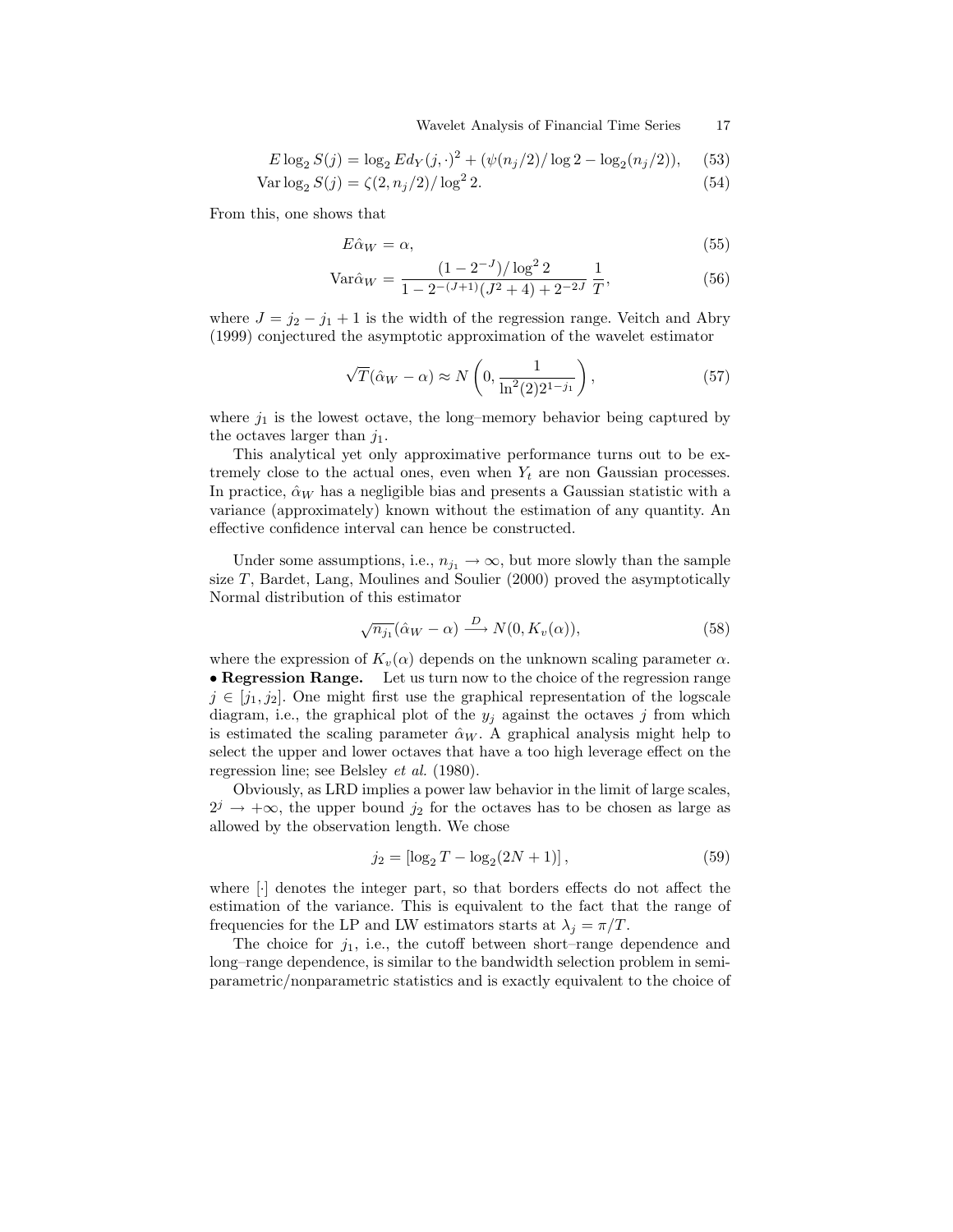the m parameter for the local Whittle and log-periodogram estimators introduced above. This choice consists in optimizing a bias-variance trade-off: a too small  $j_1$  should induce bias as the regression range would include octaves with departures from the power law due to short-range dependencies, conversely, a too large  $j_1$  decreases the bias but implies an increase of the variance, as shown in relation (57). Abry *et al.* (2003) discussed the issue of the selection for the lower octave  $j_1$  in connexion with the bandwidth selection issue for the local Whittle (LW) estimator, which has been addressed by Robinson and Henry (1996) and Henry (2001, 2005); see equation (36). The frequency cutoff, associated with the optimal bandwidth  $m_{LW}^{opt}$  for the LW estimator, is then equal to  $m_{LW}^{opt}/T$ , and corresponds to the scale  $2^{-j_1}$ . Thus, using  $m_{LW}^{opt}$ we could define the optimal lower scale as

$$
j_1^{opt} = \left[\frac{\log T - \log m_{LW}^{opt}}{\log 2}\right].\tag{60}
$$

A similar decision rule is possible using the feasible optimal bandwidth  $m_{LP}^{opt}$ for the log–periodogram (LP) estimator; see equation (39). Indeed, estimation results given by equation (60) with  $m_{LW}^{opt}$  and  $m_{LP}^{opt}$  are very close, with a slight advantage for  $m_{LW}^{opt}$  as the RMSE is slightly lower with this bandwidth.

In Veitch, Abry and Taqqu (2003), it has been proposed that the choice of the lowest octave  $j_1$  might be guided using a goodness-of-fit function, such as the generalized Pearson statistic defined as

$$
Q = \sum_{j=j_1}^{j_2} \frac{(y_j - \hat{\alpha}_W j - \hat{a})^2}{\sigma_j^2},\tag{61}
$$

where  $\hat{a}$  is the unbiased estimator for  $\log_2(\tilde{c}_f \tilde{C})$ , and  $\sigma_j^2 = \text{Var}(y_j)$ . Under the null hypothesis of Gaussian residuals, the statistic  $\ddot{Q} \sim \chi^2(J-2)$ , where  $J = j_2 - j_1 + 1$ . The statistic Q can be viewed as a function of  $j_1$ , denoted  $Q(j_1)$ . Studying the evolution of Q as a function of  $j_1$ , Veitch, Abry and Taqqu (2003) proposed an empirical criterion to choose automatically  $j_1$ . It turns out that this procedure amounts for most cases to select the  $j_1$  that ensures the lowest RMSE, and hence the bias-variance trade-off. Bardet et al. (2000) provided an analytical expression for the choice of an asymptotically optimal  $j_1$  minimizing the MSE, and conjectured that a feasible approximation of this optimal bandwidth using estimates of  $\alpha$ ,  $f_{\star}(0)$  and  $f''_{\star}(0)$  as for the LW and LP estimators might be obtained. This procedure is beyond the scope of this chapter.

• Choosing the Number of Vanishing Moments. On one hand, equation  $(48)$  may lead to think that the larger N, the weaker the correlation amongst wavelet coefficients, however we saw that the LRD is turn in SRD as soon as  $N > \alpha/2$ . On the other hand, as already mentioned, increasing N induces an increase of the wavelet size and hence of the border effects. In turn,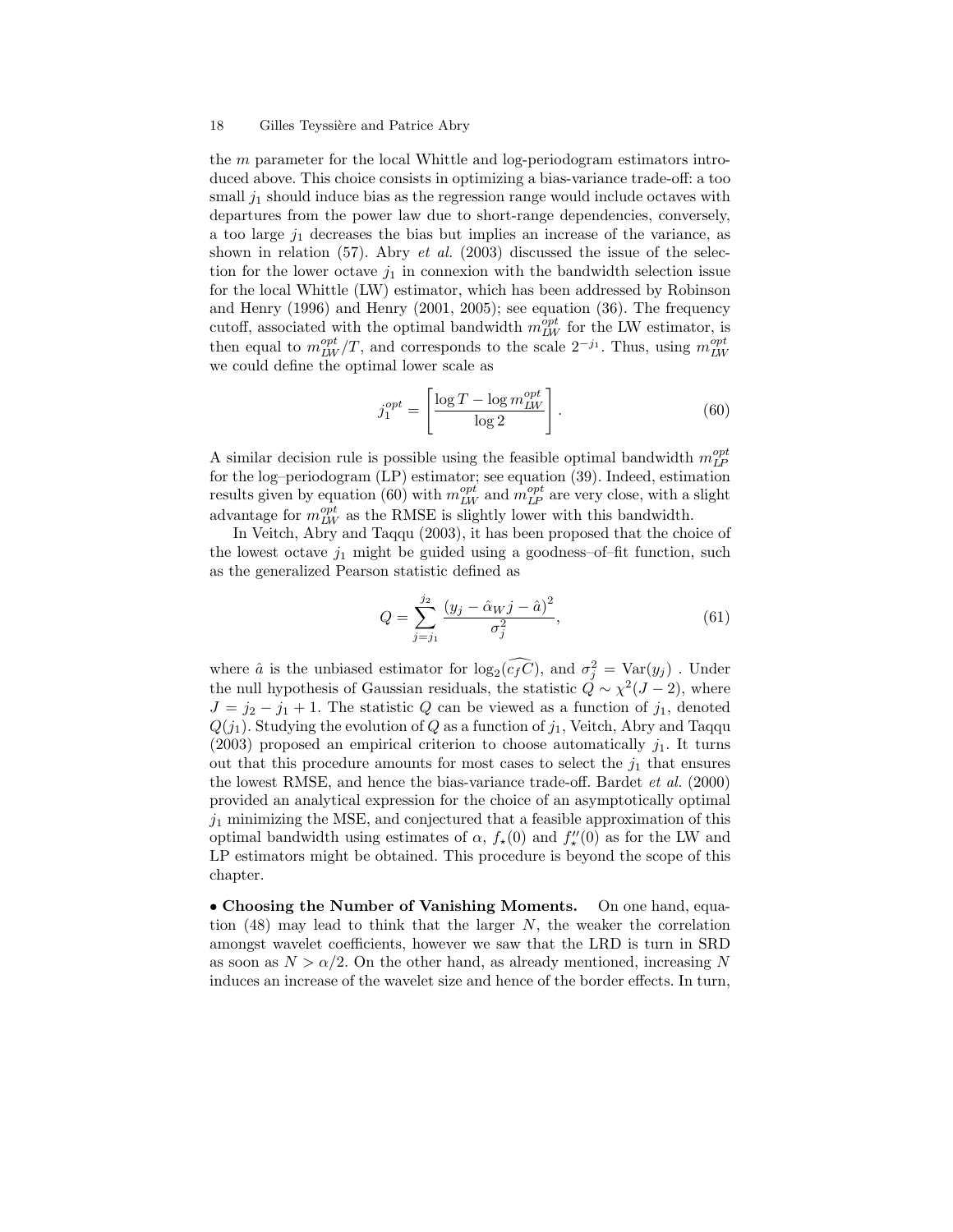this produces a decrease of  $j_2$ , as summarized in equation (59). Therefore, an optimal practical choice for the estimation of the parameter  $\alpha$  of true LRD processes is  $N = 2$  or  $N = 3$ , as will be seen on numerical simulations conducted in next sections. However, in disentangling LRD from non–stationarities, the possibility of varying  $N$  and using larger  $N$  is fruitful.

• Discrete Time. By definition, the DWT applies to continuous time processes, see equation (44). However, in most practical cases, only a collection of discrete samples  $\{y_k, k = 1, \ldots, n\}$  is available. This specific difficulty was carefully addressed in Veitch, Taqqu and Abry (2001). Numerical simulations such as those proposed in the next two sections taking into account this point are under investigation; see Abry and Teyssière (2005).

## 4 Estimation of the Long–Memory Parameter for Nonlinear Long–Range Dependent Processes

• Protocol. In this section, we compare by means of numerical simulations, the performance of the local Whittle, log-periodogram and wavelet estimators for the long–memory parameter. Because wavelet based estimation of the long–memory parameter for linear FARIMA processes has been considered in Veitch and Abry (1999), we consider in this section the estimation of the scaling parameter of the nonlinear processes described in section 2 .

For each process of interest, 5000 replications, with sample sizes  $T$  were numerically synthetised. In general, we used  $T = 10000$ , in some cases, we went up to  $T = 20000$ , for having a better idea on the asymptotic bias for some highly nonlinear processes. For each simulation, bias and Root Mean Squared Error (RMSE) defined respectively as  $B = \langle \hat{\alpha} \rangle - \alpha$  and RMSE  $= \sqrt{B^2 + \langle \langle \hat{\alpha} \rangle \rangle},$ where  $\langle \cdot \rangle$  and  $\langle \langle \cdot \rangle \rangle$  denote respectively the sample mean and sample variance estimators computed from the 5000 replications.

For the wavelet-based estimator, we used the Daubechies wavelets with the number of vanishing moments ranging from  $N = 2, \ldots, 10$ . We considered the range of lowest octaves  $j_1 = 1, ..., 7$  and denoted by  $\hat{\alpha}_W^{(j_1)}$  the corresponding estimates. We computed the "optimal"  $j_1$  according to equation (60),  $\hat{\alpha}_W^m$ denotes the wavelet estimator with the lowest octave  $j_1$  derived from equation (60). We also chose the  $j_1$  and N that minimize the Root Mean Squared Error (RMSE) of  $\hat{\alpha}_W$ . We denote by  $j_1^{RMSE}$  and  $\hat{\alpha}_W^{RMSE}$  the corresponding  $j_1$  and estimate. Systematically, we compare this RMSE to that obtained with the choice  $j_1 = 6$  and  $N = 2$ . As we will see below, the RMSE for this choice of  $(j_1, N)$  is not too far from the minimum one and the bias is lower. On the basis of simulation results for  $T = 20000$ , we also conjecture that for some of these nonlinear processes we could get rid off the bias with very large samples, so that we could select a higher value for  $j_1$  which minimizes the RMSE. For each simulation, Tables are reporting the results and logscale diagrams are displayed.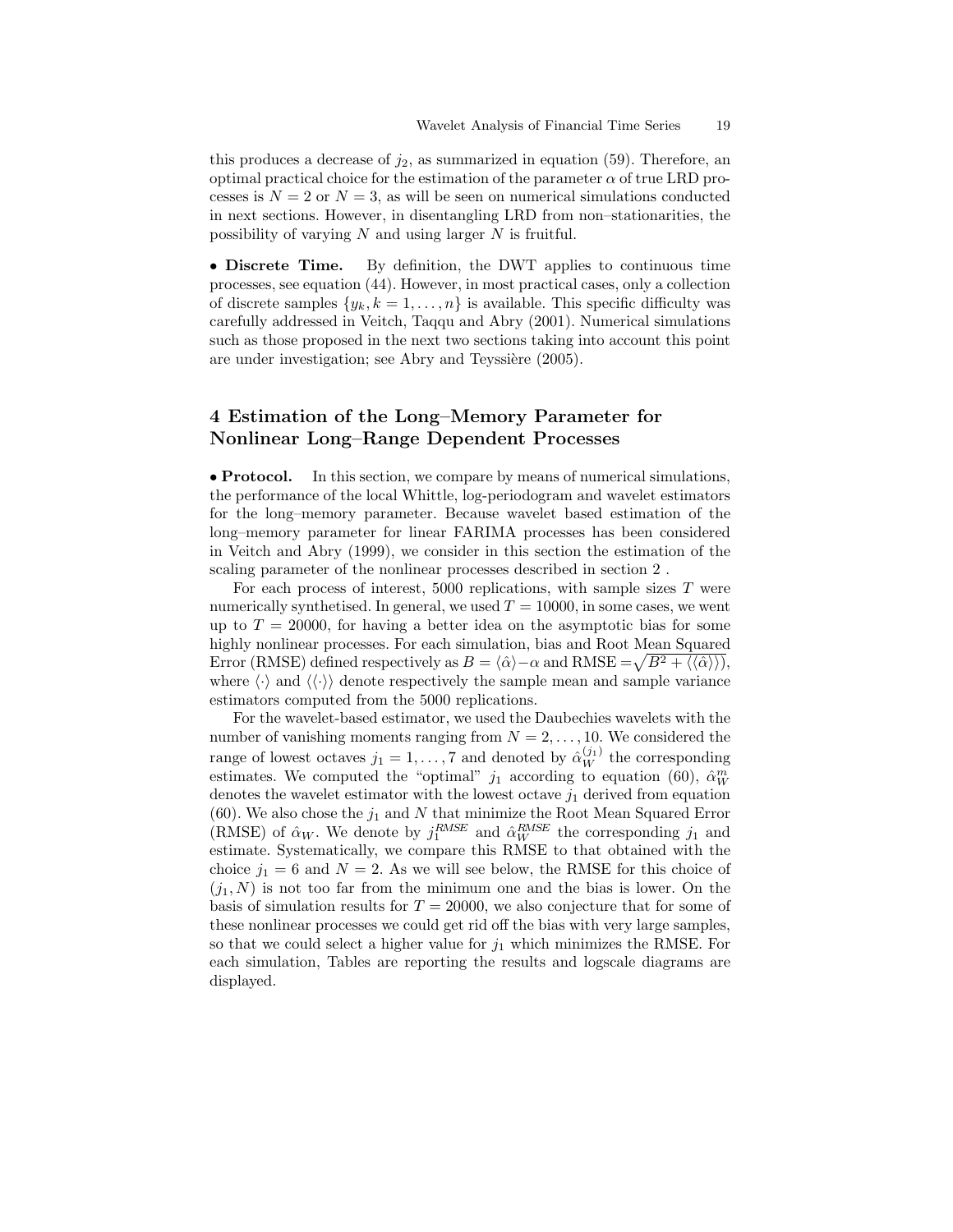For the local Whittle and the log–periodogram estimators, we respectively denote by  $\hat{\alpha}_{LW}^{opt}$  and  $\hat{\alpha}_{LP}^{opt}$  those obtained with the optimal bandwidth  $m^{opt}$  as in equations (36) and (41).

#### 4.1 The Long–Memory Linear ARCH Process

The long–memory LARCH process is defined as:

$$
r_t = \sigma_t \varepsilon_t, \quad \varepsilon_t \sim D(0, 1), \quad \sigma_t = \omega + \beta(L)r_t,
$$
\n(62)

where the coefficients  $\beta_j$  of the lag polynomial  $\beta(L)$  have the rate of decay  $\beta_j = O(j^{\alpha/2-1})$ , for some  $0 < \alpha < 1$ . We choose here three parameterizations for  $\beta(L)$  from the moving average representation of a FARIMA $(0,d,0)$ , a FARIMA(1,d,0) and a FARIMA(0,d,1) processes, with  $\alpha = 2d$ , that we respectively denote as LARCH A, LARCH B and LARCH C. For LARCH **B** and LARCH C, we respectively set  $\phi = -0.20$  and  $\theta = 0.20$ .

We consider the following values for the scaling parameter  $\alpha = 0.10, 0.15$ , 0.20,..., 0.60. For values of  $\alpha$  over 0.60, the sequence of coefficients  $\{\beta_i\}$ must be largely rescaled for satisfying the stationarity condition of theorem 1, i.e.,  $L(E\varepsilon_0^4)^{1/2}\sum_{j=1}^3 \beta_j^2 < 1$ . We estimate the scaling parameter using the wavelet estimator and the two spectral estimators LW and LP. We report in Table 2 the LP results only as they are very close to the LW estimator, although with a slightly higher RMSE as theoretically expected, and so far there are no results for the estimation results of the LARCH process with the LP estimator, while Giraitis, Kokoszka, Leipus and Teyssière (2000) already report estimation results for LARCH processes with the LW estimator for  $T = 3000, 6000$ . Tables 1 and 2 below report estimation results for the LARCH processes for  $T = 10,000$  while Tables 3 and 4 give the results for  $T = 20,000$ . For  $T = 20,000$ , estimation results for the LW estimator are reported on Table 4.

Figures 3 to 5 below display the logscale diagrams for LARCH A processes, with  $T = 10000$  and  $T = 20000$ . We can see that the "correct" LRD behavior is captured by the octaves  $j$  greater than 5. When  $T$  increases, the number of octaves that can be used for the wavelet regression is obviously larger, so that wavelet estimates are more reliable.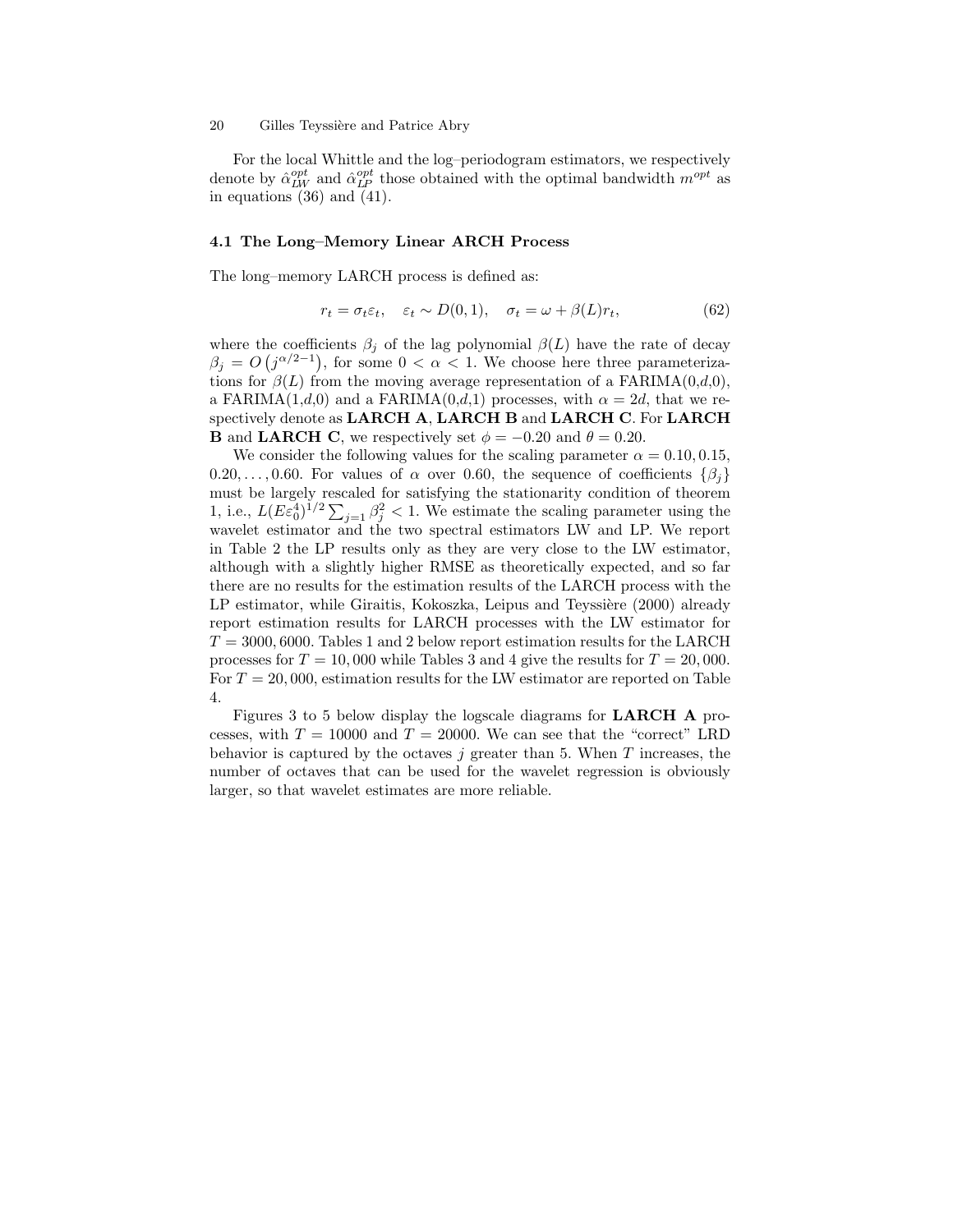

Logscale Diagram, N=2  $[(j_1,j_2)=(1,11)]$ , Estimated scaling parameter = 0.178]

Fig. 3. Logscale diagram for the realization of a LARCH A process, with  $\alpha = 0.40$ ,  $T=10000.$  We select here  $j_1=1,\,j_2=11,\,N=2$ 



Logscale Diagram,  $N=2$   $[(j_1, j_2)=(6, 9),$  Estimated scaling parameter = 0.381]

Fig. 4. Logscale diagram for the realization of a LARCH A process, with  $\alpha = 0.40$ ,  $T = 10000$ . We select here  $j_1 = 6, j_2 = 9, N = 2$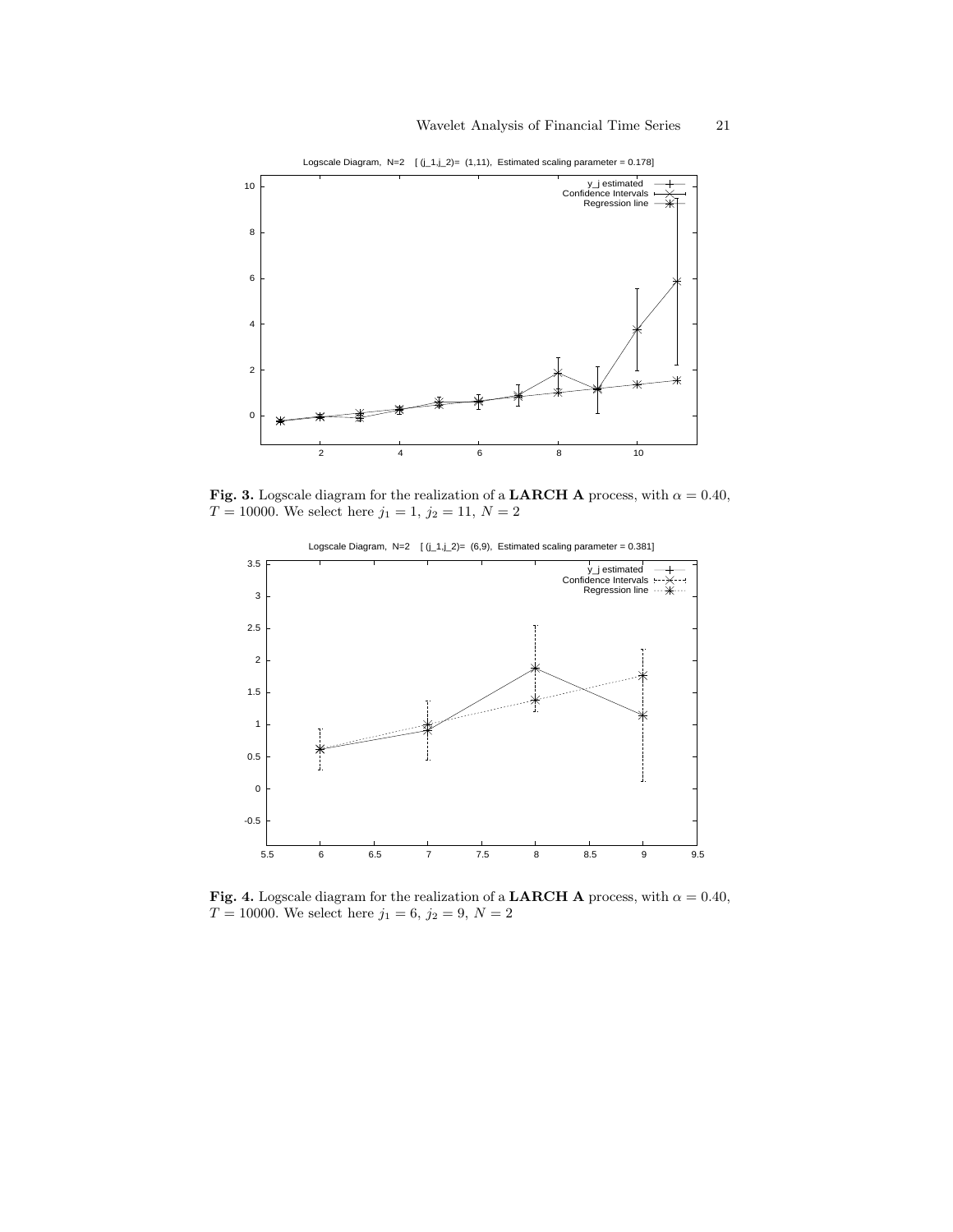

Logscale Diagram, N=2  $[(j_1, j_2) = (6, 11)]$ , Estimated scaling parameter = 0.456]

Fig. 5. Logscale diagram for the realization of a LARCH A process, with  $\alpha = 0.40$ ,  $T = 20000$ . We select here  $j_1 = 6, j_2 = 11, N = 2$ 

From the results in Tables 1 to 4, we can conclude that even for  $T =$ 10, 000, both the LW and LP estimators perform slightly better than the wavelet estimator as both their bias and RMSE are slightly lower. For this sample size, choosing the wavelet estimator with  $j_1 = 6$  and  $N = 2$  reduces the bias, which becomes smaller than the one of the LW estimator, but increases the variance. However, for  $T = 20,000$ , the RMSE of the estimates for  $j_1 = 6$ is reduced and becomes closer to the one of the LW estimator. For  $T = 20,000$ ,  $j_1^{RMSE}$  is often equal to 5, the wavelet estimates are closer to the LW estimates, and we conjecture that for larger samples  $j_1 = 6$  would minimize the RMSE, so that the performance of the wavelet, LP and LW estimator would become very close.

We also note that the estimations for the wavelet estimator with  $j_1$  chosen according to equation (60) gives interesting results, not as good as those given by  $j_1^{RMSE}$ , but that can be used as a first approximation.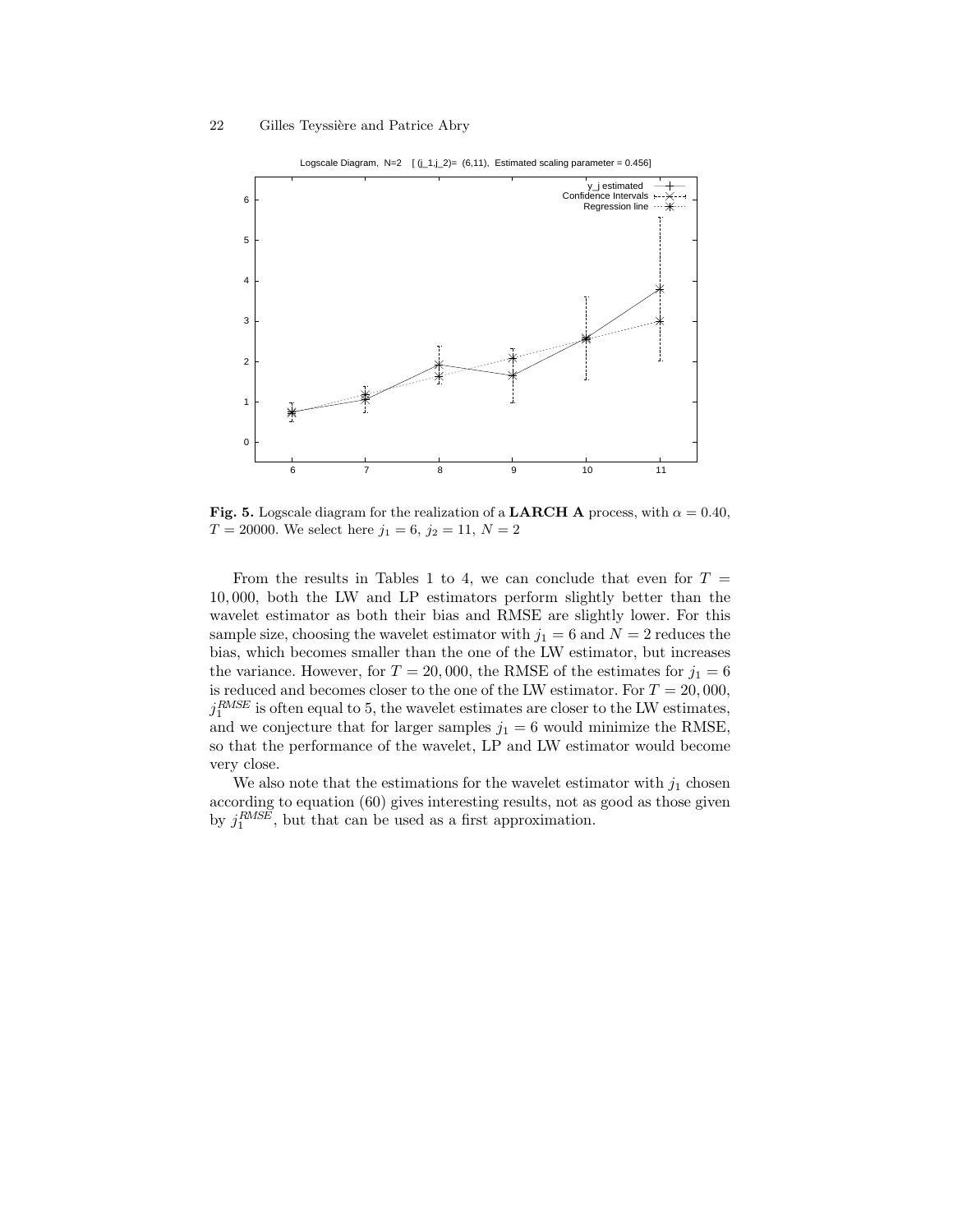| Model        | $\alpha$ | $\hat{\alpha}_W^{RMSE}$ | $j_1^\mathit{RMSE}$     | $E\hat{\alpha}_W^{RMSE}$ | $ \alpha$ RMSE | $\hat{\alpha}_{W}^{(6)}$ | $E\hat{\alpha}_W^{(6)} - \alpha$ RMSE |        |
|--------------|----------|-------------------------|-------------------------|--------------------------|----------------|--------------------------|---------------------------------------|--------|
| LARCH A 0.10 |          | 0.0255                  | 3                       | $-0.0745$                | 0.0824         | 0.0445                   | $-0.0555$                             | 0.1350 |
|              | 0.15     | 0.0690                  | $\overline{4}$          | $-0.0810$                | 0.0971         | 0.0966                   | $-0.0534$                             | 0.1357 |
|              | 0.20     | 0.1199                  | 4                       | $-0.0801$                | 0.0980         | 0.1622                   | $-0.0378$                             | 0.1330 |
|              | 0.25     | 0.1785                  | $\overline{4}$          | $-0.0715$                | 0.0937         | 0.2325                   | $-0.0175$                             | 0.1329 |
|              | 0.30     | 0.2394                  | $\overline{\mathbf{4}}$ | $-0.0606$                | 0.0891         | 0.3046                   | 0.0046                                | 0.1381 |
|              | 0.35     | 0.3010                  | $\overline{\mathbf{4}}$ | $-0.0490$                | 0.0891         | 0.3618                   | 0.0118                                | 0.1487 |
|              | 0.40     | 0.3349                  | $\overline{\mathbf{4}}$ | $-0.0650$                | 0.1028         | 0.3994                   | $-0.0006$                             | 0.1549 |
|              | 0.45     | 0.3880                  | $\overline{5}$          | $-0.0620$                | 0.1252         | 0.4228                   | $-0.0272$                             | 0.1585 |
|              | 0.50     | 0.4060                  | $\overline{5}$          | $-0.0940$                | 0.1442         | 0.4463                   | $-0.0537$                             | 0.1663 |
|              | 0.55     | 0.4234                  | $\overline{5}$          | $-0.1266$                | 0.1677         | 0.4697                   | $-0.0803$                             | 0.1778 |
|              | 0.60     | 0.4928                  | 6                       | $-0.1072$                | 0.1924         | 0.4928                   | $-0.1072$                             | 0.1923 |
| LARCHB0.10   |          | 0.0125                  | $\overline{1}$          | $-0.0875$                | 0.0898         | 0.0039                   | $-0.0961$                             | 0.1554 |
|              | 0.15     | 0.0128                  | $\overline{2}$          | $-0.1372$                | 0.1399         | 0.0314                   | $-0.1185$                             | 0.1704 |
|              | 0.20     | 0.0633                  | $\overline{5}$          | $-0.1367$                | 0.1581         | 0.0824                   | $-0.1176$                             | 0.1706 |
|              | 0.25     | 0.1222                  | $\overline{5}$          | $-0.1278$                | 0.1514         | 0.1531                   | $-0.0969$                             | 0.1586 |
|              | 0.30     | 0.1938                  | $\overline{5}$          | $-0.1062$                | 0.1354         | 0.2351                   | $-0.0649$                             | 0.1441 |
|              | 0.35     | 0.2712                  | $\overline{5}$          | $-0.0788$                | 0.1180         | 0.3190                   | $-0.0310$                             | 0.1367 |
|              | 0.40     | 0.3483                  | $\bf 5$                 | $-0.0517$                | 0.1069         | 0.3977                   | $-0.0023$                             | 0.1397 |
|              | 0.45     | 0.4202                  | $\overline{5}$          | $-0.0298$                | 0.1061         | 0.4669                   | 0.0169                                | 0.1504 |
|              | 0.50     | 0.4249                  | $\overline{4}$          | $-0.0751$                | 0.1117         | 0.5216                   | 0.0216                                | 0.1640 |
|              | 0.55     | 0.4901                  | $\overline{5}$          | $-0.0599$                | 0.1281         | 0.5375                   | $-0.0125$                             | 0.1641 |
|              | 0.60     | 0.4987                  | $\mathbf 5$             | $-0.1013$                | 0.1520         | 0.5530                   | $-0.0470$                             | 0.1709 |
| LARCH C 0.10 |          | 0.1014                  | $\overline{1}$          | 0.0014                   | 0.0306         | 0.0725                   | $-0.0275$                             | 0.1332 |
|              | 0.15     | 0.1369                  | $\mathbf 1$             | $-0.0131$                | 0.0375         | 0.1232                   | $-0.0268$                             | 0.1382 |
|              | 0.20     | 0.1477                  | $\mathbf 1$             | $-0.0523$                | 0.0635         | 0.1641                   | $-0.0359$                             | 0.1426 |
|              | 0.25     | 0.1567                  | $\mathbf 1$             | $-0.0933$                | 0.1004         | 0.2032                   | $-0.0468$                             | 0.1479 |
|              | 0.30     | 0.1979                  | $\overline{\mathbf{4}}$ | $-0.1021$                | 0.1243         | 0.2406                   | $-0.0594$                             | 0.1545 |
|              | 0.35     | 0.2500                  | $\mathbf 5$             | $-0.1000$                | 0.1413         | 0.2766                   | $-0.0734$                             | 0.1624 |
|              | 0.40     | 0.2803                  | $\mathbf 5$             | $-0.1197$                | 0.1570         | 0.3114                   | $-0.0886$                             | 0.1717 |
|              | 0.45     | 0.3092                  | $\overline{5}$          | $-0.1408$                | 0.1745         | 0.3451                   | $-0.1049$                             | 0.1824 |
|              | 0.50     | 0.3368                  | $\overline{5}$          | $-0.1632$                | 0.1939         | 0.3777                   | $-0.1223$                             | 0.1945 |
|              | 0.55     | 0.4093                  | 6                       | $-0.1407$                | 0.2081         | 0.4093                   | $-0.1407$                             | 0.2081 |
|              | 0.60     | 0.4398                  | 6                       | $-0.1602$                | 0.2230         | 0.4398                   | $-0.1602$                             | 0.2230 |

Table 1. Estimation of the scaling parameter for LARCH processes.  $T = 10000$ ,  ${\cal N}=2$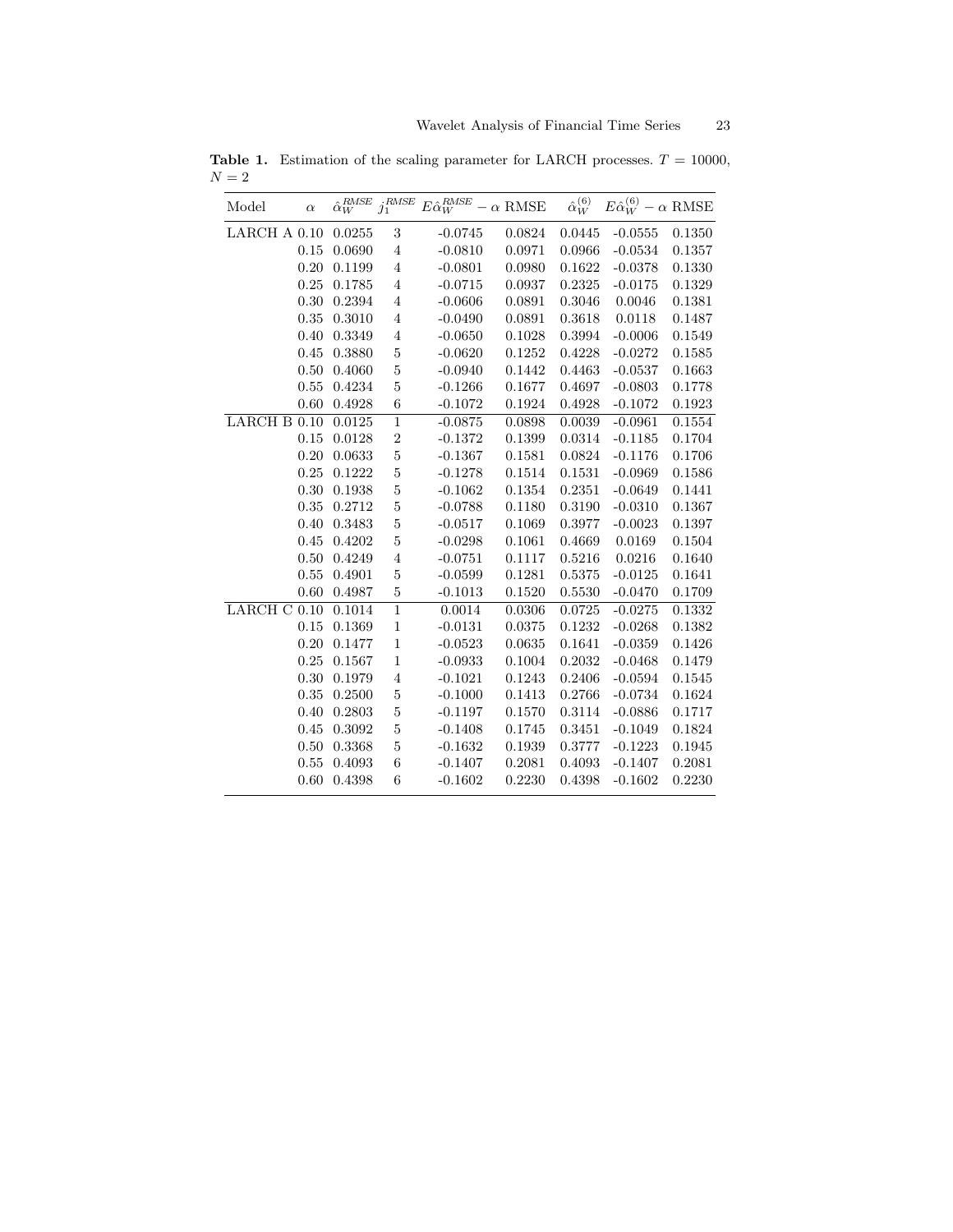**Table 2.** Estimation of the scaling parameter for LARCH processes.  $T = 10000$ ,  $N = 2$ . The optimal bandwidth  $m_{LP}^{opt}$  is used for the LP estimator

| Model        | $\alpha$ | $\hat{\alpha}_W^m$ | $E\hat{\alpha}_W^m - \alpha$ RMSE |        | $\hat{\alpha}_{LP}^{opt}$ | $E\hat{\alpha}_{LP}^{opt} - \alpha$ RMSE |        |
|--------------|----------|--------------------|-----------------------------------|--------|---------------------------|------------------------------------------|--------|
| LARCH A 0.10 |          | 0.0289             | $-0.0711$                         | 0.0847 | 0.0323                    | $-0.0677$                                | 0.0821 |
|              | 0.15     | 0.0654             | $-0.0845$                         | 0.0981 | 0.0778                    | $-0.0722$                                | 0.0869 |
|              | 0.20     | 0.1149             | $-0.0851$                         | 0.1011 | 0.1379                    | $-0.0621$                                | 0.0826 |
|              | 0.25     | 0.1756             | $-0.0744$                         | 0.0967 | 0.2085                    | $-0.0415$                                | 0.0754 |
|              | 0.30     | 0.2412             | $-0.0588$                         | 0.0934 | 0.2792                    | $-0.0208$                                | 0.0749 |
|              | 0.35     | 0.3097             | $-0.0403$                         | 0.0964 | 0.3482                    | $-0.0018$                                | 0.0785 |
|              | 0.40     | 0.3485             | $-0.0515$                         | 0.1090 | 0.3889                    | $-0.0111$                                | 0.0902 |
|              | 0.45     | 0.3672             | $-0.0827$                         | 0.1310 | 0.4138                    | $-0.0362$                                | 0.1014 |
|              | 0.50     | 0.4285             | $-0.0715$                         | 0.1317 | 0.4421                    | $-0.0579$                                | 0.1089 |
|              | 0.55     | 0.4081             | $-0.1419$                         | 0.1788 | 0.4668                    | $-0.0831$                                | 0.1313 |
|              | 0.60     | 0.4284             | $-0.1715$                         | 0.2041 | 0.4935                    | $-0.1064$                                | 0.1495 |
| LARCH B      | 0.10     | 0.0001             | $-0.0999$                         | 0.1102 | $-0.0019$                 | $-0.1019$                                | 0.1119 |
|              | 0.15     | 0.0130             | $-0.1370$                         | 0.1448 | 0.0196                    | $-0.1304$                                | 0.1379 |
|              | 0.20     | 0.0415             | $-0.1585$                         | 0.1658 | 0.0605                    | $-0.1395$                                | 0.1480 |
|              | 0.25     | 0.0876             | $-0.1624$                         | 0.1711 | 0.1216                    | $-0.1284$                                | 0.1408 |
|              | 0.30     | 0.1507             | $-0.1493$                         | 0.1617 | 0.2042                    | $-0.0958$                                | 0.1178 |
|              | 0.35     | 0.2314             | $-0.1186$                         | 0.1417 | 0.2905                    | $-0.0595$                                | 0.1015 |
|              | 0.40     | 0.3228             | $-0.0772$                         | 0.1205 | 0.3803                    | $-0.0197$                                | 0.0899 |
|              | 0.45     | 0.4041             | $-0.0459$                         | 0.1127 | 0.4571                    | 0.0071                                   | 0.0964 |
|              | 0.50     | 0.4688             | $-0.0312$                         | 0.1153 | 0.5192                    | 0.0192                                   | 0.1056 |
|              | 0.55     | 0.4813             | $-0.0687$                         | 0.1318 | 0.5381                    | $-0.0119$                                | 0.1075 |
|              | 0.60     | 0.4921             | $-0.1079$                         | 0.1565 | 0.5569                    | $-0.0431$                                | 0.1178 |
| LARCH C      | 0.10     | 0.0640             | $-0.0360$                         | 0.0661 | 0.0631                    | $-0.0339$                                | 0.0596 |
|              | 0.15     | 0.1066             | $-0.0434$                         | 0.0751 | 0.1094                    | $-0.0406$                                | 0.0643 |
|              | 0.20     | 0.1380             | $-0.0620$                         | 0.0889 | 0.1473                    | $-0.0527$                                | 0.0758 |
|              | 0.25     | 0.1675             | $-0.0825$                         | 0.1063 | 0.1842                    | $-0.0658$                                | 0.0875 |
|              | 0.30     | 0.1971             | $-0.1029$                         | 0.1248 | 0.2206                    | $-0.0794$                                | 0.1022 |
|              | 0.35     | 0.2256             | $-0.1244$                         | 0.1459 | 0.2574                    | $-0.0926$                                | 0.1160 |
|              | 0.40     | 0.2542             | $-0.1458$                         | 0.1674 | 0.2940                    | $-0.1060$                                | 0.1302 |
|              | 0.45     | 0.2824             | $-0.1676$                         | 0.1893 | 0.3308                    | $-0.1192$                                | 0.1440 |
|              | 0.50     | 0.3113             | $-0.1887$                         | 0.2110 | 0.3662                    | $-0.1338$                                | 0.1598 |
|              | 0.55     | 0.3404             | $-0.2096$                         | 0.2327 | 0.4022                    | $-0.1478$                                | 0.1736 |
|              | 0.60     | 0.3694             | $-0.2306$                         | 0.2541 | 0.4383                    | $-0.1617$                                | 0.1874 |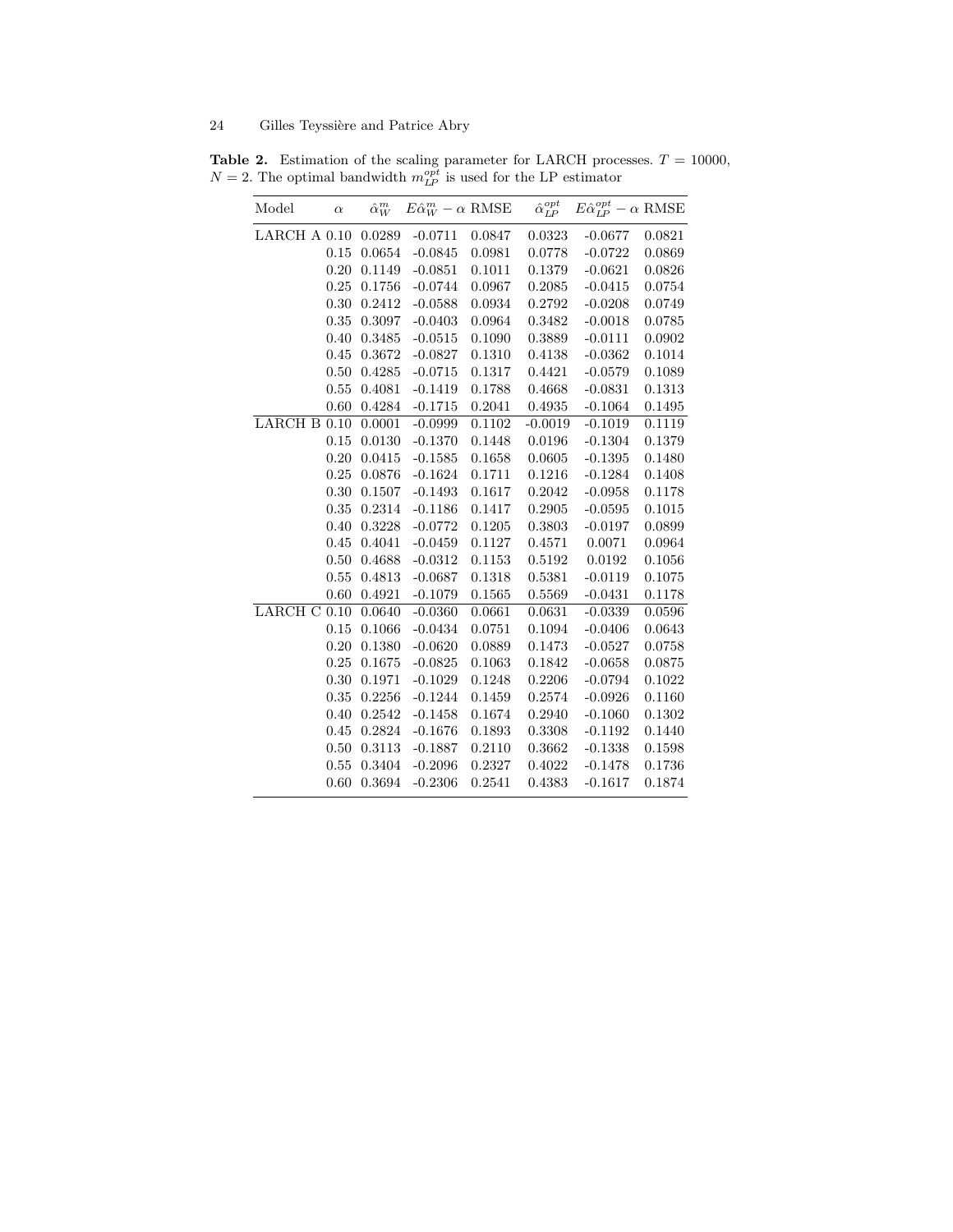| Model                | $\alpha$ | $\hat{\alpha}_W^{RMSE}$ | $j_1^\mathit{RMSE}$ | $E\hat{\alpha}_W^{RMSE}-\alpha$ RMSE |        | $\hat{\alpha}_W^{(6)}$ | $E\hat{\alpha}_W^{(6)} - \alpha$ RMSE |        |
|----------------------|----------|-------------------------|---------------------|--------------------------------------|--------|------------------------|---------------------------------------|--------|
| $\rm LARCH$ A $0.10$ |          | 0.0315                  | $\overline{4}$      | $-0.0685$                            | 0.0767 | 0.0475                 | $-0.0525$                             | 0.0925 |
|                      | 0.15     | 0.0858                  | $\bf 5$             | $-0.0642$                            | 0.0821 | 0.1022                 | $-0.0478$                             | 0.0910 |
|                      | 0.20     | 0.1464                  | $\overline{5}$      | $-0.0536$                            | 0.0757 | 0.1701                 | $-0.0299$                             | 0.0850 |
|                      | 0.25     | 0.2132                  | $\bf 5$             | $-0.0368$                            | 0.0675 | 0.2419                 | $-0.0081$                             | 0.0830 |
|                      | 0.30     | 0.2802                  | $\mathbf 5$         | $-0.0198$                            | 0.0642 | 0.3107                 | 0.0107                                | 0.0880 |
|                      | 0.35     | 0.3433                  | $\overline{5}$      | $-0.0067$                            | 0.0680 | 0.3726                 | 0.0226                                | 0.0972 |
|                      | 0.40     | 0.3809                  | $\overline{5}$      | $-0.0191$                            | 0.0746 | 0.4113                 | 0.0113                                | 0.1003 |
|                      | 0.45     | 0.4007                  | $\overline{5}$      | $-0.0493$                            | 0.0880 | 0.4361                 | $-0.0139$                             | 0.1018 |
|                      | 0.50     | 0.4202                  | $\bf 5$             | $-0.0798$                            | 0.1085 | 0.4612                 | $-0.0388$                             | 0.1092 |
|                      | 0.55     | 0.4862                  | 6                   | $-0.0638$                            | 0.1213 | 0.4862                 | $-0.0638$                             | 0.1213 |
|                      | 0.60     | 0.5110                  | $\,6$               | $-0.0890$                            | 0.1371 | 0.5110                 | $-0.0890$                             | 0.1371 |
| LARCH B 0.10         |          | 0.0120                  | $\mathbf{1}$        | $-0.0880$                            | 0.0891 | 0.0065                 | $-0.0935$                             | 0.1208 |
|                      | 0.15     | 0.0249                  | $\bf 5$             | $-0.1251$                            | 0.1347 | 0.0368                 | $-0.1132$                             | 0.1368 |
|                      | 0.20     | 0.0913                  | $\,6$               | $-0.1087$                            | 0.1335 | 0.0913                 | $-0.1086$                             | 0.1335 |
|                      | 0.25     | 0.1653                  | $\,6$               | $-0.0847$                            | 0.1157 | 0.1653                 | $-0.0847$                             | 0.1157 |
|                      | 0.30     | 0.2491                  | 6                   | $-0.0509$                            | 0.0955 | 0.2491                 | $-0.0509$                             | 0.0955 |
|                      | 0.35     | 0.3356                  | $\,6$               | $-0.0164$                            | 0.0855 | 0.3356                 | $-0.0164$                             | 0.0855 |
|                      | 0.40     | 0.3612                  | $\bf 5$             | $-0.0388$                            | 0.0726 | 0.4120                 | 0.0120                                | 0.0895 |
|                      | 0.45     | 0.4337                  | $\mathbf 5$         | $-0.0163$                            | 0.0697 | 0.4808                 | 0.0308                                | 0.1009 |
|                      | 0.50     | 0.4943                  | $\overline{5}$      | $-0.0057$                            | 0.0764 | 0.5357                 | 0.0357                                | 0.1122 |
|                      | 0.55     | 0.5059                  | $\overline{5}$      | $-0.0441$                            | 0.0885 | 0.5533                 | 0.0033                                | 0.1074 |
|                      | 0.60     | 0.5705                  | $\,6$               | $-0.0295$                            | 0.1121 | 0.5705                 | $-0.0295$                             | 0.1121 |
| LARCH C 0.10         |          | 0.1019                  | $\mathbf{1}$        | 0.0019                               | 0.0218 | 0.0743                 | $-0.0257$                             | 0.0851 |
|                      | 0.15     | 0.1435                  | $\mathbf{1}$        | $-0.0065$                            | 0.0245 | 0.1270                 | $-0.0230$                             | 0.0878 |
|                      | 0.20     | 0.1562                  | $\mathbf{1}$        | $-0.0438$                            | 0.0504 | 0.1696                 | $-0.0304$                             | 0.0915 |
|                      | 0.25     | 0.1910                  | $\overline{5}$      | $-0.0590$                            | 0.0862 | 0.2104                 | $-0.0396$                             | 0.0966 |
|                      | 0.30     | 0.2259                  | $\overline{5}$      | $-0.0741$                            | 0.1243 | 0.2494                 | $-0.0506$                             | 0.1033 |
|                      | 0.35     | 0.2869                  | 6                   | $-0.0631$                            | 0.1113 | 0.2869                 | $-0.0631$                             | 0.1113 |
|                      | 0.40     | 0.3232                  | 6                   | $-0.0768$                            | 0.1210 | 0.3232                 | $-0.0768$                             | 0.1210 |
|                      | 0.45     | 0.3585                  | 6                   | $-0.0915$                            | 0.1321 | 0.3584                 | $-0.0915$                             | 0.1321 |
|                      | 0.50     | 0.3928                  | 6                   | $-0.1072$                            | 0.1446 | 0.3928                 | $-0.1072$                             | 0.1446 |
|                      | 0.55     | 0.4261                  | 6                   | $-0.1239$                            | 0.1585 | 0.4261                 | $-0.1239$                             | 0.1585 |
|                      | 0.60     | 0.4583                  | 6                   | $-0.1717$                            | 0.1737 | 0.4583                 | $-0.1417$                             | 0.1786 |

Table 3. Estimation of the scaling parameter for LARCH processes.  $T = 20000$ ,  ${\cal N}=2$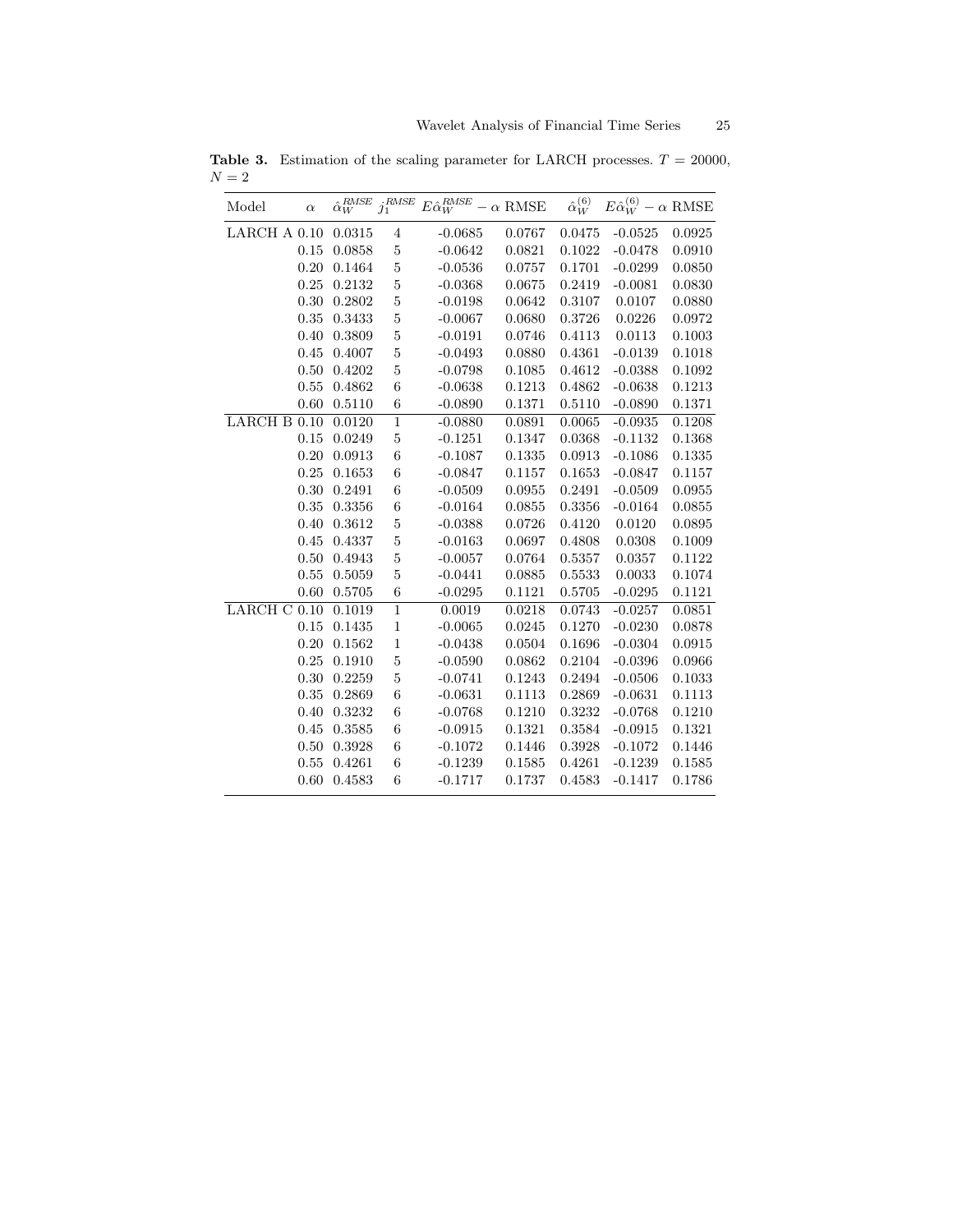| Model                | $\alpha$ | $\hat{\alpha}_W^m$ | $E\hat{\alpha}_W^m - \alpha$ RMSE |        | $\hat{\alpha}_{LW}^{opt}$ | $E\hat{\alpha}_{LW}^{opt} - \alpha$ RMSE |        |
|----------------------|----------|--------------------|-----------------------------------|--------|---------------------------|------------------------------------------|--------|
| $\rm LARCH$ A $0.10$ |          | 0.0299             | $-0.0701$                         | 0.0774 | 0.0349                    | $-0.0651$                                | 0.0736 |
|                      | 0.15     | 0.0687             | $-0.0813$                         | 0.0888 | 0.0826                    | $-0.0674$                                | 0.0771 |
|                      | 0.20     | 0.1239             | $-0.0761$                         | 0.0872 | 0.1470                    | $-0.0530$                                | 0.0692 |
|                      | 0.25     | 0.1926             | $-0.0574$                         | 0.0780 | 0.2229                    | $-0.0271$                                | 0.0584 |
|                      | 0.30     | 0.2678             | $-0.0322$                         | 0.0684 | 0.2990                    | $-0.0010$                                | 0.0563 |
|                      | 0.35     | 0.3355             | $-0.0145$                         | 0.0694 | $\, 0.3663 \,$            | 0.0163                                   | 0.0635 |
|                      | 0.40     | 0.3754             | 0.0246                            | 0.0765 | 0.4086                    | 0.0086                                   | 0.0659 |
|                      | 0.45     | 0.3969             | $-0.0531$                         | 0.0907 | 0.4372                    | $-0.0128$                                | 0.0690 |
|                      | 0.50     | 0.4178             | $-0.0822$                         | 0.1108 | 0.4671                    | $-0.0329$                                | 0.0776 |
|                      | 0.55     | 0.4381             | $-0.1119$                         | 0.1350 | 0.4975                    | $-0.0525$                                | 0.0900 |
|                      | 0.60     | 0.4573             | $-0.1427$                         | 0.1620 | 0.5285                    | $-0.0715$                                | 0.1040 |
| LARCH B 0.10         |          | 0.0002             | $-0.0088$                         | 0.1050 | $-0.0003$                 | $-0.1003$                                | 0.1055 |
|                      | 0.15     | 0.0155             | $-0.1345$                         | 0.1385 | 0.0237                    | $-0.1263$                                | 0.1308 |
|                      | 0.20     | 0.0471             | $-0.1529$                         | 0.1570 | 0.0686                    | $-0.1314$                                | 0.1369 |
|                      | 0.25     | 0.0999             | $-0.1501$                         | 0.1564 | 0.1375                    | $-0.1125$                                | 0.1226 |
|                      | 0.30     | 0.1800             | $-0.1200$                         | 0.1333 | 0.2305                    | $-0.0695$                                | 0.0904 |
|                      | 0.35     | 0.2751             | $-0.0749$                         | 0.0972 | 0.3278                    | $-0.0222$                                | 0.0647 |
|                      | 0.40     | 0.3592             | $-0.0408$                         | 0.0748 | 0.4141                    | 0.0141                                   | 0.0652 |
|                      | 0.45     | 0.4326             | $-0.0174$                         | 0.0704 | 0.4862                    | 0.0362                                   | 0.0782 |
|                      | 0.50     | 0.4931             | $-0.0069$                         | 0.0789 | 0.5429                    | 0.0429                                   | 0.0789 |
|                      | 0.55     | 0.5057             | $-0.0433$                         | 0.0915 | 0.5652                    | 0.0152                                   | 0.0790 |
|                      | 0.60     | 0.5190             | $-0.0810$                         | 0.1160 | 0.5883                    | $-0.0117$                                | 0.0806 |
| LARCHC 0.10          |          | 0.0650             | $-0.0350$                         | 0.0525 | 0.0650                    | $-0.0350$                                | 0.0525 |
|                      | 0.15     | 0.1066             | $-0.0434$                         | 0.0751 | 0.1094                    | $-0.0406$                                | 0.0640 |
|                      | 0.20     | 0.1425             | $-0.0575$                         | 0.0736 | 0.1523                    | $-0.0477$                                | 0.0629 |
|                      | 0.25     | 0.1756             | $-0.0744$                         | 0.0898 | 0.1921                    | $-0.0579$                                | 0.0739 |
|                      | 0.30     | 0.2094             | $-0.0906$                         | 0.1066 | 0.2321                    | $-0.0679$                                | 0.0848 |
|                      | 0.35     | 0.2439             | $-0.1061$                         | 0.1229 | 0.2731                    | $-0.0769$                                | 0.0952 |
|                      | 0.40     | 0.2796             | $-0.1204$                         | 0.1373 | 0.3140                    | $-0.0860$                                | 0.1047 |
|                      | 0.45     | 0.3137             | $-0.1363$                         | 0.1529 | 0.3551                    | $-0.0949$                                | 0.1143 |
|                      | 0.50     | 0.3460             | $-0.1540$                         | 0.1696 | 0.3955                    | $-0.1045$                                | 0.1239 |
|                      | 0.55     | 0.3756             | $-0.1744$                         | 0.1888 | 0.4351                    | $-0.1149$                                | 0.1343 |
|                      | 0.60     | 0.4032             | $-0.1968$                         | 0.2098 | 0.4743                    | $-0.1257$                                | 0.1451 |

**Table 4.** Estimation of the scaling parameter for LARCH processes.  $N = 2$ ,  $T =$ 20000. The optimal bandwidth  $m_{LW}^{opt}$  is used for the LW estimator

## 4.2 The Long–Memory Stochastic Volatility Process

We consider the long–memory stochastic volatility (LMSV) process defined by equation (17) with the scale parameter  $\sigma = 0.8$ . The process  $\{X_t\}$  is a  $FARIMA(0,d,0)$  process generated using the Durbin–Levinson algorithm. Tables 5 and 6 report the estimation results for the long–memory parameter  $\alpha = 2d$  obtained from the local Whittle, wavelet and log-periodogram estimators. The comparison with the LP estimator is of interest as the use of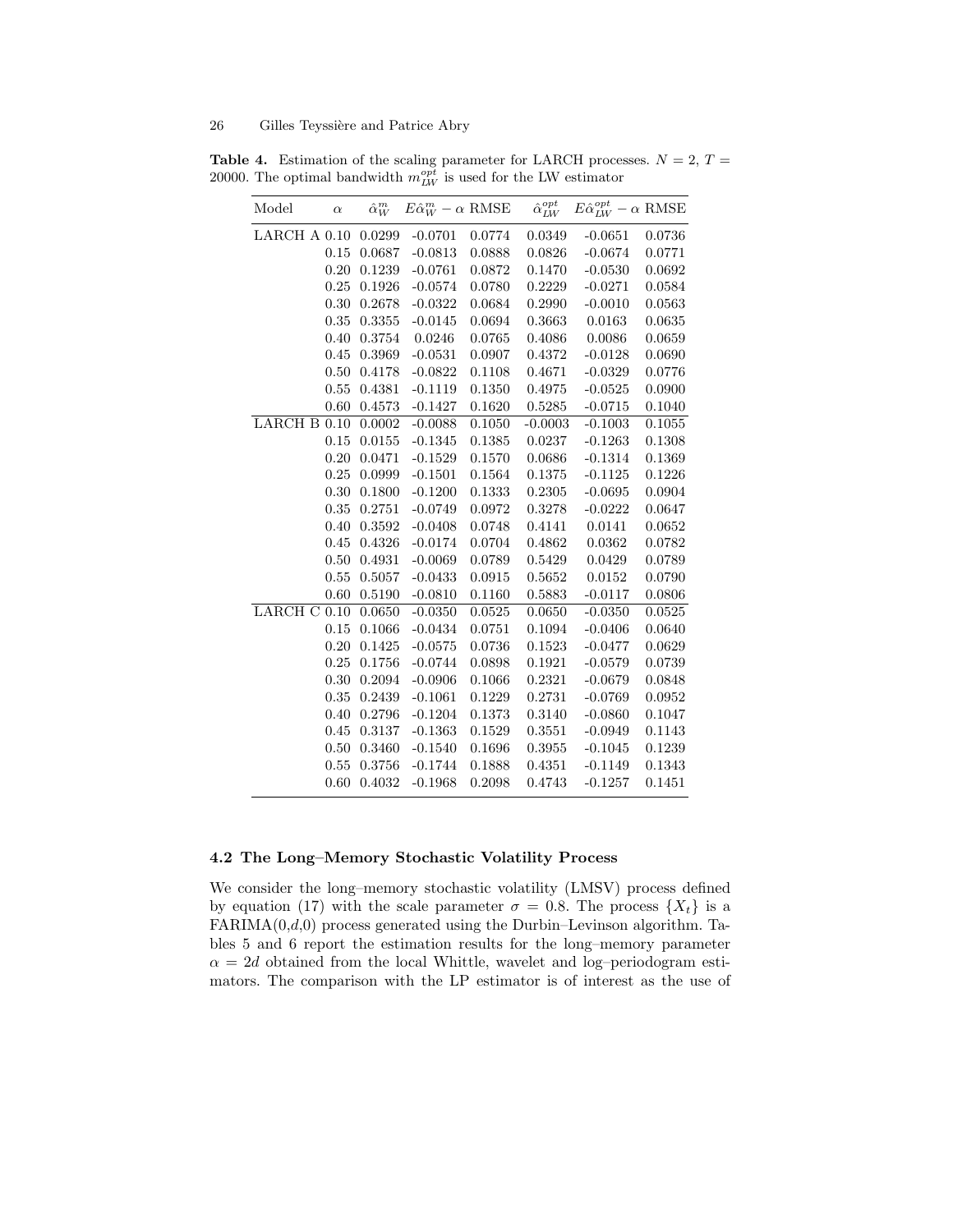this estimator for LMSV processes is theoretically justified. Deo and Hurvich (2003) report few simulation results for  $m = [T^{0.3}]$ ,  $[T^{0.4}]$ ,  $[T^{0.5}]$ : the bias increases with  $m$ , while the RMSE decreases. We use both the optimal feasible bandwidth given by (41) and  $m = [T^{0.3}]$ .

Figures 6 and 7 below display the logscale diagrams for one realization of a LMSV process, with different choices for the range of octaves  $[j_1,j_2]$ : the long–range dependent behavior of the LMSV process is captured for  $j_1 \geq 6$ .



Logscale Diagram, N=2  $[(j_1,j_2)=(1,11)]$ , Estimated scaling parameter = 0.251]

Fig. 6. Logscale diagram for the realization of a LMSV process, with  $\alpha = 0.90$ . We select here  $j_1 = 1, j_2 = 11, N = 2$ 

These three estimators give here very similar results, when the optimal bandwidth is used for the LP estimator. This set of simulation results should stimulate further theoretical research on this wavelet estimator for volatility processes. We mention that in that case, the choice for  $j_1$  using equation (60), with either  $m_{LW}^{opt}$  or  $m_{LP}^{opt}$ , does not yield the best results.

When using the standard bandwidth  $m = [T^{0.3}]$ , the mean of the  $\hat{\alpha}_{\text{LP}}$ estimates are equal to -0.0598, -0.111, 0.0722, 0.1794, 0.2986, 0.4224, 0.5437, 0.6584, 0.7680, for scaling parameters respectively equal to 0.10, 0.20, 0.30, 0.40, 0.50, 0.60, 0.70, 0.80, 0.90, with a RMSE ranging from 0.4897 to 0.5139, i.e., the bias is slightly reduced only for  $\alpha > 0.40$ , but the RMSE is always very high so that the estimates obtained with  $m = [T^{0.3}]$  are not reliable. As we will see for other volatility processes, the choice  $m = [T^{0.3}]$  does not appear very sensible.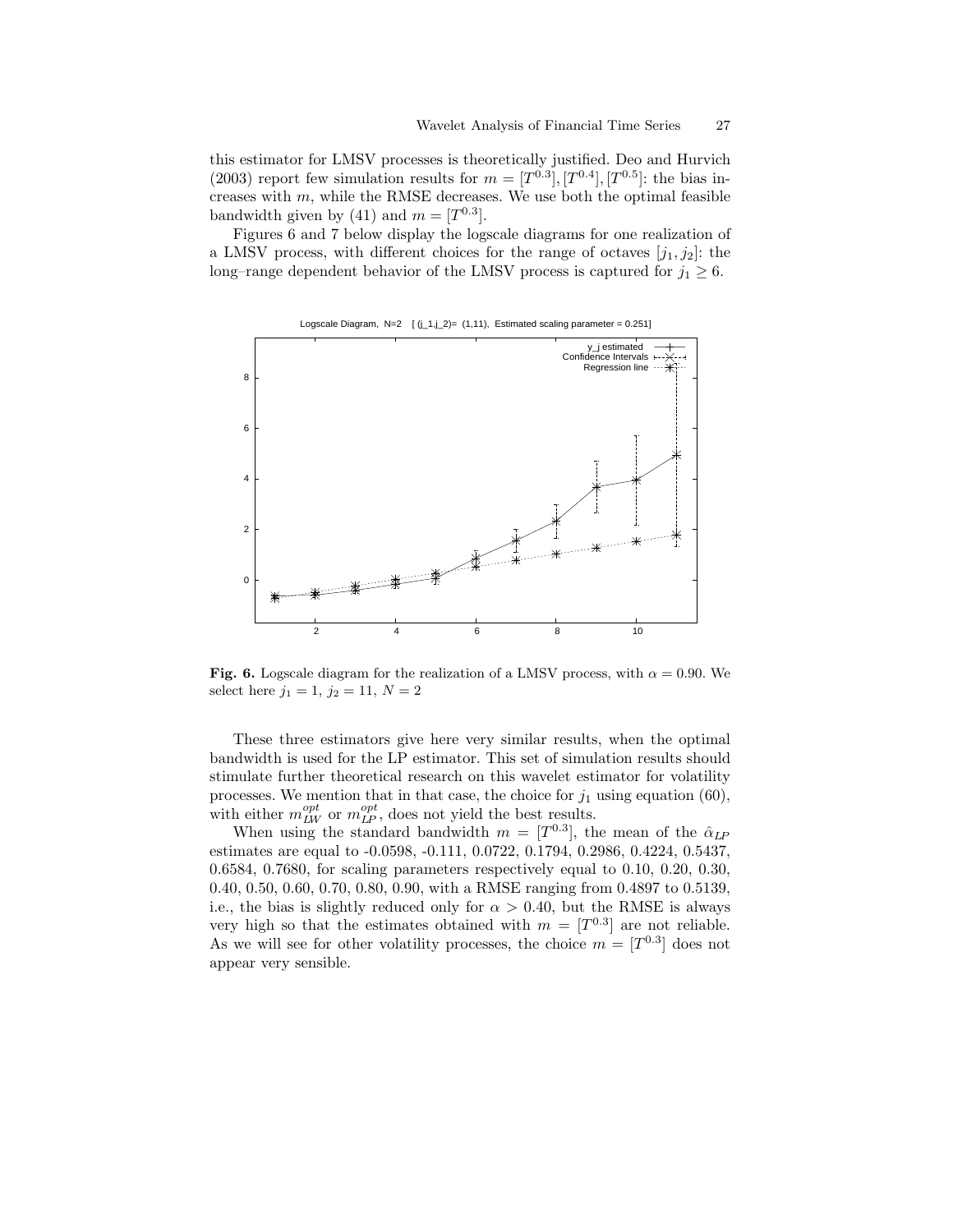

Logscale Diagram, N=2  $[(j_1,j_2)=(6,11)]$ , Estimated scaling parameter = 0.818]

Fig. 7. Logscale diagram for the realization of a LMSV process, with  $\alpha = 0.90$ . We select here  $j_1 = 6, j_2 = 11, N = 2$ 

| $\alpha$ | $\hat{\alpha}_W^{RMSE}$ | $i_1^{RMSE}$ | $E\hat{\alpha}_W - \alpha$ RMSE |        | $\hat{\alpha}_{W}^{(6)}$ | $E\hat{\alpha}_{W}^{(6)} - \alpha$ RMSE |        |
|----------|-------------------------|--------------|---------------------------------|--------|--------------------------|-----------------------------------------|--------|
|          | 0.10 0.0183             | 2            | $-0.0817$                       | 0.0847 | 0.0213                   | $-0.0787$                               | 0.0898 |
|          | 0.20 0.0519             | 4            | $-0.1481$                       | 0.1559 | 0.0492                   | $-0.1508$                               | 0.1569 |
|          | 0.30 0.1043             | 5            | $-0.1957$                       | 0.2092 | 0.0876                   | $-0.2124$                               | 0.2170 |
|          | 0.40 0.1872             | 6            | $-0.2128$                       | 0.2441 | 0.1872                   | $-0.2128$                               | 0.2441 |
|          | 0.50 0.2764             | 6            | $-0.2236$                       | 0.2536 | 0.2764                   | $-0.2236$                               | 0.2536 |
|          | 0.60 0.3807             | 6            | $-0.2193$                       | 0.2499 | 0.3807                   | $-0.2193$                               | 0.2499 |
|          | 0.70 0.4959             | 6            | $-0.2051$                       | 0.2367 | 0.4959                   | $-0.2051$                               | 0.2367 |
| $0.80 -$ | 0.6177                  | 6            | $-0.1823$                       | 0.2184 | 0.6177                   | $-0.1823$                               | 0.2184 |
| 0.90     | 0.7423                  | 6            | $-0.1577$                       | 0.1986 | 0.7423                   | $-0.1577$                               | 0.1986 |
|          |                         |              |                                 |        |                          |                                         |        |

Table 5. Estimation of the scaling parameter for LMSV processes, wavelet estimator.  $T = 10000$ 

*Remark 7*. The results reported here for the wavelet estimator  $\hat{\alpha}_W^{RMSE}$  are obtained with  $N = 2$ . When N increases, both bias and RMSE (slightly) increase, but the octave which minimizes the RMSE does not depend on the choice of N.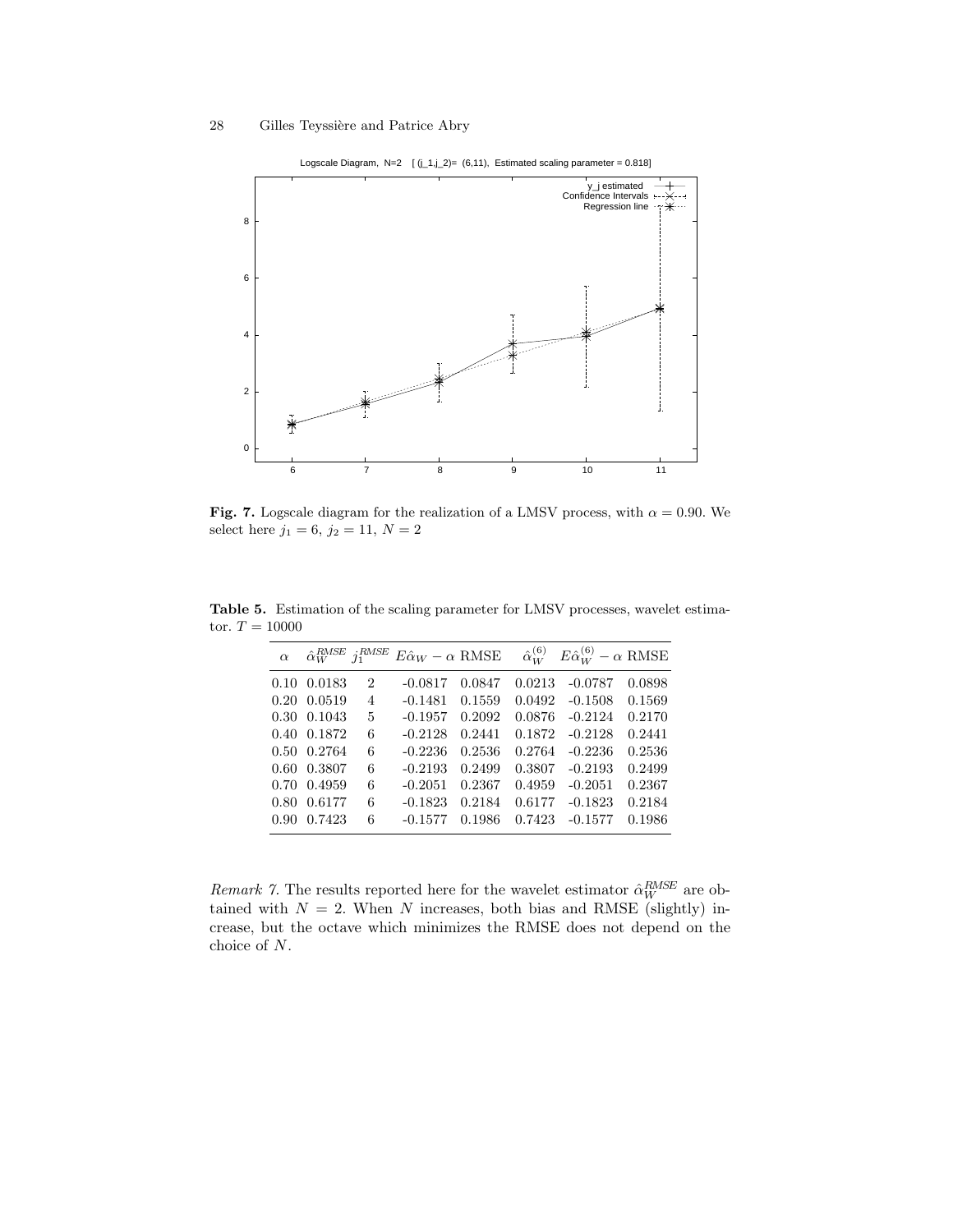| $\alpha$ | $\hat{\alpha}_{\tau p}^{opt}$ | $E\hat{\alpha}_{IP}^{opt} - \alpha$ RMSE |        | $\hat{\alpha}_{\scriptscriptstyle I\scriptscriptstyle I\scriptscriptstyle W}^{\scriptscriptstyle opt}$ | $E\hat{\alpha}_{IW}^{opt} - \alpha$ RMSE |        |
|----------|-------------------------------|------------------------------------------|--------|--------------------------------------------------------------------------------------------------------|------------------------------------------|--------|
| 0.10     | 0.0153                        | $-0.0847$                                | 0.1102 | 0.0186                                                                                                 | $-0.0814$                                | 0.0927 |
| 0.20     | 0.0516                        | $-0.1484$                                | 0.1644 | 0.0508                                                                                                 | $-0.1492$                                | 0.1557 |
|          | 0.30 0.1049                   | $-0.1951$                                | 0.2075 | 0.0971                                                                                                 | $-0.2029$                                | 0.2082 |
|          | 0.40 0.1764                   | $-0.2236$                                | 0.2346 | 0.1622                                                                                                 | $-0.2378$                                | 0.2437 |
|          | $0.50 \quad 0.2656$           | $-0.2344$                                | 0.2453 | 0.2525                                                                                                 | $-0.2475$                                | 0.2555 |
|          | 0.60 0.3715                   | $-0.2285$                                | 0.2405 | 0.3679                                                                                                 | $-0.2321$                                | 0.2433 |
|          | 0.70 0.4914                   | $-0.2085$                                | 0.2234 | 0.4978                                                                                                 | $-0.2022$                                | 0.2169 |
| 0.80     | 0.6198                        | $-0.1802$                                | 0.1991 | 0.6313                                                                                                 | $-0.1687$                                | 0.1876 |
| 0.90     | 0.7511                        | $-0.1489$                                | 0.1732 | 0.7634                                                                                                 | $-0.1366$                                | 0.1611 |
|          |                               |                                          |        |                                                                                                        |                                          |        |

Table 6. Estimation of the scaling parameter for LMSV processes, LW and LP estimator.  $T = 10000$ . The optimal bandwidths  $m_{LP}^{opt}$  and  $m_{LW}^{opt}$  are respectively used for the LP and LW estimators

#### 4.3 The Nonlinear Moving Average Process

Full Whittle estimation, i.e., with an exact specification of the spectrum, of the parameters for the Nonlinear Moving Average (NLMA) process has been considered by Robinson and Zaffaroni (1997) and studied by Zaffaroni (2003). Due to the incomplete specification used for the local Whittle estimator, see equation (1), we expect the bias for the LW estimator to be greater.



Logscale Diagram,  $N=2$   $[(j_1, j_2) = (1, 11)$ , Estimated scaling parameter = 0.29]

Fig. 8. Logscale diagram for the realization of a NLMA process, with  $\alpha = 0.90$ . We select here  $j_1 = 1, j_2 = 11, N = 2$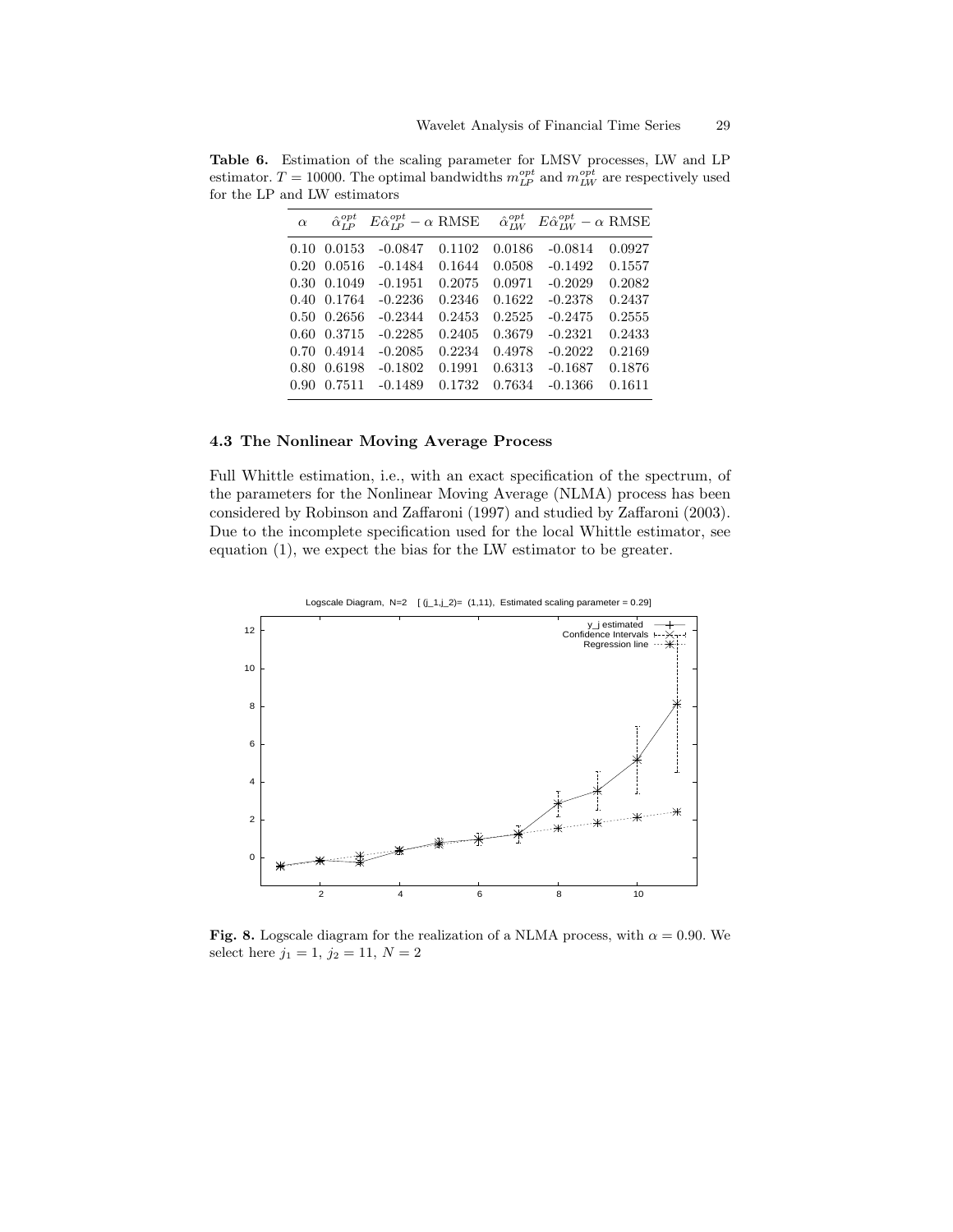Figures 8 and 9 display the logscale diagrams for the realization of a NLMA process. As for the LMSV process, the long–memory behavior is captured by the octaves  $j \ge j_1 = 6$ .



Fig. 9. Logscale diagram for the realization of a NLMA process, with  $\alpha = 0.90$ . We select here  $j_1 = 6, j_2 = 10, N = 2$ 

Table 7. Estimation of the scaling parameter for NLMA processes, wavelet estimator.  $T = 10000, N = 2$ 

| $\alpha$ |             | $\hat{\alpha}_W^{RMSE}$ $j_1^{RMSE}$ | $E\hat{\alpha}_{W}^{RMSE} - \alpha$ RMSE |        | $\hat{\alpha}_{W}^{(6)}$ | $E\hat{\alpha}_{W}^{(6)} - \alpha$ RMSE |        |
|----------|-------------|--------------------------------------|------------------------------------------|--------|--------------------------|-----------------------------------------|--------|
|          | 0.10 0.2717 | 1                                    | 0.1717                                   | 0.1752 | 0.3120                   | 0.2120                                  | 0.2529 |
|          | 0.20 0.3187 | 1                                    | 0.1187                                   | 0.1263 | 0.2936                   | 0.0936                                  | 0.1807 |
|          | 0.30 0.3294 | 1                                    | 0.0294                                   | 0.0542 | 0.2684                   | 0.0316                                  | 0.1692 |
|          | 0.40 0.3354 | 1                                    | $-0.0646$                                | 0.0793 | 0.2761                   | $-0.1239$                               | 0.2132 |
|          | 0.50 0.3637 | $\overline{2}$                       | $-0.1363$                                | 0.1487 | 0.3164                   | $-0.1836$                               | 0.2565 |
|          | 0.60 0.4028 | 3                                    | $-0.1972$                                | 0.2106 | 0.3816                   | $-0.2184$                               | 0.2858 |
|          | 0.70 0.4636 | 4                                    | $-0.2364$                                | 0.2554 | 0.4633                   | $-0.2364$                               | 0.3033 |
|          | 0.80 0.5436 | 5                                    | $-0.2564$                                | 0.2891 | 0.5540                   | $-0.2460$                               | 0.3130 |
| 0.90     | 0.6205      | 5                                    | $-0.2795$                                | 0.3094 | 0.6469                   | $-0.2531$                               | 0.3197 |

As can be seen from Tables 7 and 8, the wavelet estimator performs slightly better than both the LW and LP estimators, as its bias and RMSE are on average smaller. The wavelet estimator with  $j_1$  selected using equation (60),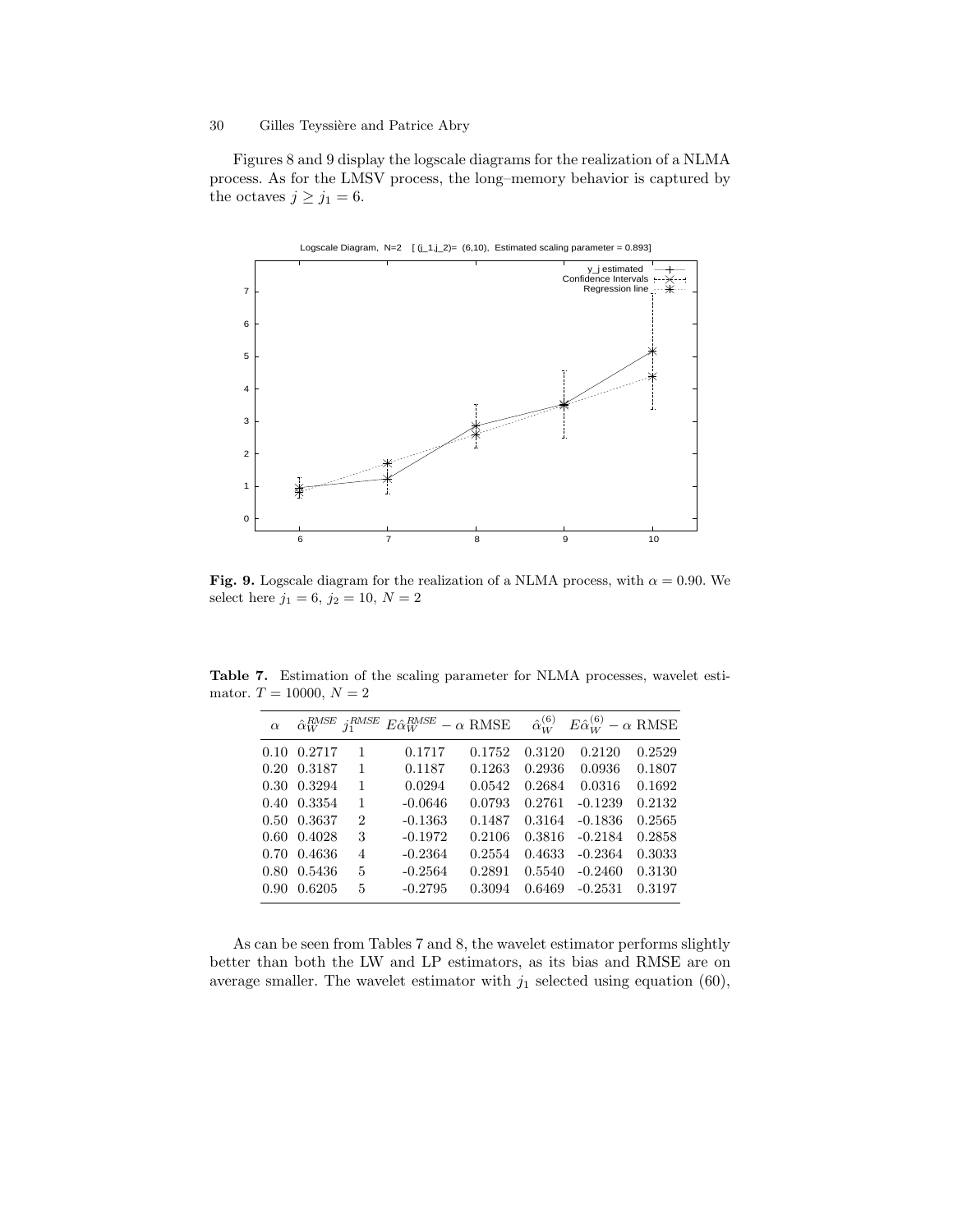with either  $m_{LW}^{opt}$  or  $m_{LP}^{opt}$ , gives results close to the LW estimator and the wavelet estimator with  $j_1 = j_1^{RMSE}$ . Again in this case, equation (60) might serve as a rule of thumb for selecting  $j_1$ .

Table 8. Estimation of the scaling parameter for NLMA processes, local Whittle and log-periodogram estimators.  $T = 10000$ . The optimal bandwidths  $m_{LP}^{opt}$  and  $m_{LW}^{opt}$  are respectively used for the LP and LW estimators

| $\alpha$ | $\hat{\alpha}_{I}^{opt}$ | $E\hat{\alpha}_{LP}^{opt} - \alpha$ RMSE |        |        | $\hat{\alpha}_{IW}^{opt}$ $E \hat{\alpha}_{IW}^{opt} - \alpha$ RMSE |        |
|----------|--------------------------|------------------------------------------|--------|--------|---------------------------------------------------------------------|--------|
| 0.10     | 0.3028                   | 0.2028                                   | 0.2124 | 0.3025 | 0.2025                                                              | 0.2109 |
| 0.20     | 0.2899                   | 0.0899                                   | 0.1157 | 0.2892 | 0.0892                                                              | 0.1143 |
| 0.30     | 0.2689                   | $-0.0311$                                | 0.0942 | 0.2679 | $-0.0321$                                                           | 0.0932 |
| 0.40     | 0.2732                   | $-0.1268$                                | 0.1620 | 0.2731 | $-0.1269$                                                           | 0.1620 |
| 0.50     | 0.3092                   | $-0.1908$                                | 0.2204 | 0.3091 | $-0.1909$                                                           | 0.2205 |
| 0.60     | 0.3744                   | $-0.2256$                                | 0.2556 | 0.3714 | $-0.2286$                                                           | 0.2574 |
| 0.70     | 0.4557                   | $-0.2443$                                | 0.2756 | 0.4537 | $-0.2463$                                                           | 0.2766 |
| 0.80     | 0.5470                   | $-0.2530$                                | 0.2845 | 0.5469 | $-0.2531$                                                           | 0.2847 |
| 0.90     | 0.6458                   | $-0.2542$                                | 0.2895 | 0.6456 | $-0.2544$                                                           | 0.2872 |
|          |                          |                                          |        |        |                                                                     |        |

When using the standard bandwidth  $m = [T^{0.3}]$ , the mean of the  $\hat{\alpha}_{\text{LP}}$ estimates is equal to 0.3024, 0.3161, 0.3170, 0.3350, 0.3672, 0.4071, 0.4483, 0.4847, 0.5105, with a RMSE ranging from 0.0563 to 0.3927. The advantage provided by the optimal bandwidth  $m_{LP}^{opt}$  is not as obvious as for the LMSV model, but in the absence of the knowledge on the true Data Generating Process (DGP), using this optimal bandwidth does not yield any significant loss for the estimation of the parameter.

## 4.4 Nonlinear Transformations of Fractionally Integrated Processes

We also consider some nonlinear transformations of  $FI(d)$  processes, i.e., processes  ${Y_t}$  defined as  $Y_t = G(X_t)$ , where  $X_t \sim \text{FI}(d)$ , and  $G(\cdot)$  can be written as a sum of Hermite polynomials. As in Dittman and Granger (2002), we choose the transformations  $G(x) = x^2$ ,  $G(x) = x^3$ ,  $G(x) = x^4$ ,  $G(x) = x^3 - 3x$ , and  $G(x) = x^4 - 6x^2$ , the Hermite rank of which are respectively equal to  $R = 2, 1, 2, 3, 4$ . We also consider some trigonometric and exponential transformations:  $G(x) = sin(x), G(x) = cos(x), G(x) = exp(x),$ and  $G(x) = (1 + \exp(-x))^{-1}$ . The Hermite rank of these transformations are all equal to 1, except for the cosine transformation, the Hermite rank of which is  $R=2$ .

Granger and Dittman (2002) report simulation results for smaller sample sizes and the LP estimator with bandwidth  $m = [T]^{4/5}$ . The use of the optimal bandwidth  $m_{LP}^{opt}$  results for some transformations in a marginal increase of the bias and RMSE, but not very significant, so that we can reliably stick to that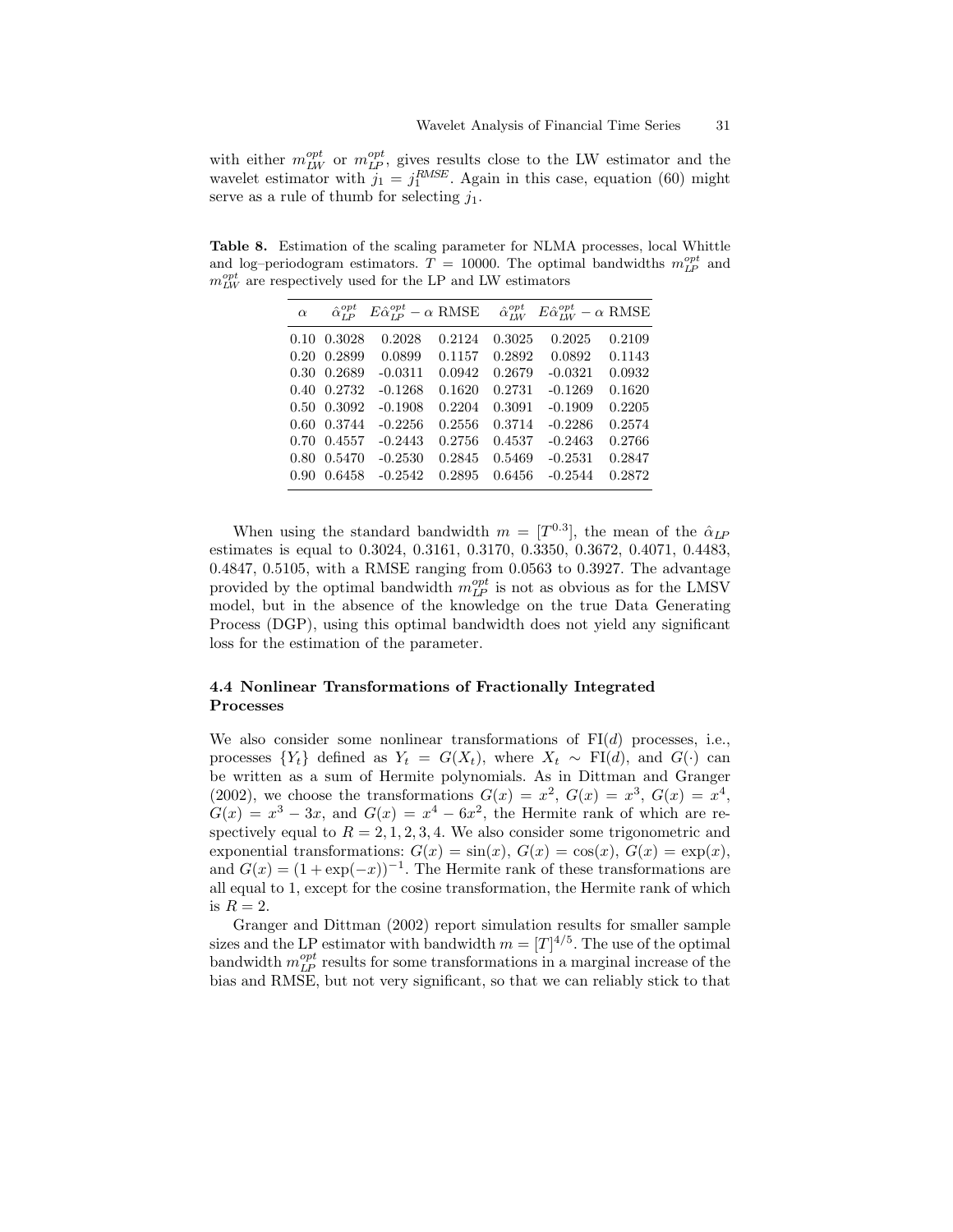optimal bandwidth. We observe that for all nonlinear transformations, the estimators  $\hat{\alpha}_{LW}$  and  $\hat{\alpha}_{LP}$  give very close results.

The  $FI(d)$  processes have been generated using the Durbin–Levinson algorithm. Consider the first series of transformations, see Tables 9 and 10: the wavelet estimator performs generally better than the LP and LW estimators, i.e., its bias and RMSE are most of the times lower than those of the LP and LW estimators, the advantage of the wavelet estimator being obvious for the largest values of  $\tilde{\alpha}$ . For the highly nonlinear transformations, e.g.,  $G(x) = x^3 - 3x$  and  $G(x) = x^4 - 6x^2$ , the bias is huge for all estimators for the lowest values of  $\tilde{\alpha}$ , and choosing a higher value for  $j_1$ , even for samples of size  $T = 20,000$ , does not yield any significant improvement. Estimation results with  $j_1$  computed from equation (60) are not as good as the ones with either  $j_1^{RMSE}$  or the LP and LW estimators, but might be considered as informative for a first analysis.

Remark 8. When N increases, the wavelet estimates do not differ too much in terms of bias and RMSE, except for the case  $j_1 = 7$  and  $N = 6$  for which the RMSE is very large.

Figures 10 to 18 below display the logscale diagrams for the 9 transformations  $G(x)$  considered here.



Logscale Diagram, N=2  $[(j_1,j_2)=(1,11)]$ , Estimated scaling parameter = 0.75]

Fig. 10. Logscale diagram for the realization of a nonlinear transformation of a FI(d) process, with  $G(x) = x^2$ ,  $d = 0.45$  then  $\alpha = 0.80$ ,  $T = 10000$ . We select here  $j_1 = 1, j_2 = 11, N = 2$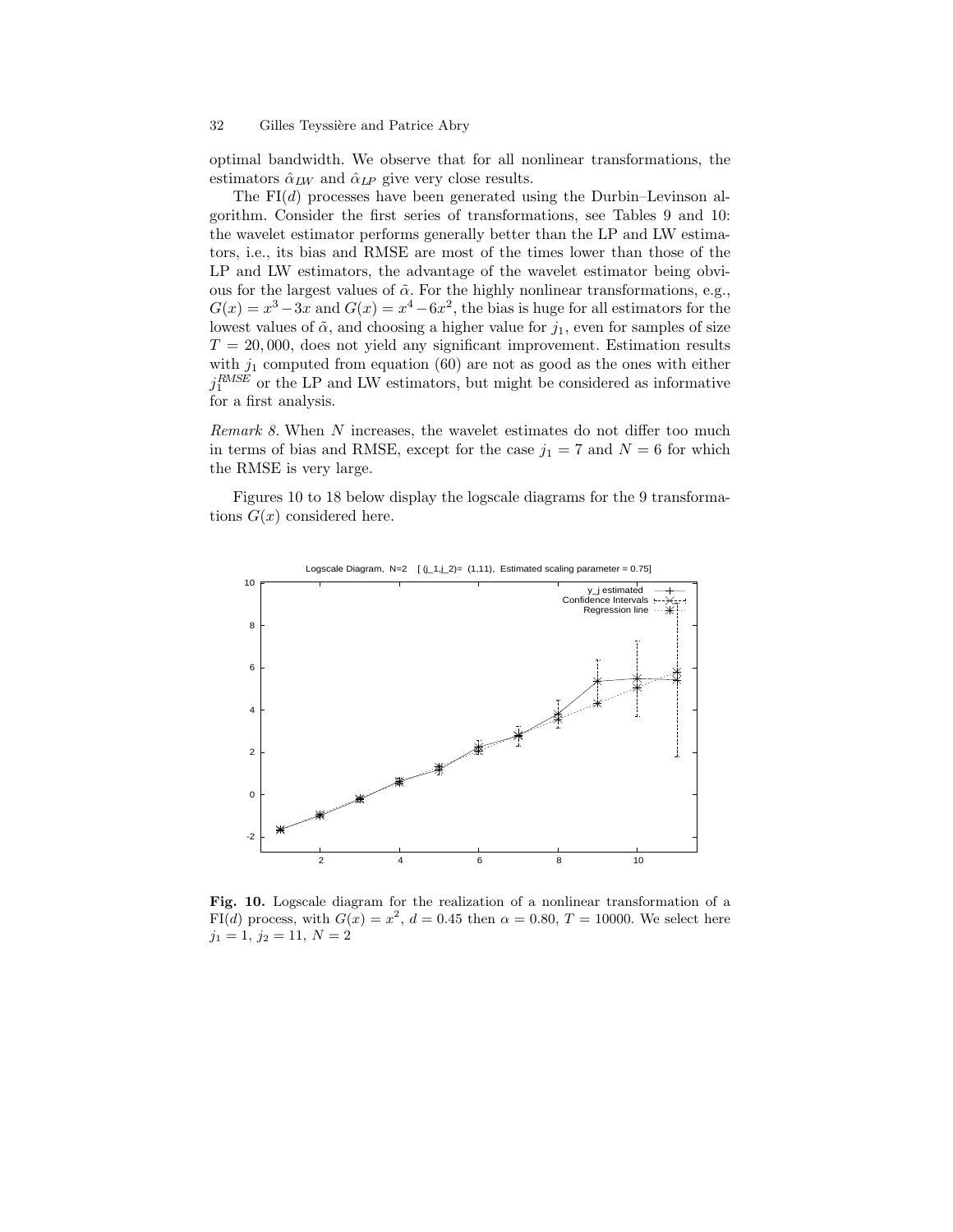

Logscale Diagram, N=2  $[(j_1,j_2)=(1,11)]$ , Estimated scaling parameter = 0.653]

Fig. 11. Logscale diagram for the realization of a nonlinear transformation of a FI(d) process, with  $G(x) = x^3$ ,  $d = 0.45$  then  $\alpha = 0.90$ ,  $T = 10000$ . We select here  $j_1 = 1, j_2 = 11, N = 2$ 



Logscale Diagram, N=2  $[(j_1,j_2)=(1,11)]$ , Estimated scaling parameter = 0.68]

Fig. 12. Logscale diagram for the realization of a nonlinear transformation of a FI(d) process, with  $G(x) = x^4$ ,  $d = 0.45$  then  $\alpha = 0.80$ ,  $T = 10000$ . We select here  $j_1 = 1, j_2 = 11, N = 2$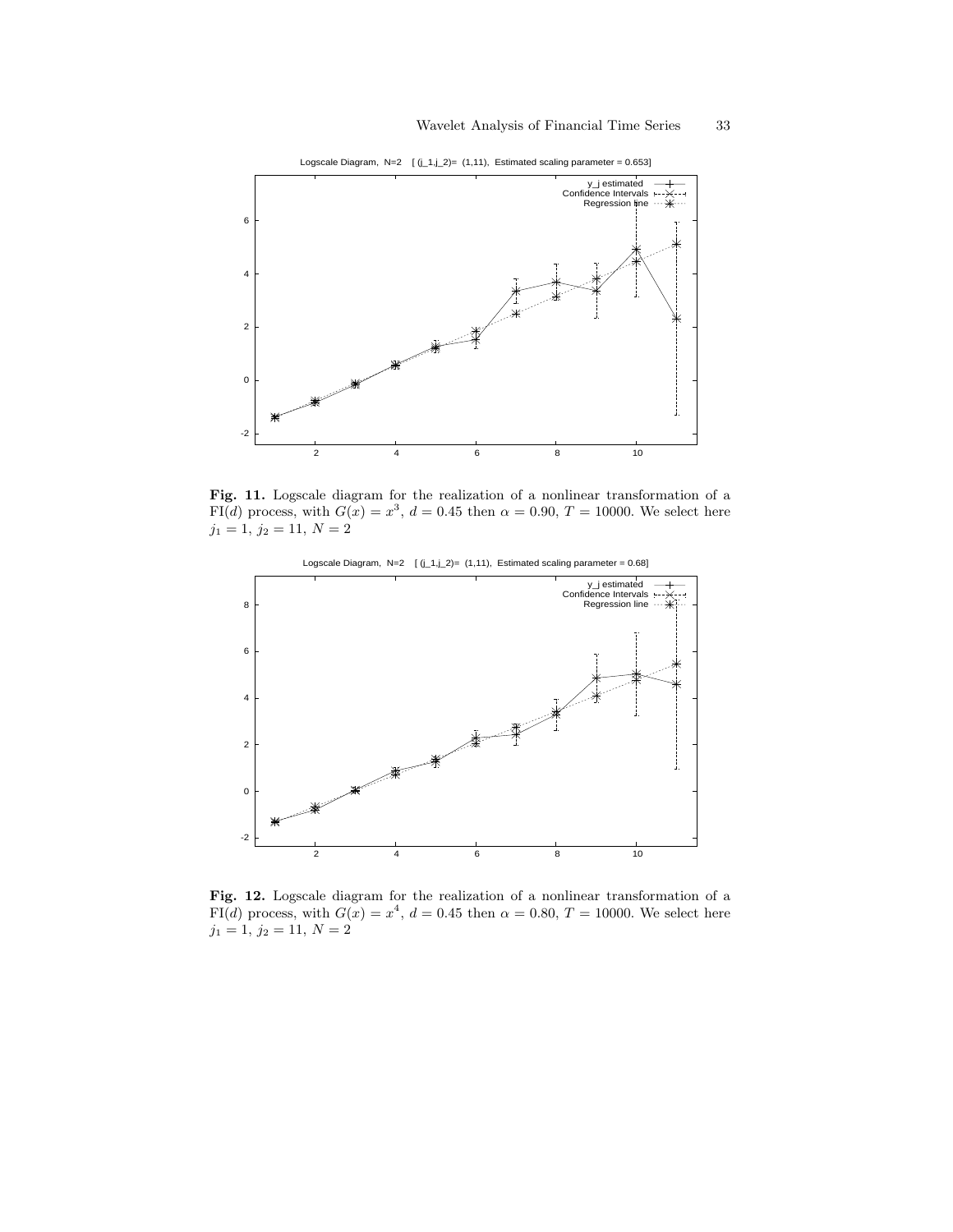



Fig. 13. Logscale diagram for the realization of a nonlinear transformation of a FI(d) process, with  $G(x) = x^3 - 3x$ ,  $d = 0.45$  then  $\alpha = 0.80$ ,  $T = 10000$ . We select here  $j_1 = 1, j_2 = 11, N = 2$ 



Logscale Diagram, N=2  $[(j_1,j_2)=(1,11)]$ , Estimated scaling parameter = 0.649]

Fig. 14. Logscale diagram for the realization of a nonlinear transformation of a FI(d) process, with  $G(x) = x^4 - 6x$ ,  $d = 0.45$  then  $\alpha = 0.60$ ,  $T = 10000$ . We select here  $j_1 = 1, j_2 = 11, N = 2$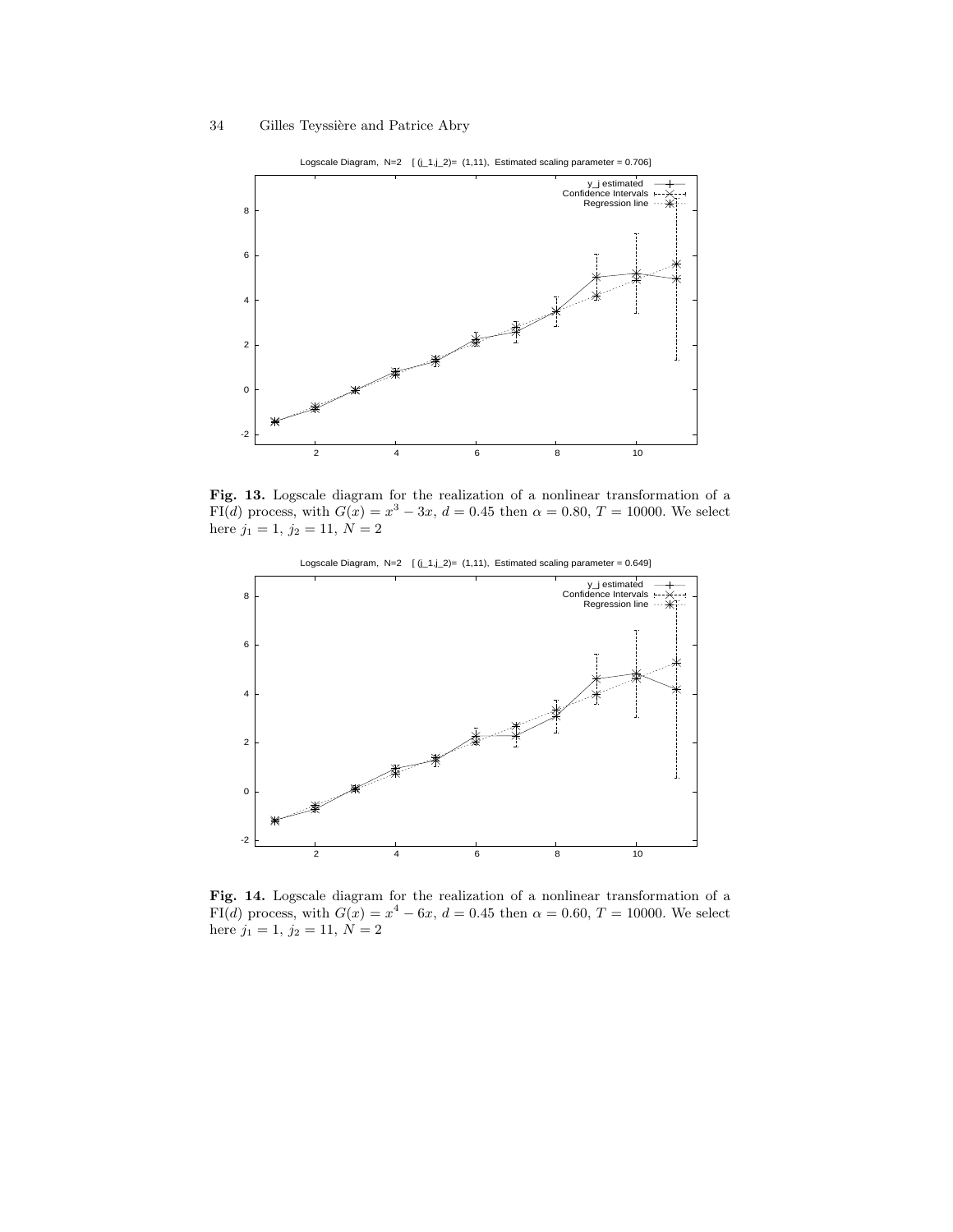

Logscale Diagram, N=2  $[(j_1, j_2) = (1, 11)$ , Estimated scaling parameter = 0.569]

Fig. 15. Logscale diagram for the realization of a nonlinear transformation of a FI(d) process, with  $G(x) = sin(x)$ ,  $d = 0.45$  then  $\alpha = 0.90$ ,  $T = 10000$ . We select here  $j_1 = 1, j_2 = 11, N = 2$ 



Logscale Diagram, N=2  $[(j_1,j_2)=(1,11)]$ , Estimated scaling parameter = 0.58]

Fig. 16. Logscale diagram for the realization of a nonlinear transformation of a FI(d) process, with  $G(x) = \cos(x)$ ,  $d = 0.45$  then  $\alpha = 0.80$ ,  $T = 10000$ . We select here  $j_1 = 1, j_2 = 11, N = 2$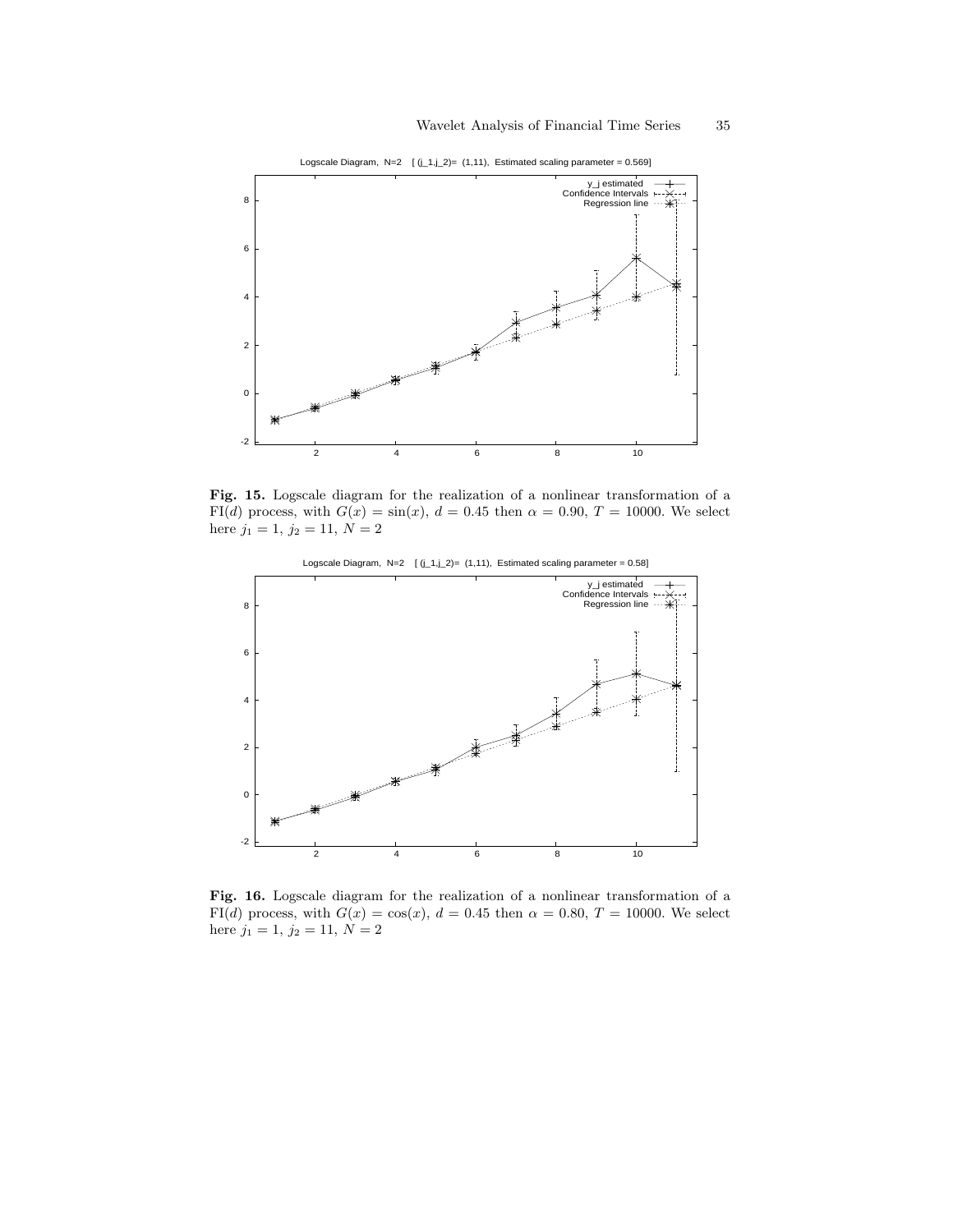

Logscale Diagram, N=2  $[(j_1,j_2)=(1,11),$  Estimated scaling parameter = 0.551]

Fig. 17. Logscale diagram for the realization of a nonlinear transformation of a FI(d) process, with  $G(x) = \exp(x)$ ,  $d = 0.45$  then  $\alpha = 0.90$ ,  $T = 10000$ . We select here  $j_1 = 1, j_2 = 11, N = 2$ 



Logscale Diagram, N=2  $[(j_1,j_2)=(1,11)]$ , Estimated scaling parameter = 0.737]

Fig. 18. Logscale diagram for the realization of a nonlinear transformation of a FI(d) process, with  $G(x) = (1 + \exp(-x))^{-1}$ ,  $d = 0.45$  then  $\alpha = 0.90$ ,  $T = 10000$ . We select here  $j_1 = 1, j_2 = 11, N = 2$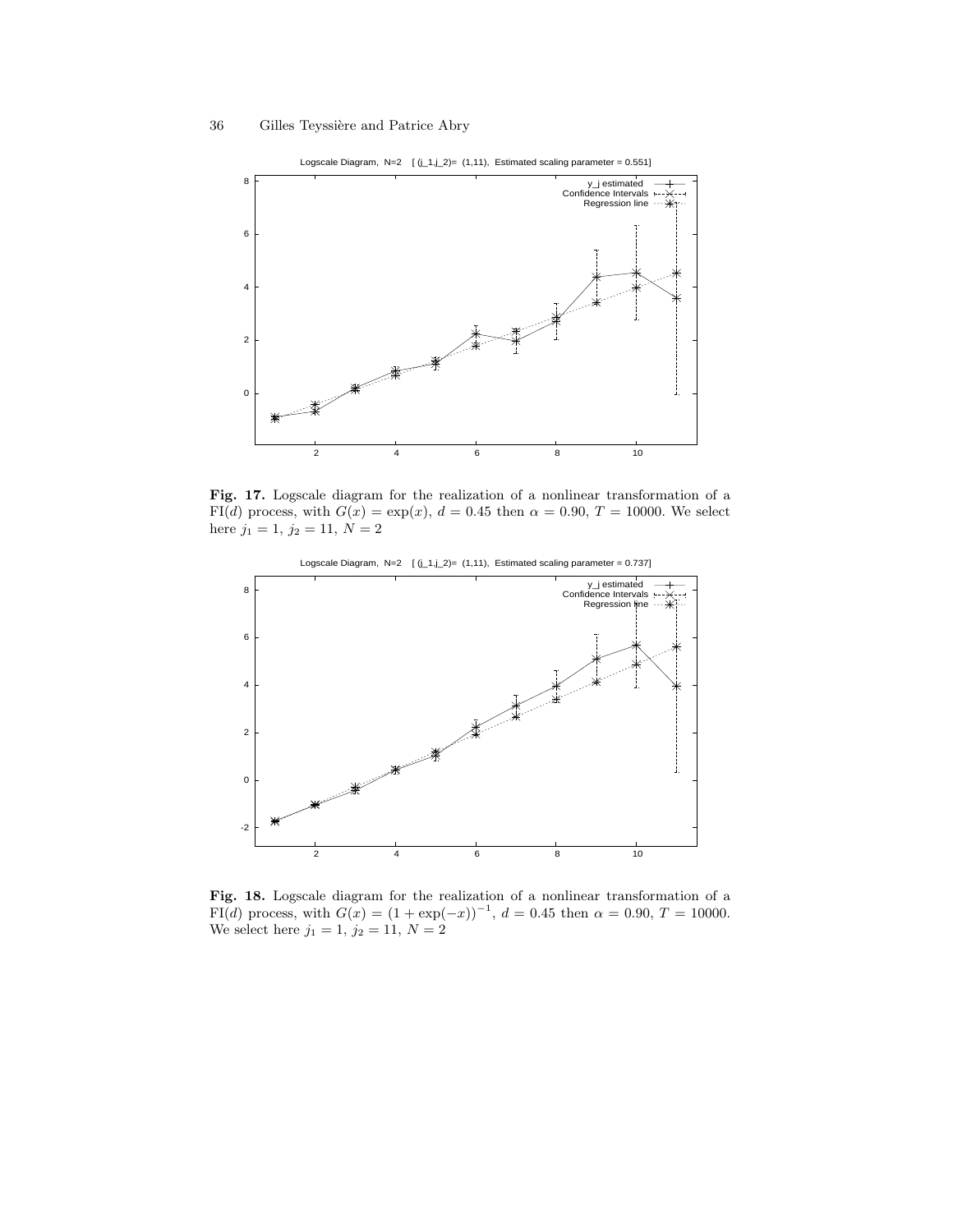| G(x)       | $\alpha$ |        |                | $\hat{\alpha}_{W}^{RMSE}$ j <sub>1</sub> <sup>RMSE</sup> $E \hat{\alpha}_{W}^{RMSE} - \alpha$ RMSE |        | $\hat{\alpha}_W^m$ | $E\hat{\alpha}_W^m - \alpha$ RMSE |        |
|------------|----------|--------|----------------|----------------------------------------------------------------------------------------------------|--------|--------------------|-----------------------------------|--------|
| $x^2$      | 0.00     | 0.1176 | 5              | 0.1176                                                                                             | 0.1488 | 0.1403             | 0.1403                            | 0.1527 |
| $(R = 2)$  | 0.20     | 0.2627 | 1              | 0.0627                                                                                             | 0.0705 | 0.2449             | 0.0449                            | 0.0919 |
|            | 0.40     | 0.3964 | $\mathbf{1}$   | $-0.0036$                                                                                          | 0.0578 | 0.3786             | $-0.0214$                         | 0.1136 |
|            | 0.60     | 0.5769 | $\overline{2}$ | $-0.0231$                                                                                          | 0.0861 | 0.5396             | $-0.0604$                         | 0.1530 |
|            | 0.80     | 0.7447 | $\sqrt{2}$     | $-0.0553$                                                                                          | 0.0888 | 0.7145             | $-0.0855$                         | 0.1935 |
| $x^3$      | 0.10     | 0.0608 | $\overline{2}$ | $-0.0392$                                                                                          | 0.0464 | 0.0653             | $-0.0347$                         | 0.0599 |
| $(R = 1)$  | 0.20     | 0.1341 | 3              | $-0.0659$                                                                                          | 0.0810 | 0.1385             | $-0.0615$                         | 0.0790 |
|            | 0.30     | 0.2224 | 4              | $-0.0775$                                                                                          | 0.0948 | 0.2122             | $-0.0808$                         | 0.0962 |
|            | 0.40     | 0.3087 | 4              | $-0.0913$                                                                                          | 0.1066 | 0.3062             | $-0.0938$                         | 0.1097 |
|            | 0.50     | 0.3966 | 4              | $-0.1034$                                                                                          | 0.1178 | 0.3974             | $-0.1026$                         | 0.1213 |
|            | 0.60     | 0.4841 | 4              | $-0.1159$                                                                                          | 0.1304 | 0.4882             | $-0.1118$                         | 0.1335 |
|            | 0.70     | 0.5705 | 4              | $-0.1295$                                                                                          | 0.1454 | 0.5759             | $-0.1241$                         | 0.1493 |
|            | 0.80     | 0.6596 | 4              | $-0.1404$                                                                                          | 0.1596 | 0.6640             | $-0.1360$                         | 0.1712 |
|            | 0.90     | 0.7564 | 3              | $-0.1436$                                                                                          | 0.1587 | 0.7589             | $-0.1411$                         | 0.1971 |
| $x^4$      | 0.00     | 0.1272 | $\mathbf{1}$   | 0.1272                                                                                             | 0.1348 | 0.1129             | 0.1129                            | 0.1374 |
| $(R = 2)$  | 0.20     | 0.2094 | $\mathbf{1}$   | 0.0094                                                                                             | 0.0522 | 0.2047             | 0.0047                            | 0.0961 |
|            | 0.40     | 0.3392 | $\overline{2}$ | $-0.0608$                                                                                          | 0.0962 | 0.3222             | $-0.0778$                         | 0.1466 |
|            | 0.60     | 0.4796 | $\overline{2}$ | $-0.1204$                                                                                          | 0.1469 | 0.4591             | $-0.1409$                         | 0.2143 |
|            | 0.80     | 0.6105 | $\overline{2}$ | $-0.1600$                                                                                          | 0.1839 | 0.6097             | $-0.1903$                         | 0.2803 |
| $x^3-3x$   | 0.00     | 0.1483 | $\mathbf{1}$   | 0.1483                                                                                             | 0.1557 | 0.1633             | 0.1633                            | 0.1863 |
| $(R = 3)$  | 0.10     | 0.2781 | $\mathbf{1}$   | 0.1781                                                                                             | 0.1878 | 0.3188             | 0.2188                            | 0.2474 |
|            | 0.40     | 0.4368 | 1              | 0.0368                                                                                             | 0.0782 | 0.4884             | 0.0884                            | 0.1646 |
|            | 0.70     | 0.6703 | $\overline{2}$ | $-0.0297$                                                                                          | 0.0929 | 0.6651             | $-0.0349$                         | 0.1736 |
| $x^4-6x^2$ | 0.00     | 0.1738 | $\mathbf{1}$   | 0.1738                                                                                             | 0.1949 | 0.1676             | 0.1676                            | 0.2268 |
| $(R = 4)$  | 0.20     | 0.3333 | $\mathbf{1}$   | 0.1333                                                                                             | 0.1664 | 0.3327             | 0.1327                            | 0.2341 |
|            | 0.60     | 0.5350 | 1              | $-0.0650$                                                                                          | 0.1197 | 0.5270             | $-0.0730$                         | 0.2459 |
|            |          |        |                |                                                                                                    |        |                    |                                   |        |

**Table 9.** Estimation of the scaling parameter for nonlinear transformations of  $FI(d)$ processes, with  $\alpha = 2\tilde{d}$  and  $\tilde{d} = \max\{0, (d - 0.5)R + 0.5\}$ .  $N = 2, T = 10000$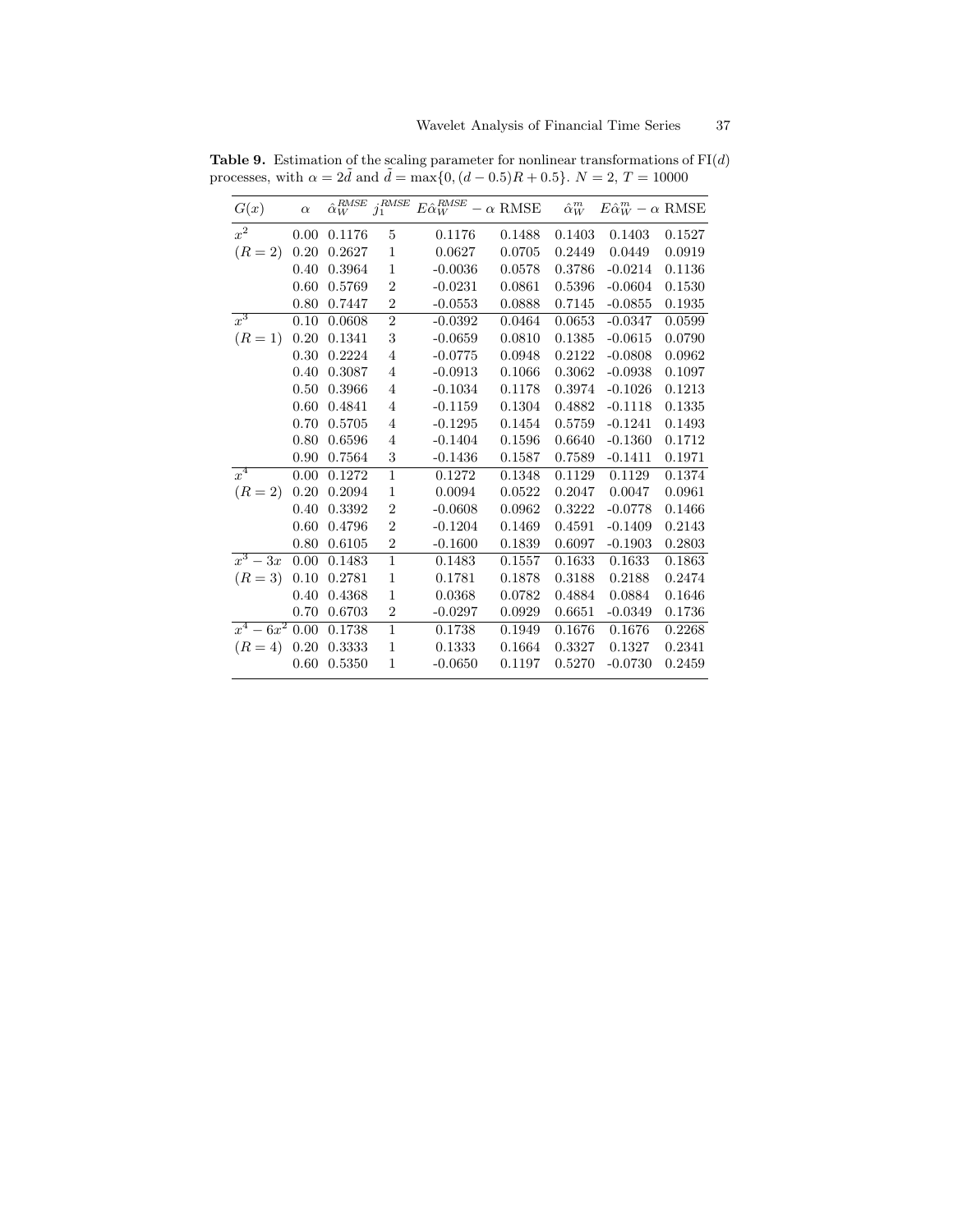Table 10. Estimation of the scaling parameter for nonlinear transformations of FI(d) processes, with  $\alpha = 2\tilde{d}$  and  $\tilde{d} = \max\{0, (d - 0.5)R + 0.5\}$ .  $T = 10000$ . The optimal bandwidths  $m_{LP}^{opt}$  and  $m_{LW}^{opt}$  are respectively used for the LP and LW estimators

| G(x)              | $\alpha$ | $\hat{\alpha}_{LP}^{opt}$ | $E\hat{\alpha}_{LP}^{opt} - \alpha$ RMSE |        | $\hat{\alpha}_{LW}^{opt}$ | $E\hat{\alpha}_{LW}^{opt} - \alpha \text{ RMSE}$ |        |
|-------------------|----------|---------------------------|------------------------------------------|--------|---------------------------|--------------------------------------------------|--------|
| $x^2$             | 0.00     | 0.1193                    | 0.1193                                   | 0.1371 | 0.1192                    | 0.1192                                           | 0.1369 |
| $(R = 2)$         | 0.20     | 0.2248                    | 0.0248                                   | 0.0975 | 0.2225                    | 0.0225                                           | 0.0960 |
|                   | 0.40     | 0.3644                    | $-0.0356$                                | 0.1315 | 0.3599                    | $-0.0401$                                        | 0.1302 |
|                   | 0.60     | 0.5223                    | $-0.0777$                                | 0.1735 | 0.5190                    | $-0.0810$                                        | 0.1736 |
|                   | 0.80     | 0.6953                    | $-0.1047$                                | 0.2133 | 0.6867                    | $-0.1132$                                        | 0.2149 |
| $x^3$             | 0.10     | 0.0638                    | $-0.0362$                                | 0.0580 | 0.0636                    | $-0.0364$                                        | 0.0576 |
| $(R = 1)$         | 0.20     | 0.1410                    | $-0.0590$                                | 0.0754 | 0.1409                    | $-0.0591$                                        | 0.0750 |
|                   | 0.30     | 0.2277                    | $-0.0723$                                | 0.0882 | 0.2276                    | $-0.0724$                                        | 0.0881 |
|                   | 0.40     | 0.3217                    | $-0.0783$                                | 0.0964 | 0.3216                    | $-0.0784$                                        | 0.0964 |
|                   | 0.50     | 0.4184                    | $-0.0816$                                | 0.1029 | 0.4185                    | $-0.0815$                                        | 0.1028 |
|                   | 0.60     | 0.5134                    | $-0.0866$                                | 0.1099 | 0.5134                    | $-0.0866$                                        | 0.1099 |
|                   | 0.70     | 0.6019                    | $-0.0981$                                | 0.1261 | 0.6020                    | $-0.0980$                                        | 0.1245 |
|                   | 0.80     | 0.6877                    | $-0.1123$                                | 0.1495 | 0.6866                    | $-0.1134$                                        | 0.1446 |
|                   | 0.90     | 0.7755                    | $-0.1245$                                | 0.1755 | 0.7728                    | $-0.1272$                                        | 0.1699 |
| $\overline{x^4}$  | 0.00     | 0.0981                    | 0.0981                                   | 0.1180 | 0.0978                    | 0.0978                                           | 0.1176 |
| $(R = 2)$         | 0.20     | 0.1934                    | $-0.0066$                                | 0.0936 | 0.1906                    | $-0.0094$                                        | 0.0910 |
|                   | 0.40     | 0.3158                    | $-0.0842$                                | 0.1474 | 0.3157                    | $-0.0843$                                        | 0.1475 |
|                   | 0.60     | 0.4609                    | $-0.1391$                                | 0.2043 | 0.4593                    | $-0.1407$                                        | 0.2048 |
|                   | 0.80     | 0.6185                    | $-0.1815$                                | 0.2566 | 0.6105                    | $-0.1895$                                        | 0.2568 |
| $x^3-3x$          | 0.00     | 0.1856                    | 0.1856                                   | 0.2029 | 0.1850                    | 0.1850                                           | 0.2022 |
| $(R = 3)$         | 0.10     | 0.3542                    | 0.2542                                   | 0.2759 | 0.3533                    | 0.2533                                           | 0.2743 |
|                   | 0.40     | 0.5286                    | 0.1286                                   | 0.1789 | 0.5259                    | 0.1259                                           | 0.1736 |
|                   | 0.70     | 0.6893                    | $-0.0107$                                | 0.1423 | 0.6866                    | $-0.0134$                                        | 0.1377 |
| $x^4 - 6x^2$ 0.00 |          | 0.1736                    | 0.1736                                   | 0.2114 | 0.1732                    | 0.1732                                           | 0.2107 |
| $(R = 4)$         | 0.20     | $0.3506\,$                | 0.1506                                   | 0.2204 | 0.3502                    | 0.1502                                           | 0.2195 |
|                   | 0.60     | 0.5487                    | $-0.0513$                                | 0.1992 | 0.5435                    | $-0.0565$                                        | 0.1934 |
|                   |          |                           |                                          |        |                           |                                                  |        |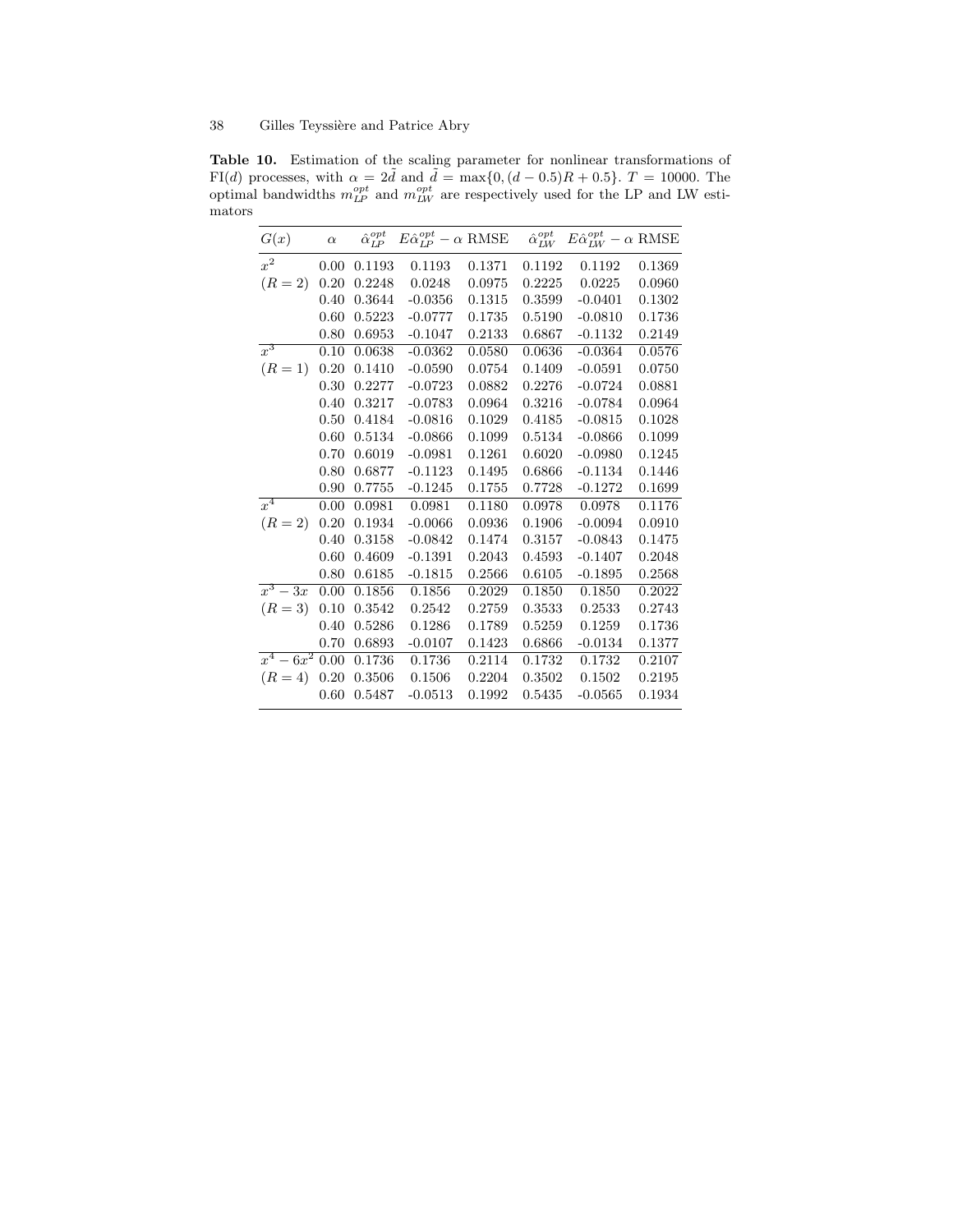For the second series of transformations, see Tables 11 and 12, the wavelet estimator performs better than the two other estimators, except for the exponential transformation.

| G(x)                     | $\alpha$ | $\hat{\alpha}_W^{RMSE}$ | $j_1^{RMSE}$              | $E\hat{\alpha}_W^{RMSE}$ | $ \alpha$ RMSE | $\hat{\alpha}_W^m$ | $E\hat{\alpha}_W^m - \alpha$ RMSE |        |
|--------------------------|----------|-------------------------|---------------------------|--------------------------|----------------|--------------------|-----------------------------------|--------|
| $\sin(x)$                | 0.10     | 0.0822                  | 2                         | $-0.0178$                | 0.0352         | 0.0871             | $-0.0129$                         | 0.0450 |
| $(R = 1)$                | 0.20     | 0.1694                  | $\overline{2}$            | $-0.0306$                | 0.0382         | 0.1777             | $-0.0223$                         | 0.0492 |
|                          | 0.30     | 0.2652                  | 3                         | $-0.0348$                | 0.0474         | 0.2704             | $-0.0296$                         | 0.0544 |
|                          | 0.40     | 0.3556                  | 3                         | $-0.0444$                | 0.0553         | 0.3642             | $-0.0358$                         | 0.0620 |
|                          | 0.50     | 0.4577                  | $\overline{4}$            | $-0.0423$                | 0.0639         | 0.4585             | $-0.0415$                         | 0.0711 |
|                          | 0.60     | 0.5413                  | $\overline{4}$            | $-0.0587$                | 0.0761         | 0.5496             | $-0.0504$                         | 0.0824 |
|                          | 0.70     | 0.6353                  | $\overline{5}$            | $-0.0647$                | 0.1013         | 0.6235             | $-0.0765$                         | 0.1051 |
|                          | 0.80     | 0.6648                  | $\overline{5}$            | $-0.1352$                | 0.1671         | 0.6561             | $-0.1439$                         | 0.1716 |
|                          | 0.90     | 0.6606                  | $\overline{5}$            | $-0.2394$                | 0.2606         | 0.6556             | $-0.2444$                         | 0.2654 |
| $\cos(x)$                | 0.00     | 0.1505                  | $\overline{1}$            | 0.1505                   | 0.1520         | 0.1310             | 0.1310                            | 0.1421 |
| $(R = 2)$                | 0.20     | 0.2394                  | $\mathbf{1}$              | 0.0394                   | 0.0473         | 0.2333             | 0.0333                            | 0.0779 |
|                          | 0.40     | 0.3749                  | $\overline{2}$            | $-0.0251$                | 0.0519         | 0.3644             | $-0.0356$                         | 0.1015 |
|                          | 0.60     | $0.5192\,$              | 3                         | $-0.0808$                | 0.1043         | 0.5177             | $-0.0823$                         | 0.1389 |
|                          | 0.80     | 0.6407                  | $\overline{4}$            | $-0.1593$                | 0.1751         | 0.6435             | $-0.1565$                         | 0.1890 |
| $\exp(x)$                | 0.10     | 0.0628                  | $\overline{\overline{3}}$ | $-0.0372$                | 0.0598         | 0.0643             | $-0.0357$                         | 0.0648 |
| $(R = 1)$                | 0.20     | 0.1326                  | 3                         | $-0.0674$                | 0.0826         | 0.1361             | $-0.0639$                         | 0.0851 |
|                          | 0.30     | 0.2169                  | 4                         | $-0.0831$                | 0.1035         | 0.2152             | $-0.0848$                         | 0.1034 |
|                          | 0.40     | 0.2986                  | $\overline{4}$            | $-0.1014$                | 0.1202         | 0.2967             | $-0.1033$                         | 0.1221 |
|                          | 0.50     | 0.3798                  | $\overline{4}$            | $-0.1202$                | 0.1389         | 0.3807             | $-0.1193$                         | 0.1414 |
|                          | 0.60     | 0.4573                  | $\overline{\mathbf{4}}$   | $-0.1427$                | 0.1626         | 0.4599             | $-0.1401$                         | 0.1664 |
|                          | 0.70     | 0.5276                  | $\overline{4}$            | $-0.1724$                | 0.1953         | 0.5320             | $-0.1680$                         | 0.2005 |
|                          | 0.80     | 0.5868                  | 4                         | $-0.2132$                | 0.2420         | 0.5885             | $-0.2114$                         | 0.2557 |
|                          | 0.90     | 0.6260                  | 3                         | $-0.2740$                | 0.3022         | 0.6265             | $-0.2735$                         | 0.3384 |
| $\sqrt{(1+e^{-x})^{-1}}$ | 0.10     | 0.0871                  | $\overline{1}$            | $-0.0129$                | 0.0202         | 0.0980             | $-0.0020$                         | 0.0429 |
| $(R = 1)$                | 0.20     | 0.1905                  | $\overline{2}$            | $-0.0095$                | 0.0245         | 0.1964             | $-0.0036$                         | 0.0439 |
|                          | 0.30     | 0.2879                  | $\overline{2}$            | $-0.0121$                | 0.0260         | 0.2945             | $-0.0055$                         | 0.0464 |
|                          | 0.40     | 0.3842                  | $\overline{2}$            | $-0.0158$                | 0.0277         | 0.3935             | $-0.0065$                         | 0.0531 |
|                          | 0.50     | 0.4799                  | $\overline{2}$            | $-0.0201$                | 0.0307         | 0.4946             | $-0.0054$                         | 0.0614 |
|                          | 0.60     | 0.5878                  | 3                         | $-0.0121$                | 0.0349         | 0.5961             | $-0.0039$                         | 0.0697 |
|                          | 0.70     | 0.6848                  | 3                         | $-0.0152$                | 0.0363         | 0.6951             | $-0.0049$                         | 0.0816 |
|                          | 0.80     | 0.7796                  | 3                         | $-0.0204$                | 0.0395         | 0.7925             | $-0.0075$                         | 0.0958 |
|                          | 0.90     | 0.8669                  | 3                         | $-0.0331$                | 0.0508         | 0.8796             | $-0.0204$                         | 0.1196 |

Table 11. Estimation of the scaling parameter for nonlinear transformations of FI(d) processes, with  $\alpha = 2\tilde{d}$  and  $\tilde{d} = \max\{0, (d - 0.5)R + 0.5\}$ .  $N = 2, T = 10000$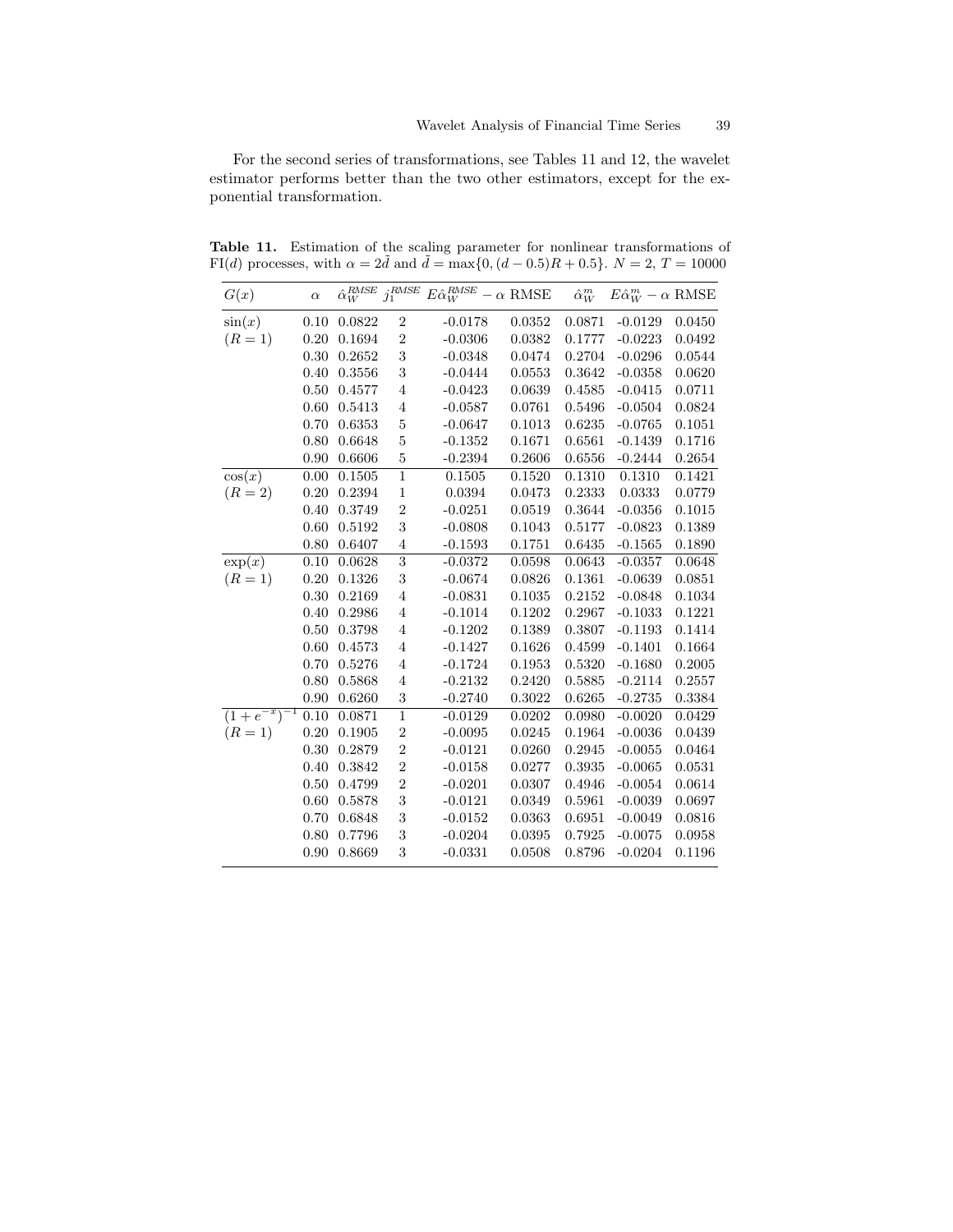Table 12. Estimation of the scaling parameter for nonlinear transformations of FI(d) processes, with  $\alpha = 2d$  and  $d = \max\{0, (d - 0.5)R + 0.5\}$ . T = 10000. The optimal bandwidths  $m_{LP}^{opt}$  and  $m_{LW}^{opt}$  are respectively used for the LP and LW estimators

| G(x)                  | $\alpha$ | $\hat{\alpha}_{LP}^{opt}$ | $E\hat{\alpha}_{LP}^{opt} - \alpha$ RMSE |        | $\hat{\alpha}_{LW}^{\tiny{opt}}$ | $E\hat{\alpha}_{LW}^{opt} - \alpha$ RMSE |        |
|-----------------------|----------|---------------------------|------------------------------------------|--------|----------------------------------|------------------------------------------|--------|
| $\sin(x)$             | 0.10     | 0.0855                    | $-0.0145$                                | 0.0465 | 0.0856                           | $-0.0144$                                | 0.0461 |
| $(R = 1)$             | 0.20     | 0.1779                    | $-0.0221$                                | 0.0518 | 0.1779                           | $-0.0221$                                | 0.0517 |
|                       | 0.30     | 0.2736                    | $-0.0264$                                | 0.0581 | 0.2736                           | $-0.0264$                                | 0.0579 |
|                       | 0.40     | 0.3709                    | $-0.0291$                                | 0.0649 | 0.3710                           | $-0.0290$                                | 0.0647 |
|                       | 0.50     | 0.4689                    | $-0.0311$                                | 0.0728 | 0.4697                           | $-0.0303$                                | 0.0712 |
|                       | 0.60     | 0.5618                    | $-0.0382$                                | 0.0795 | 0.5620                           | $-0.0380$                                | 0.0791 |
|                       | 0.70     | 0.6417                    | $-0.0583$                                | 0.0972 | 0.6425                           | $-0.0575$                                | 0.0950 |
|                       | 0.80     | 0.6788                    | $-0.1212$                                | 0.1582 | 0.6793                           | $-0.1207$                                | 0.1569 |
|                       | 0.90     | 0.6587                    | $-0.2413$                                | 0.2735 | 0.6603                           | $-0.2397$                                | 0.2704 |
| $\cos(x)$             | 0.00     | 0.1135                    | 0.1135                                   | 0.1303 | 0.1129                           | 0.1129                                   | 0.1296 |
| $(R = 2)$             | 0.20     | 0.2147                    | 0.0147                                   | 0.0883 | 0.2141                           | 0.0141                                   | 0.0881 |
|                       | 0.40     | 0.3512                    | $-0.0488$                                | 0.1243 | 0.3510                           | $-0.0490$                                | 0.1240 |
|                       | 0.60     | 0.5121                    | $-0.0879$                                | 0.1633 | 0.5108                           | $-0.0892$                                | 0.1622 |
|                       | 0.80     | 0.6441                    | $-0.1559$                                | 0.2050 | 0.6450                           | $-0.1550$                                | 0.2026 |
| $\exp(x)$             | 0.10     | 0.0617                    | $-0.0383$                                | 0.0592 | 0.0615                           | $-0.0385$                                | 0.0588 |
| $(R = 1)$             | 0.20     | 0.1370                    | $-0.0630$                                | 0.0787 | 0.1369                           | $-0.0031$                                | 0.1194 |
|                       | 0.30     | 0.2203                    | $-0.0797$                                | 0.0952 | 0.2204                           | $-0.0796$                                | 0.0951 |
|                       | 0.40     | 0.3085                    | $-0.0915$                                | 0.1089 | 0.3086                           | $-0.0914$                                | 0.1087 |
|                       | 0.50     | 0.3978                    | $-0.1022$                                | 0.1226 | 0.3979                           | $-0.1021$                                | 0.1223 |
|                       | 0.60     | 0.4818                    | $-0.1182$                                | 0.1442 | 0.4821                           | $-0.1179$                                | 0.1406 |
|                       | 0.70     | 0.5587                    | $-0.1413$                                | 0.1671 | 0.5590                           | $-0.1410$                                | 0.1666 |
|                       | 0.80     | 0.6206                    | $-0.1794$                                | 0.2136 | 0.6201                           | $-0.1799$                                | 0.2092 |
|                       | 0.90     | 0.6627                    | $-0.2273$                                | 0.2743 | 0.6618                           | $-0.2382$                                | 0.2727 |
| $(1 + \exp(-x))^{-1}$ | 0.10     | 0.0962                    | $-0.0038$                                | 0.0441 | 0.0961                           | $-0.0039$                                | 0.0439 |
| $(R=1)$               | 0.20     | 0.1943                    | $-0.0057$                                | 0.0482 | 0.1942                           | $-0.0058$                                | 0.0475 |
|                       | 0.30     | 0.2922                    | $-0.0078$                                | 0.0529 | 0.2923                           | $-0.0077$                                | 0.0529 |
|                       | 0.40     | 0.3913                    | $-0.0087$                                | 0.0636 | 0.3915                           | $-0.0085$                                | 0.0601 |
|                       | 0.50     | 0.4904                    | $-0.0096$                                | 0.0686 | 0.4905                           | $-0.0095$                                | 0.0684 |
|                       | 0.60     | 0.5885                    | $-0.0115$                                | 0.0822 | 0.5880                           | $-0.0120$                                | 0.0766 |
|                       | 0.70     | 0.6834                    | $-0.0166$                                | 0.0903 | 0.6833                           | $-0.0167$                                | 0.0902 |
|                       | 0.80     | 0.7766                    | $-0.0234$                                | 0.1053 | 0.7764                           | $-0.0236$                                | 0.1041 |
|                       | 0.90     | 0.8614                    | $-0.0386$                                | 0.1350 | 0.8610                           | $-0.0390$                                | 0.1245 |

## 5 Robustness: Long–Memory Versus Non–Stationarity

This section aims at contributing to the issue of disentangling long–memory and non–stationarity. This can be addressed through two major questions. Can one estimate correctly the long–memory parameter of an actual long– range dependent process when non–stationarities are superimposed to it? Can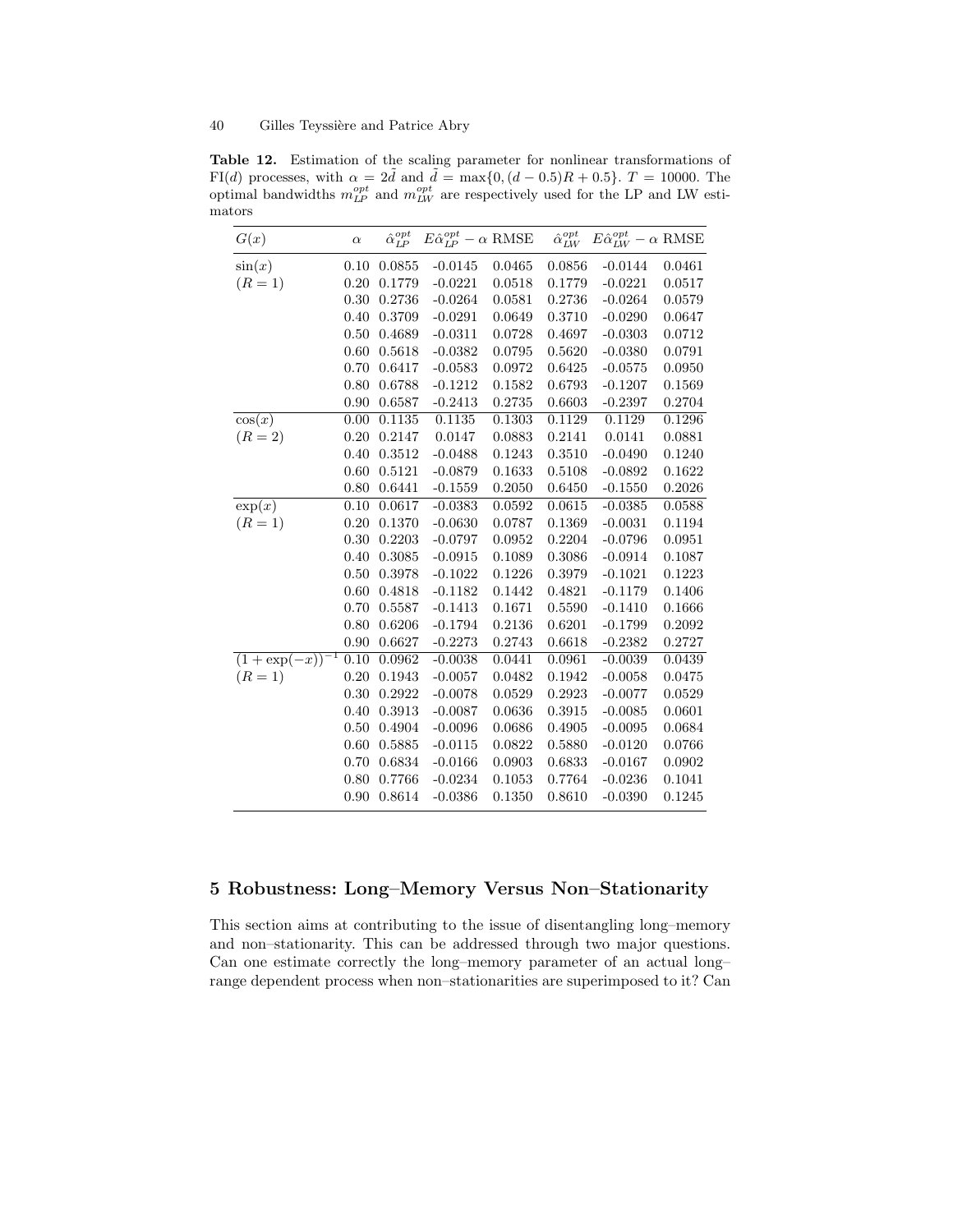one figure out that a given time series is non–stationary and has no long– memory? The first question is illustrated in Sections 5.1, 5.2 and 5.4 where trends, change points or both are respectively superimposed to long–memory processes. The second one is considered in Section 5.3 where change points in a short–range memory process may be confused with long–memory.

## 5.1 Long–Memory Plus Trends: Polynomial Trends Superimposed to Fractionally Integrated Processes

As mentioned earlier, the wavelets coefficients  $d_Y(j, \cdot)$  are the same for the processes  $\{Y_t\}$  and  $\{Y_t + P_t\}$  where  $P_t$  is a polynomial of order at most  $N-1$ , where N is the number of vanishing moments of the mother wavelet  $\psi_0$ . Thus, with an appropriate choice for  $N$ , we can discriminate between trended and long–range dependent processes. This separation is also possible with Fourier based methods, when replacing the periodogram by a tapered version of it, see e.g., Lobato and Velasco (2000).

We consider here the accuracy of the wavelet based estimator, as we will use this estimator in section 6.2 for estimating the dependence of financial time series with a trend, i.e., transactions volume. We consider the following process

$$
Y_t = X_t + T_t, \quad X_t \sim \text{FI}(d), \quad T_t = \sum_{l=0}^{q} \xi_l t^l,
$$
 (63)

which additively mixes a long–range dependent process and a polynomial trend. We consider  $q = 1, 2, 3$ . Table 13 below reports simulation results for  $N = q + 1$  only.

For the relevant choices of N, i.e., those for which  $N > q$ , the wavelet estimates are the same as those for the FARIMA process without polynomial trend, since we used the same sequence of pseudo–error terms for all the  $FI(d)$ process.

Remark 9. In this section, we do not compare the performance of the wavelet estimator with the one of the LP and LW estimators. For the LW estimator, we would have to consider the tapered periodogram, as in Lobato and Velasco (2000), and very likely perform a similar transformation for the LP estimator.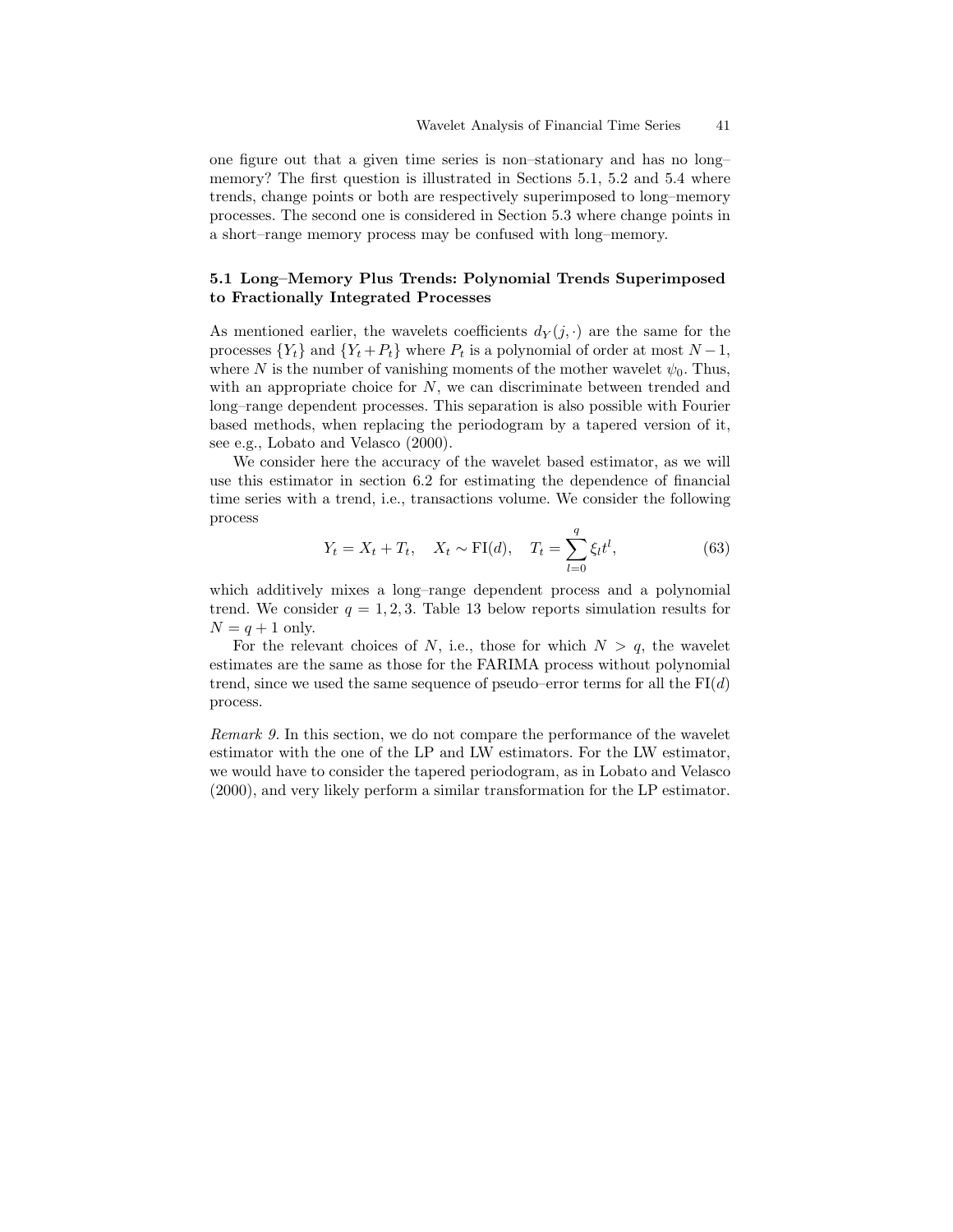| Order        | $\alpha$ | $\hat{\alpha}_W^{RMSE}$ | $j_1^\mathit{RMSE}$ | $E\hat{\alpha}_W^{RMSE} - \alpha$ RMSE |        | $\hat{\alpha}_W^{(5)}$ | $E\hat{\alpha}_{W}^{(5)} - \alpha$ RMSE |        |
|--------------|----------|-------------------------|---------------------|----------------------------------------|--------|------------------------|-----------------------------------------|--------|
| $q=1$        | 0.10     | 0.0860                  | $\boldsymbol{2}$    | $-0.0140$                              | 0.0205 | 0.1016                 | 0.0016                                  | 0.0744 |
| $(N=2)$ 0.20 |          | 0.1907                  | $\overline{2}$      | $-0.0093$                              | 0.0235 | 0.2017                 | 0.0017                                  | 0.0745 |
|              | 0.30     | 0.2868                  | $\overline{2}$      | $-0.0132$                              | 0.0254 | 0.3018                 | 0.0018                                  | 0.0747 |
|              | 0.40     | 0.3833                  | $\overline{2}$      | $-0.0167$                              | 0.0275 | 0.4020                 | 0.0020                                  | 0.0748 |
|              | 0.50     | 0.4800                  | $\overline{2}$      | $-0.0200$                              | 0.0297 | 0.5022                 | 0.0022                                  | 0.0751 |
|              | 0.60     | 0.5771                  | $\overline{2}$      | $-0.0229$                              | 0.0318 | 0.6023                 | 0.0023                                  | 0.0753 |
|              | 0.70     | 0.6934                  | 3                   | $-0.0066$                              | 0.0338 | 0.7025                 | 0.0025                                  | 0.0757 |
|              | 0.80     | 0.7929                  | 3                   | $-0.0713$                              | 0.0341 | 0.8026                 | 0.0026                                  | 0.0761 |
|              | 0.90     | 0.8924                  | 3                   | $-0.0076$                              | 0.0345 | 0.9027                 | 0.0027                                  | 0.0766 |
| $q=2$        | 0.10     | 0.0875                  | $\overline{2}$      | $-0.0125$                              | 0.0196 | 0.1022                 | 0.0022                                  | 0.0771 |
| $(N=3)$ 0.20 |          | 0.1930                  | $\overline{2}$      | $-0.0070$                              | 0.0234 | 0.2023                 | 0.0023                                  | 0.0772 |
|              | 0.30     | 0.2899                  | $\overline{2}$      | $-0.0101$                              | 0.0246 | 0.3023                 | 0.0023                                  | 0.0773 |
|              | 0.40     | 0.3870                  | $\overline{2}$      | $-0.0130$                              | 0.0259 | 0.4024                 | 0.0024                                  | 0.0776 |
|              | 0.50     | 0.4842                  | $\overline{2}$      | $-0.0158$                              | 0.0275 | 0.5024                 | 0.0024                                  | 0.0779 |
|              | 0.60     | 0.5817                  | $\overline{2}$      | $-0.0183$                              | 0.0291 | 0.6024                 | 0.0024                                  | 0.0783 |
|              | 0.70     | 0.6792                  | $\overline{2}$      | $-0.0208$                              | 0.0308 | 0.7042                 | 0.0042                                  | 0.0788 |
|              | 0.80     | 0.7769                  | $\overline{2}$      | $-0.0231$                              | 0.0325 | 0.8025                 | 0.0025                                  | 0.0794 |
|              | 0.90     | 0.8747                  | $\overline{2}$      | $-0.0253$                              | 0.0342 | 0.9026                 | 0.0026                                  | 0.0800 |
| $q = 3$      | 0.10     | 0.0880                  | $\mathbf{1}$        | $-0.0120$                              | 0.0194 | 0.1030                 | 0.0030                                  | 0.0817 |
| $(N=4)$ 0.20 |          | 0.1937                  | $\overline{2}$      | $-0.0063$                              | 0.0237 | 0.2030                 | 0.0030                                  | 0.0817 |
|              | 0.30     | 0.2909                  | $\overline{2}$      | $-0.0091$                              | 0.0247 | 0.3031                 | 0.0031                                  | 0.0817 |
|              | 0.40     | 0.3881                  | $\overline{2}$      | $-0.0119$                              | 0.0259 | 0.4031                 | 0.0031                                  | 0.0818 |
|              | 0.50     | 0.4855                  | $\overline{2}$      | $-0.0145$                              | 0.0272 | 0.5030                 | 0.0030                                  | 0.0819 |
|              | 0.60     | 0.5830                  | $\overline{2}$      | $-0.0170$                              | 0.0287 | 0.6030                 | 0.0030                                  | 0.0820 |
|              | 0.70     | 0.6806                  | $\overline{2}$      | $-0.0194$                              | 0.0303 | 0.7029                 | 0.0029                                  | 0.0823 |
|              | 0.80     | 0.7783                  | $\overline{2}$      | $-0.0217$                              | 0.0319 | 0.8028                 | 0.0028                                  | 0.0826 |
|              | 0.90     | 0.8761                  | $\overline{2}$      | $-0.0239$                              | 0.0335 | 0.9027                 | 0.0027                                  | 0.0830 |

Table 13. Estimation of the scaling parameter for an additive combination of a  $FI(d)$  processes and a polynomial trend of order q.  $T = 10000$ 

## 5.2 Long–Memory Plus Trends Plus Change–Points: Change–Points in Fractionally Integrated Processes

Since economic processes are subject to changes in regime, we consider the extreme case of the following change–point process

$$
Y_t = X_t
$$
,  $X_t \sim \text{FI}(d)$ ,  $t \le k$ ,  
\n $Y_t = X_t + T_t$ ,  $X_t \sim \text{FI}(d)$ ,  $T_t = \sum_{l=0}^{q} \xi_l (t - k + 1)^l$ ,  $t > k$ , (64)

i.e., a process with a broken polynomial trend. In some sense, here two types of difficulties are mixed up together. The non–stationarity superimposed to long–memory results both from trends and change points. However, in that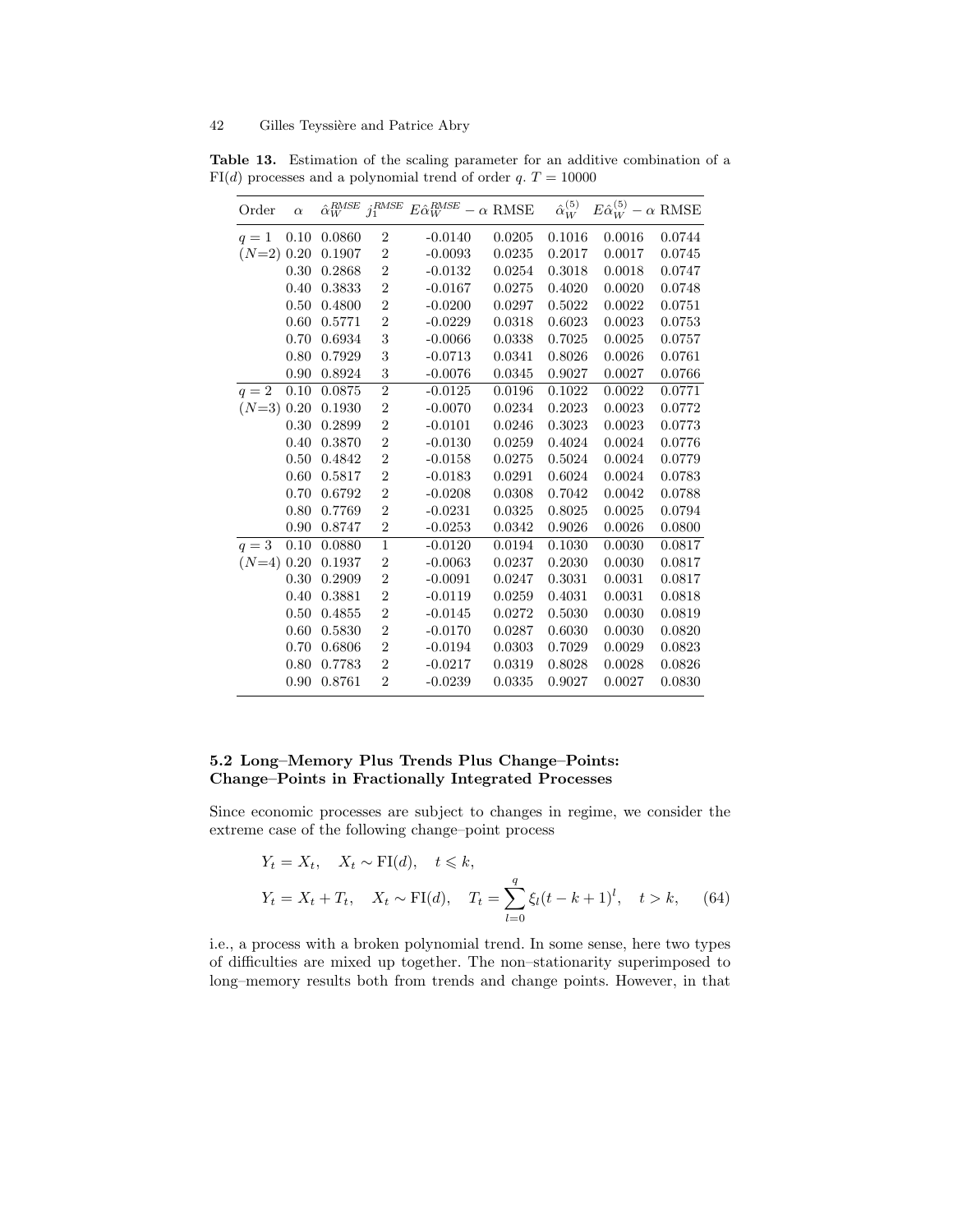particular extreme case, a visual inspection of the series will suggest to split the series at the break points.

Remark 10. These results reported here obviously hold provided that the polynomial trend series are of the same order of magnitude as the series  $X_t$ .

Table 14. Estimation of the scaling parameter for an additive combination of a  $FI(d)$  processes and with a broken polynomial trend of order  $q = 1, q = 2$  and  $q = 3$ , defined by equation (64). Columns 3 to 6 report estimation results for  $k = [T/10]$ , while columns 7 to 10 report estimation results for  $k = [T/2], T = 10000$ 

| N           | $\alpha$ | $\hat{\alpha}_W^{RMSE}$ | :RMSE<br>$\jmath_1$ | $E\hat{\alpha}_W^{RMSE}$ | $-\alpha$ RMSE | $\hat{\alpha}_W^{RMSE}$ | $j_1^\mathit{RMSE}$ | $E\hat{\alpha}_W^{RMSE}$ | $-\alpha$ RMSE |
|-------------|----------|-------------------------|---------------------|--------------------------|----------------|-------------------------|---------------------|--------------------------|----------------|
| 1<br>$q =$  | 0.10     | 0.0970                  | $\overline{2}$      | $-0.0030$                | 0.0232         | 0.0971                  | $\overline{2}$      | $-0.0029$                | 0.0232         |
| $N = 60.20$ |          | 0.1942                  | $\overline{2}$      | $-0.0057$                | 0.0238         | 0.1943                  | $\overline{2}$      | $-0.0057$                | 0.0238         |
|             | 0.30     | 0.2915                  | $\overline{2}$      | $-0.0085$                | 0.0246         | 0.2916                  | $\overline{2}$      | $-0.0084$                | 0.0246         |
|             | 0.40     | 0.3889                  | $\overline{2}$      | $-0.0111$                | 0.0258         | 0.3889                  | $\overline{2}$      | $-0.0111$                | 0.0258         |
|             | 0.50     | 0.4863                  | $\overline{2}$      | $-0.0137$                | 0.0270         | 0.4863                  | $\overline{2}$      | $-0.0137$                | 0.0271         |
|             | 0.60     | 0.5838                  | $\overline{2}$      | $-0.0162$                | 0.0285         | 0.5838                  | $\overline{2}$      | $-0.0162$                | 0.0285         |
|             | 0.70     | 0.6814                  | $\overline{2}$      | $-0.0186$                | 0.0301         | 0.6814                  | $\overline{2}$      | $-0.0186$                | 0.0301         |
|             | 0.80     | 0.7790                  | $\overline{2}$      | $-0.0210$                | 0.0317         | 0.7790                  | $\overline{2}$      | $-0.0210$                | 0.0317         |
|             | 0.90     | 0.8767                  | $\overline{2}$      | $-0.0233$                | 0.0334         | 0.8767                  | $\overline{2}$      | $-0.0233$                | 0.0334         |
| $q=2$       | 0.10     | 0.0915                  | $\mathbf{1}$        | $-0.0085$                | 0.0178         | 0.1018                  | $\mathbf{1}$        | 0.0018                   | 0.0159         |
| $N = 60.20$ |          | 0.1981                  | $\overline{2}$      | $-0.0019$                | 0.0232         | 0.2046                  | $\overline{2}$      | 0.0046                   | 0.0243         |
|             | 0.30     | 0.2941                  | $\overline{2}$      | $-0.0059$                | 0.0240         | 0.2991                  | $\overline{2}$      | $-0.0009$                | 0.0239         |
|             | 0.40     | 0.3906                  | $\overline{2}$      | $-0.0094$                | 0.0251         | 0.4050                  | $\overline{2}$      | 0.0050                   | 0.0239         |
|             | 0.50     | 0.4874                  | $\overline{2}$      | $-0.0126$                | 0.0265         | 0.4996                  | $\overline{2}$      | $-0.0004$                | 0.0234         |
|             | 0.60     | 0.5846                  | $\overline{2}$      | $-0.0154$                | 0.0281         | 0.6023                  | $\overline{2}$      | 0.0023                   | 0.0233         |
|             | 0.70     | 0.6819                  | $\overline{2}$      | $-0.0181$                | 0.0299         | 0.6960                  | $\overline{2}$      | $-0.0040$                | 0.0237         |
|             | 0.80     | 0.7793                  | $\overline{2}$      | $-0.0207$                | 0.0315         | 0.7903                  | $\overline{2}$      | $-0.0097$                | 0.0255         |
|             | 0.90     | 0.8769                  | $\overline{2}$      | $-0.0231$                | 0.0332         | 0.8851                  | $\overline{2}$      | $-0.0149$                | 0.0281         |
| $q=3$       | 0.10     | 0.0996                  | $\boldsymbol{2}$    | $-0.0004$                | 0.0231         | 0.0981                  | $\boldsymbol{2}$    | $-0.0019$                | 0.0162         |
| $N = 60.20$ |          | 0.1960                  | $\boldsymbol{2}$    | $-0.0040$                | 0.0235         | 0.2018                  | $\overline{2}$      | 0.0018                   | 0.0244         |
|             | 0.30     | 0.2927                  | $\overline{2}$      | $-0.0073$                | 0.0243         | 0.3039                  | $\overline{2}$      | 0.0039                   | 0.0242         |
|             | 0.40     | 0.3897                  | $\overline{2}$      | $-0.0103$                | 0.0255         | 0.3990                  | $\overline{2}$      | $-0.0010$                | 0.0238         |
|             | 0.50     | 0.4869                  | $\overline{2}$      | $-0.0131$                | 0.0268         | 0.5041                  | $\overline{2}$      | 0.0041                   | 0.0237         |
|             | 0.60     | 0.5842                  | $\overline{2}$      | $-0.0158$                | 0.0283         | 0.6037                  | $\overline{2}$      | 0.0037                   | 0.0235         |
|             | 0.70     | 0.6816                  | $\overline{2}$      | $-0.0184$                | 0.0299         | 0.6972                  | $\overline{2}$      | $-0.0028$                | 0.0235         |
|             | 0.80     | 0.7792                  | $\overline{2}$      | $-0.0208$                | 0.0315         | 0.7913                  | $\overline{2}$      | $-0.0087$                | 0.0251         |
|             | 0.90     | 0.8768                  | $\overline{2}$      | $-0.0232$                | 0.0333         | 0.8858                  | $\overline{2}$      | $-0.0142$                | 0.0276         |
|             |          |                         |                     |                          |                |                         |                     |                          |                |

We note that for this particular process, the value of the statistic  $Q$  for  $j_1 = j_1^{RMSE}$  does not differ too much for the one when  $j_1$  is given following the arguments in Veitch, Abry, Taqqu (2003) when the number of moments  $N$  is adequately chosen, i.e., large enough for fitting all possible variations of the process. Figures 19 and 20 display the logscale diagrams for trended processes with change–points.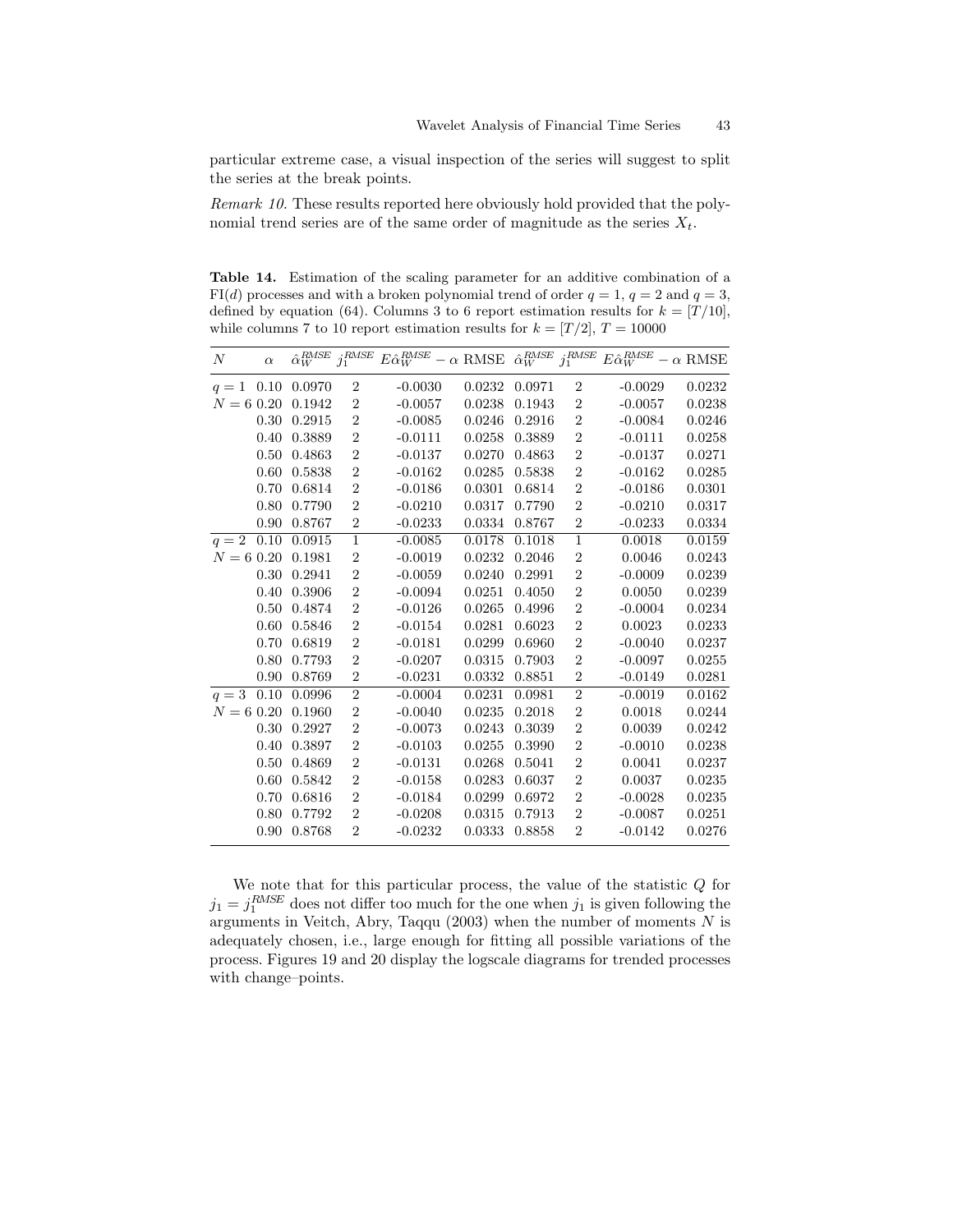

Fig. 19. Logscale diagram for the realization of an additive combination of a  $FI(d)$ process ( $\alpha = 0.8$ ) and a broken polynomial trend of order  $q = 1$ , with  $k = [T/10]$ . We select here  $j_1 = 1, j_2 = 9, N = 6$ 



Fig. 20. Logscale diagram for the realization of an additive combination of a  $FI(d)$ process ( $\alpha = 0.8$ ) and a broken polynomial trend of order  $q = 1$ , with  $k = [T/2]$ . We select here  $j_1=1,\,j_2=11,\,N=6$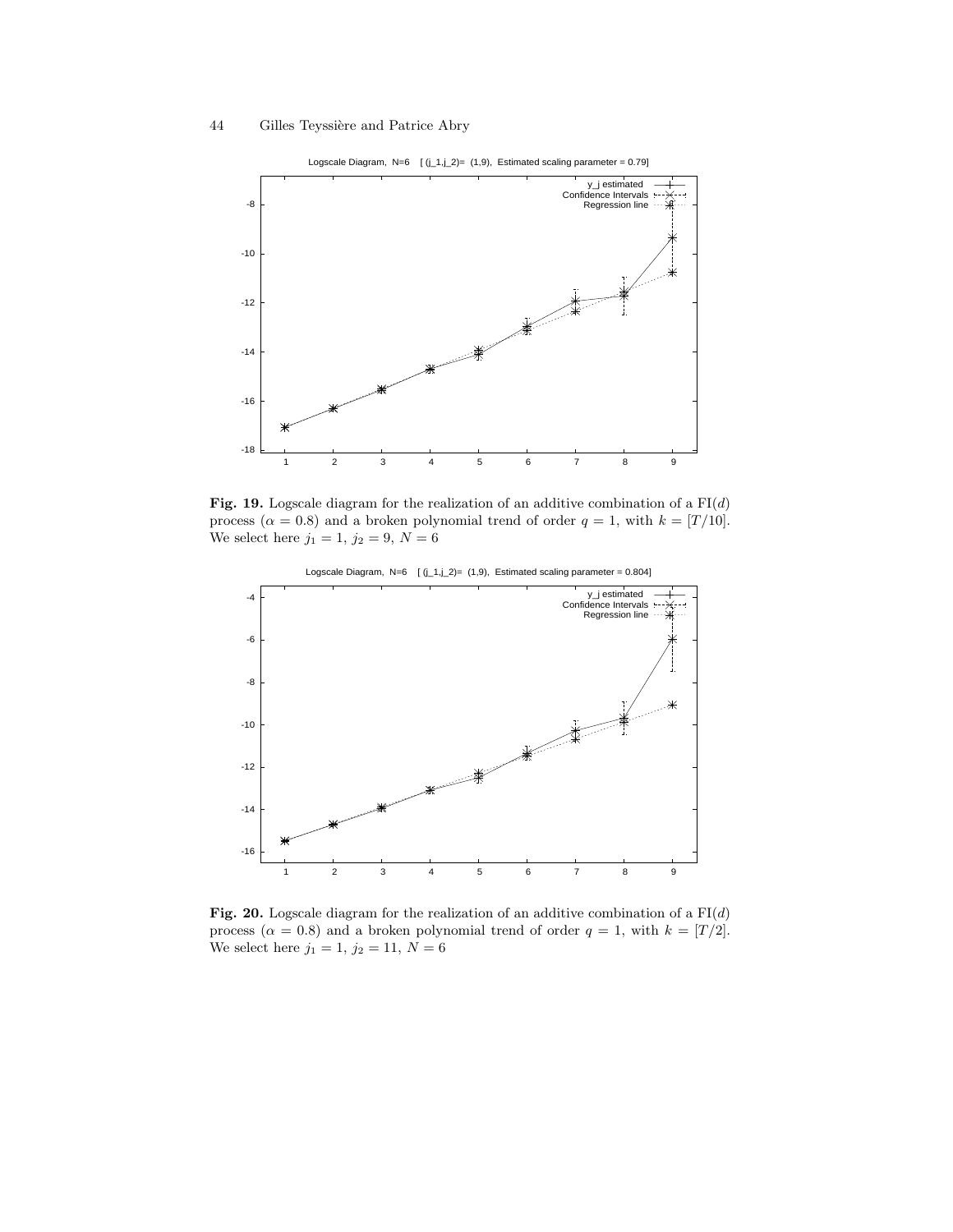For both cases, provided that N is large enough,  $N = 6$  there, the long– memory behavior quite always captured from the lowest octave  $j_1 = 2$ .

## 5.3 Short–Memory and Change–Points: Change–Point GARCH Process

#### Volatility, GARCH Process and Change–Points?

As mentioned in the introduction, a potentially useful application of wavelet methods is the analysis of volatility series, the volatility of asset prices  $P_t$ being commonly defined by either the absolute returns  $|r_t|$  or the squared returns  $r_t^2$ , where the returns  $r_t$  are defined as  $r_t = \ln(P_t/P_{t-1})$ .

Volatility processes are modeled using either GARCH type models, or stochastic volatility models, although GARCH type models are more often used as they are easy to estimate, parsimonious as a simple  $GARCH(1,1)$ model with three parameters can fit most of the series of asset returns, and have nice properties for asset pricing, see e.g., Duan (1995) and Kallsen and Taqqu (1998).

A standard GARCH(1,1) process is defined as

$$
r_t = \sigma_t \varepsilon_t, \quad \varepsilon_t \sim N(0, 1), \quad \sigma_t^2 = \omega + \beta \sigma_{t-1}^2 + \gamma r_{t-1}^2. \tag{65}
$$

The literature on the properties of GARCH–type processes is pretty impressive; interested readers are referred to the chapter by Giraitis, Leipus and Surgailis (2005) in this volume.

However, GARCH–type homogeneous processes have several drawbacks and inconsistencies:

- 1. They cannot fit the heavy tails of the returns  $r_t$ ,
- 2. When the sample size increases, the sum of estimated parameters  $\hat{\beta} + \hat{\gamma}$ tends to 1, a property called the "IGARCH effect". As a consequence, the variance of the process  $\{r_t\}$  is infinite since  $\omega > 0$ ,
- 3. For large samples, the ACF of the series  $|r_t|$  and  $r_t^2$  behave like equation (2), this is the so called long–range dependence in the volatility.

Mikosch and Stărică (1999, 2003, 2004a, 2004b) emphasized in a series of research works that points 2 and 3 are inconsistent, as the ACF of the power transformation of a process with infinite variance is not properly defined. Thus, the GARCH(1,1) model might be the "right" model, provided that it is estimated on the sample for which the parameters of the process are constant, and that IGARCH, long–range dependence and tail effects might be the consequence of the non–stationarity of the GARCH process, and, for instance, of changes in the parameters so that the unconditional variance of the process is not constant. A major issue in practical time series analysis hence consists in being able to decide whether long–memory is truly present in the analyzed data or if a change–point type non–stationary property actually exists and is likely to be misinterpreted as long–memory.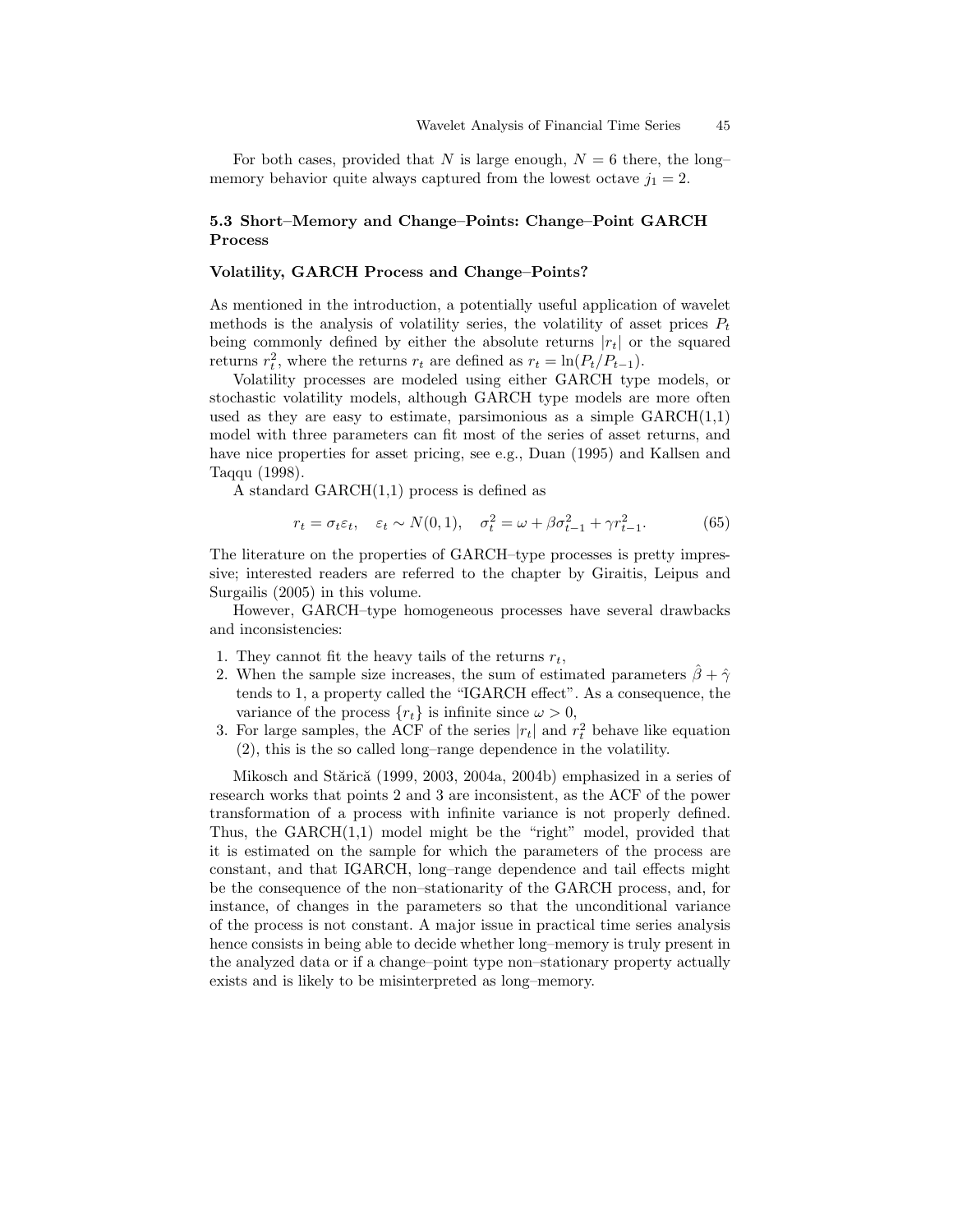#### Discriminating Between True Long–Memory and Change–Points?

There is a large number of research works dealing with the issue of change– point detection, see e.g., Berkes et al. (2004), Berkes, Horváth and Kokoszka (2004), Kokoszka and Teyssière (2002), Mikosch and Stărică (1999, 2004b), Chu (1995). So far, none of the change–point tests proposed in research papers is based on wavelets. More precisely, the relevance of the use of the wavelet analysis in the context of non–homogeneous GARCH processes has not been studied, since as it is discussed below, is does not fit in the standard framework of change–point in the conditional mean processes. Such an analysis is the purpose of this section.

We consider a  $GARCH(1,1)$  process with change–point at time k:

$$
r_t = \sigma_t \varepsilon_t, \quad \varepsilon_t \sim N(0, 1),
$$
  
\n
$$
\sigma_t^2 = \omega + \beta \sigma_{t-1}^2 + \gamma r_{t-1}^2 \quad t \le k,
$$
  
\n
$$
\sigma_t^2 = \omega^* + \beta^* \sigma_{t-1}^2 + \gamma^* r_{t-1}^2, \quad t > k.
$$
\n(66)

with  $\omega \neq \omega^*$  or  $\beta \neq \beta^*$  or  $\gamma \neq \gamma^*$ . The parameter of interest is the unconditional variance of the process  $\sigma^2 = \omega/(1 - \beta - \gamma)$ , and we consider two cases: small change and large change in the unconditional variance. We choose  $k = \lfloor T/2 \rfloor$  and set for the first part of the process

$$
\omega = 0.1, \quad \beta = 0.3, \quad \gamma = 0.3, \quad \sigma^2 = 0.25,
$$
\n(67)

while the parameters for the second part of the two processes are:

- GARCH A (small change):  $\omega^* = 0.125, \beta^* = 0.6, \gamma^* = 0.1, \sigma^2 = 0.4667,$ • **GARCH B** (large change):  $\omega^* = 0.15$ ,  $\beta^* = 0.65$ ,  $\gamma^* = 0.25$ ,  $\sigma^2 = 1.5$ .
- Since financial time series of size  $T = 10000$  are likely affected by several changes in regimes, we consider the following GARCH process, denoted by ′ **GARCH C**, with two un-periodic changes in regimes at times  $k$  and  $k$ :

$$
r_t = \sigma_t \varepsilon_t, \quad \varepsilon_t \sim N(0, 1),
$$
\n
$$
\sigma_t^2 = 0.15 + 0.65\sigma_{t-1}^2 + 0.25r_{t-1}^2, \quad t \le k \quad \sigma^2 = 1.5,
$$
\n
$$
\sigma_t^2 = 0.1 + 0.3\sigma_{t-1}^2 + 0.3r_{t-1}^2, \quad k < t \le k', \quad \sigma^2 = 0.25,
$$
\n
$$
\sigma_t^2 = 0.25 + 0.6\sigma_{t-1}^2 + 0.2r_{t-1}^2, \quad t > k', \quad \sigma^2 = 1.25.
$$
\n
$$
(68)
$$

We set  $k = [T/6]$  and  $k' = [5T/6]$ , i.e., near the end-points of the sample, which is always the most difficult configuration to detect. Let us note that the absolute value and squares of change–point GARCH processes are not genuine change–point processes in the conditional mean, which makes the standard theory for change–point in the conditional mean not applicable.

We consider also the performance of the estimators for the case without change points, i.e., the Data Generating Process (65) with parameters given by equation (67) that we denote as DGP 0.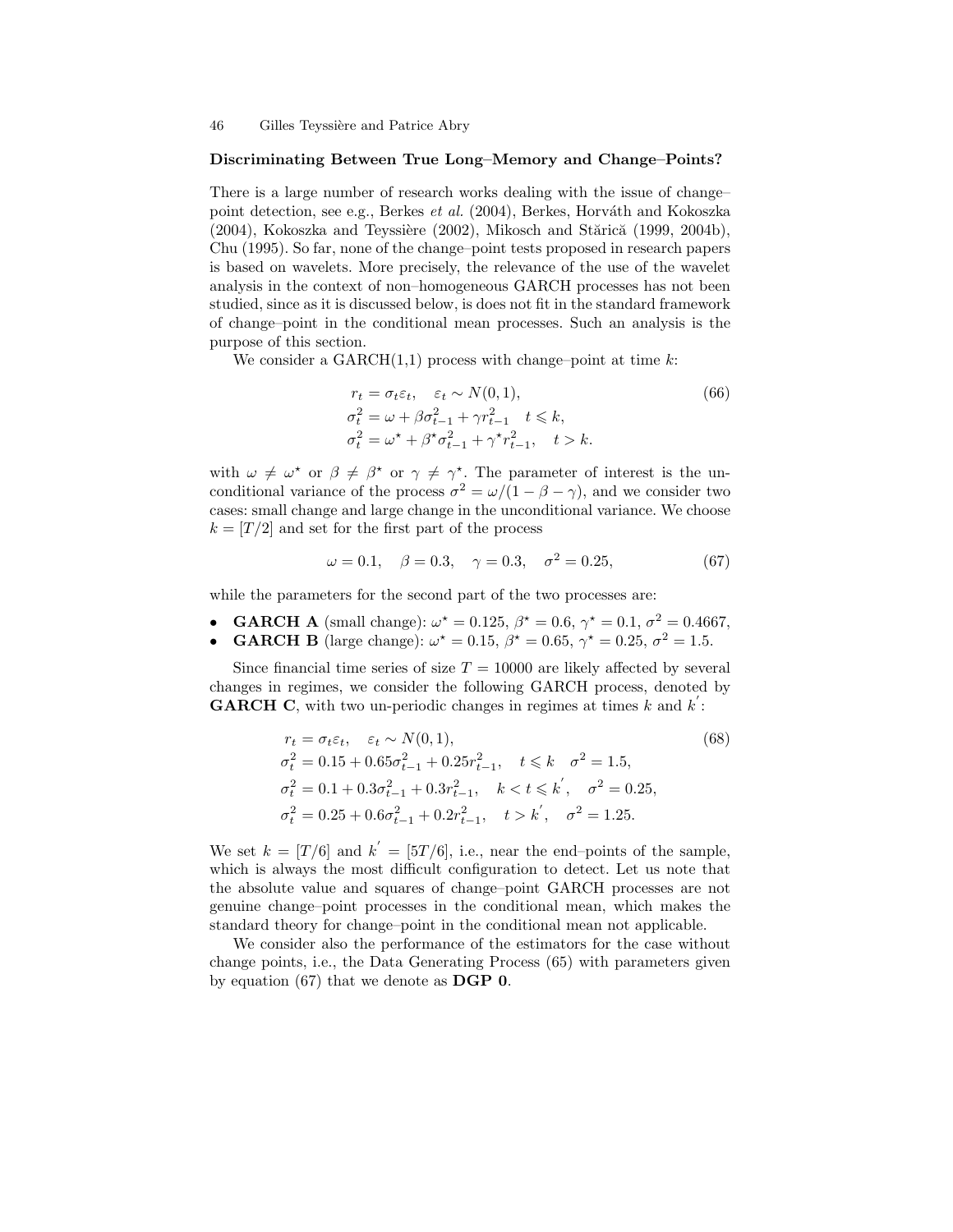Let us first analyze the logscale diagrams (presented in figures 21–26) for various realizations of the GARCH A, GARCH B and GARCH C processes. One can see that fitting the entire logscale diagram (i.e., starting from  $j_1 = 1$ ) would lead to the conclusion that long-memory exists in the data. However, we also see that the spurious long–memory property caused by the non–stationarity of the process is gotten rid-off by selecting the lowest octave  $j_1 \geq 5$ .

Remark 11. The optimal choice  $j_1^{RMSE}$  is the same for all values of the number of vanishing moments  $N$ . Thus, we cannot use lower  $j_1$  by increasing  $N$ .



Fig. 21. Logscale diagram for the realization of the absolute value GARCH A process. We select here  $j_1 = 1, j_2 = 11, N = 2$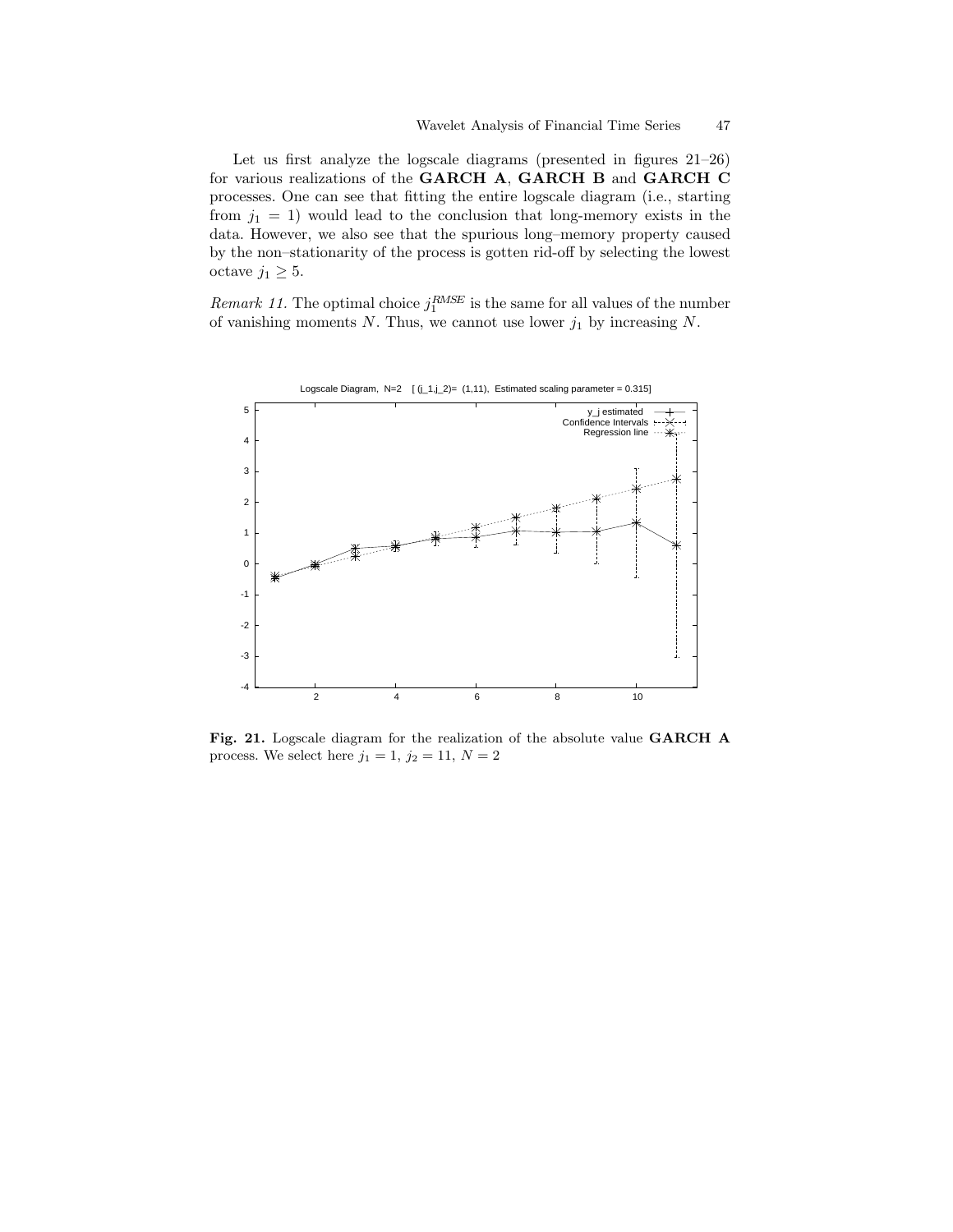

Logscale Diagram, N=2  $[(j_1,j_2)=(5,11)]$ , Estimated scaling parameter = 0.078]

Fig. 22. Logscale diagram for the realization of the squares of a GARCH A process. We select here  $j_1 = 5$ ,  $j_2 = 11$ ,  $N = 2$ 



Logscale Diagram, N=2  $[(j_1, j_2) = (1, 11)]$ , Estimated scaling parameter = 0.335]

Fig. 23. Logscale diagram for the realization of the squares of a GARCH B process. We select here  $j_1=1,\,j_2=11,\,N=2$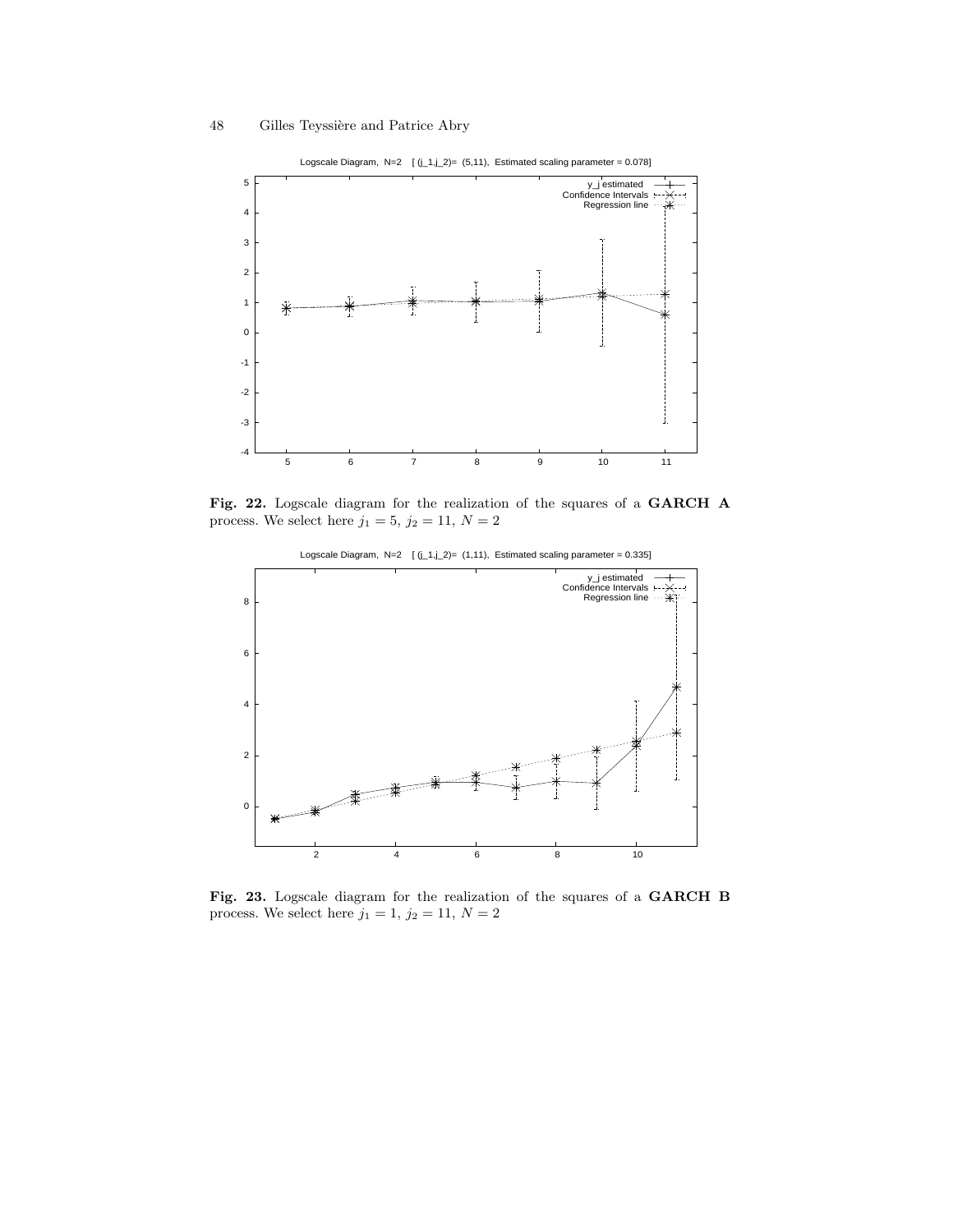

Logscale Diagram,  $N=2$   $[(j_1, j_2)=(5, 10),$  Estimated scaling parameter = 0.0172]

Fig. 24. Logscale diagram for the realization of the squares of a GARCH B process. We select here  $j_1=5,\,j_2=10,\,N=2$ 



Logscale Diagram, N=2  $[(j_1, j_2) = (1, 11)$ , Estimated scaling parameter = 0.347]

Fig. 25. Logscale diagram for the realization of the squares of a GARCH C process. We select here  $j_1=1,\,j_2=11,\,N=2$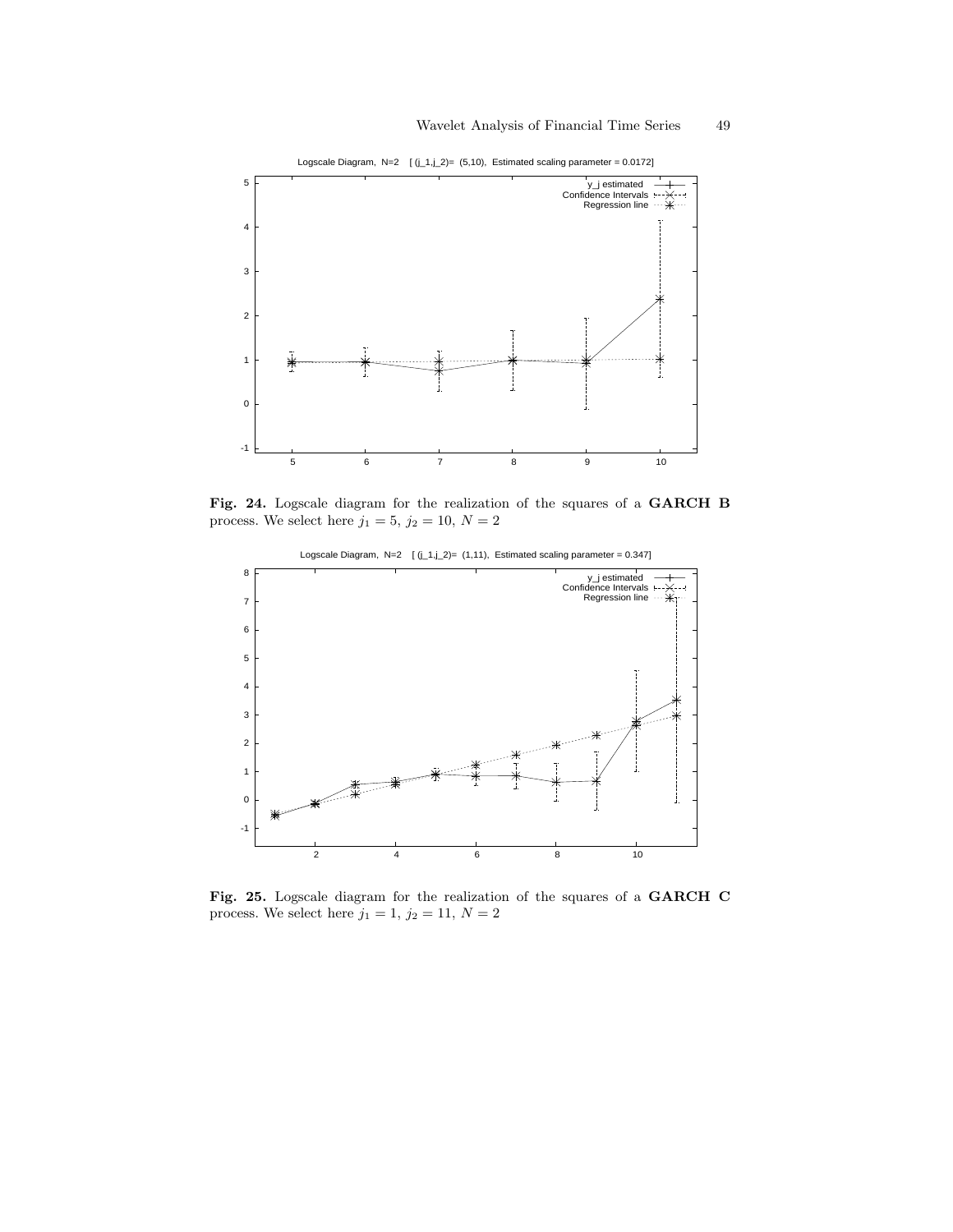process. We select here  $j_1 = 5$ ,  $j_2 = 11$ ,  $N = 2$ 

number of vanishing moments N.



Fig. 26. Logscale diagram for the realization of the squares of a GARCH C

For the **GARCH A** process, i.e., with a constant unconditional variance, both the LW and the LP estimators do not detect any long–range dependence, while the wavelet estimator detects a very moderate intensity of long–memory, although the Gaussian confidence intervals contains the value zero (let us remind that  $\alpha \equiv 0$  corresponds to short memory processes). The wavelet estimate with the octave  $j_1$  selected using the optimal bandwidth, see equation (60), gives estimates from  $\hat{\alpha}_W = 0.0392$  to  $\hat{\alpha}_W = 0.0333$ , depending on the

Table 15. Estimation of the scaling parameter for change–points GARCH processes, wavelet estimators.  $T = 10000, N = 2$ 

| Model            |                                                                                                                                                                                                                                                                                                                                                                   | $\hat{\alpha}_{W}^{RMSE}$ j <sup>RMSE</sup> $E \hat{\alpha}_{W}^{RMSE} - \alpha$ RMSE $\hat{\alpha}_{W}^{(5)}$ $E \hat{\alpha}_{W}^{(5)} - \alpha$ RMSE |  |                                        |  |
|------------------|-------------------------------------------------------------------------------------------------------------------------------------------------------------------------------------------------------------------------------------------------------------------------------------------------------------------------------------------------------------------|---------------------------------------------------------------------------------------------------------------------------------------------------------|--|----------------------------------------|--|
| GARCH 0 0.0369 4 |                                                                                                                                                                                                                                                                                                                                                                   |                                                                                                                                                         |  | 0.0369  0.0719  0.0151  0.0151  0.0866 |  |
| GARCH A 0.0495   | $4\phantom{.00000}\phantom{.00000}\phantom{.00000}\phantom{.0000}\phantom{.0000}\phantom{.00000}\phantom{.00000}\phantom{.00000}\phantom{.00000}\phantom{.00000}\phantom{.000000}\phantom{.00000}\phantom{.00000}\phantom{.00000}\phantom{.00000}\phantom{.00000}\phantom{.00000}\phantom{.000000}\phantom{.000000}\phantom{.000000}\phantom{.000000}\phantom{.0$ | 0.0495                                                                                                                                                  |  | 0.0791 0.0241 0.0241 0.0900            |  |
| GARCH B 0.0520 5 |                                                                                                                                                                                                                                                                                                                                                                   | 0.0520                                                                                                                                                  |  | 0.1086 0.0865 0.0865 0.1238            |  |
| GARCH C 0.0219 4 |                                                                                                                                                                                                                                                                                                                                                                   | $0.0219$ $0.0708$ $0.0682$ $0.0682$ $0.1126$                                                                                                            |  |                                        |  |

There is a significant discrepancy between the estimators for both GARCH B and GARCH C processes. While the wavelet estimator does detect a very moderate intensity of long–range dependence, both the LW and LP estimators give a high value for  $\hat{\alpha}$ , with a RMSE far greater than the one of the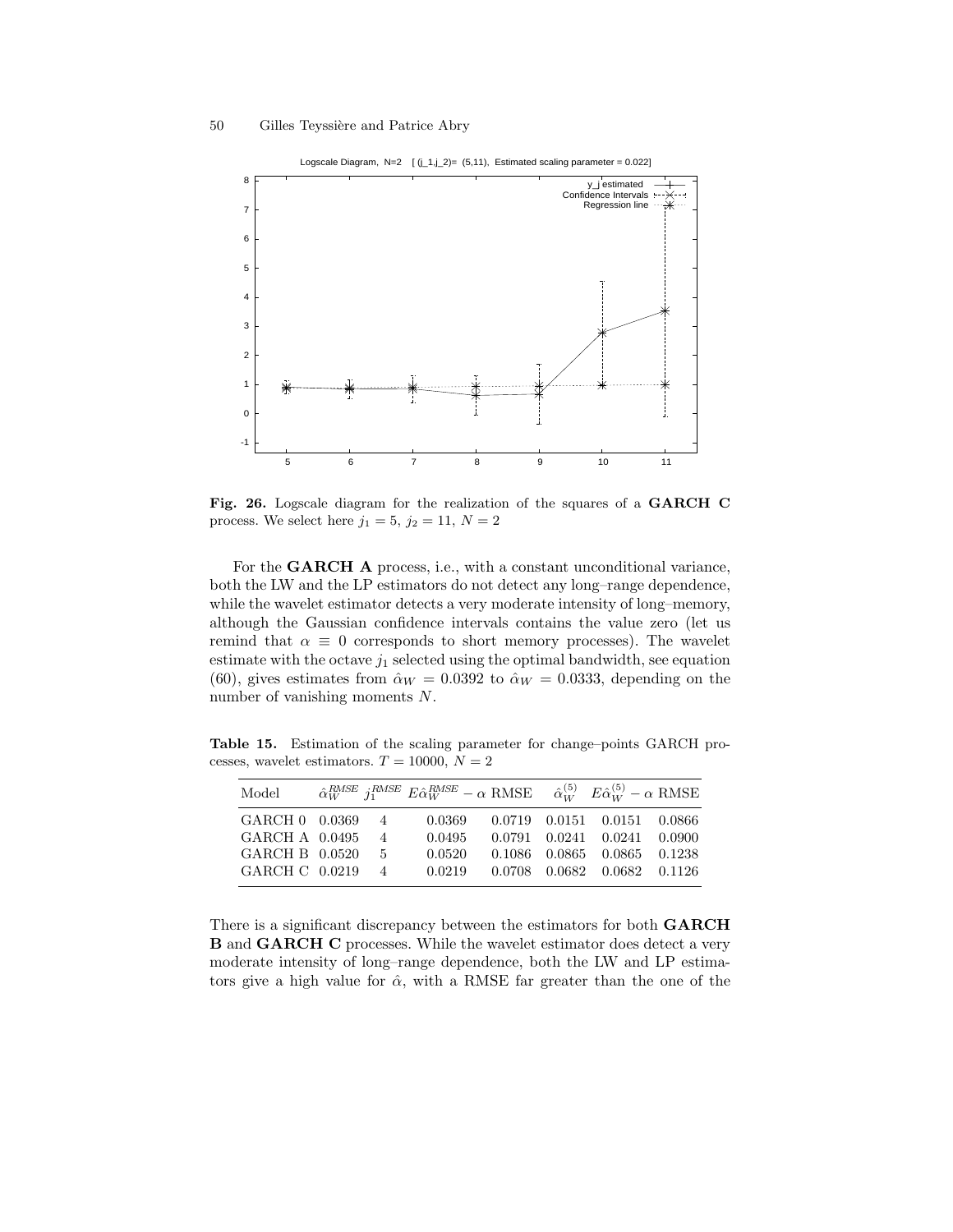Table 16. Estimation of the scaling parameter for change–points GARCH processes, LP and LW estimators.  $T = 10000$ . The optimal bandwidths  $m_{LP}^{opt}$  and  $m_{LW}^{opt}$ are respectively used for the LP and LW estimators

| Model                                             |  |  | $\hat{\alpha}_{LP}^{opt}$ $E \hat{\alpha}_{LP}^{opt} - \alpha$ RMSE $\hat{\alpha}_{IW}^{opt}$ $E \hat{\alpha}_{IW}^{opt} - \alpha$ RMSE |  |
|---------------------------------------------------|--|--|-----------------------------------------------------------------------------------------------------------------------------------------|--|
| GARCH 0 0.0038 0.0038 0.0669 0.0015 0.0015 0.0612 |  |  |                                                                                                                                         |  |
| GARCH A 0.0043 0.0043 0.4735 0.0065 0.0065 0.0651 |  |  |                                                                                                                                         |  |
| GARCH B 0.1921 0.1921 1.4738 0.4015 0.4015 0.4043 |  |  |                                                                                                                                         |  |
| GARCH C 0.2440 0.2440 1.4087 0.4188 0.4188 0.4227 |  |  |                                                                                                                                         |  |

wavelet estimator. For the LP, the results obtained with  $m = [T^{0.3}]$  are very high, as  $\hat{\alpha}_{LP} = 0.0595$  for GARCH A,  $\hat{\alpha}_{LP} = 1.4454$  for GARCH B, and  $\hat{\alpha}_{LP} = 1.3801$  for **GARCH C**. This advocates again the use of the optimal bandwidth (41) for volatility processes.

When selecting the lowest octave  $j_1$  that maximizes the goodness-of-fit function (61), the estimated long–memory parameter for the GARCH B process is  $\hat{\alpha}_W = 0.0539$  for  $N = 4$  with a maximum for  $\hat{\alpha}_W = 0.0877$  for  $N = 2$ . For the **GARCH C** process,  $\hat{\alpha}_W = 0.0069$  for  $N = 4$ , with a maximum  $\hat{\alpha}_W = 0.0723$  for  $N = 2$ . This shows that increasing N helps to get rid of spurious long–memory. The wavelet estimates with the lowest octave  $j_1$ given by equation (60) are equal to 0.0053 for the **GARCH**  $\mathbf{A}$ , 0.0575 for the GARCH B, and  $-0.0281$  for the GARCH C, in all three cases this "optimal" octave is  $j_1 = 7$ , which yields a very large variance as well emphasizes the need for further research in this direction.

This example clearly shows that in spite of the octaves selection issue due to the nonlinearity and non Gaussianity of the sequence  $\{r_t^2\}$ , the wavelet estimator detects a very moderate level of long–range dependence, i.e.,  $\alpha < 0.0520$ in the worst case, while both the LW and the LP estimators are "fooled" by the occurrence of a large change in the unconditional variance for the short memory GARCH process. This advocates the use of the wavelet estimator, in conjunction with other estimators, for adjudicating between strong dependence and change–point for volatility processes.

## 5.4 Long–Memory and Change–Points: The Non–Homogeneous Long–Memory Stochastic Volatility Process

We consider here a nonlinear process that displays long–range dependence in conditional variance with a change–point, defined as:

$$
r_t = \sigma_t \zeta_t, \quad \zeta_t \sim N(0, 1), \quad \sigma_t = \sigma \exp(X_t/2), \quad X_t \sim \text{FARIMA}(p, d, q),
$$
  
\n
$$
EX_t = 0, \quad t \le k, \quad EX_t = \mu, \quad t > k,
$$
\n(69)

i.e., the process  $\{X_t\}$  mixes long–range dependence and a change–point at time k. We consider here samples of size  $T = 10000$ ,  $k = [T/2]$ , and  $\mu = 2.0$ .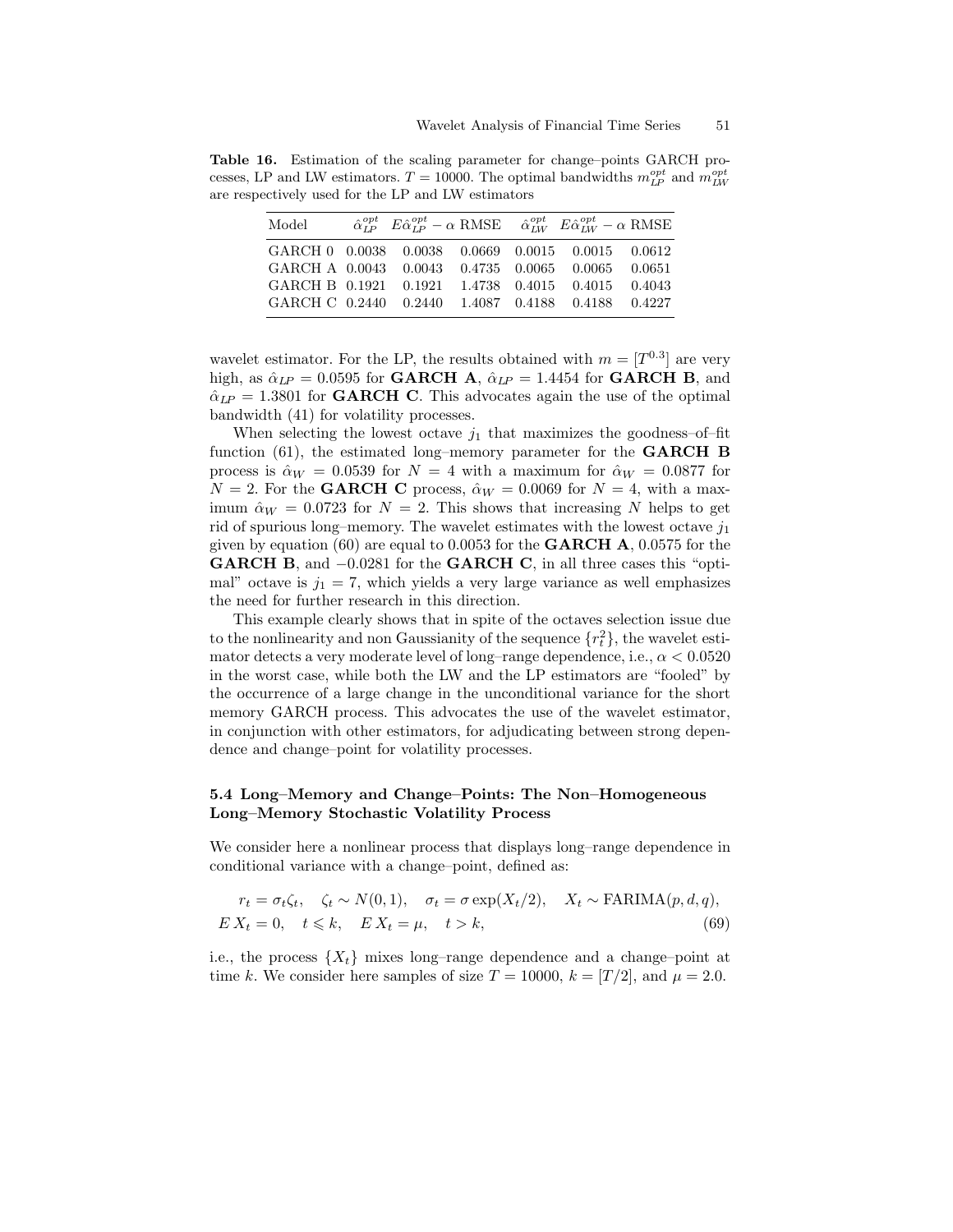Remark 12. The magnitude of the jump  $\mu = 2.0$  has to be compared with the square root of the variance of the  $X_t$  process,

$$
\text{Var}(X_t) = \sigma_\epsilon^2 \frac{\Gamma(1 - 2d)}{\Gamma^2(1 - d)}.
$$

Here, we set  $\sigma_{\epsilon}^2 = 1$ , so that  $\sqrt{\text{Var}(X_t)}$  ranges from 1.0022 ( $d = 0.05$ ) to 1.9085  $(d = 0.45)$ , i.e., the change is of significant magnitude.

Figures 27 and 28 display the logscale diagram for one realization of a non– homogeneous LMSV process for different regression ranges  $[j_1,j_2]$ . Provided that  $j_1 \geq 5$ , the long–range dependent behavior is satisfactorily captured.



Fig. 27. Logscale diagram for the realization of a change–point LMSV process, with

 $\alpha = 0.90$ . We select here  $j_1 = 1, j_2 = 11, N = 2$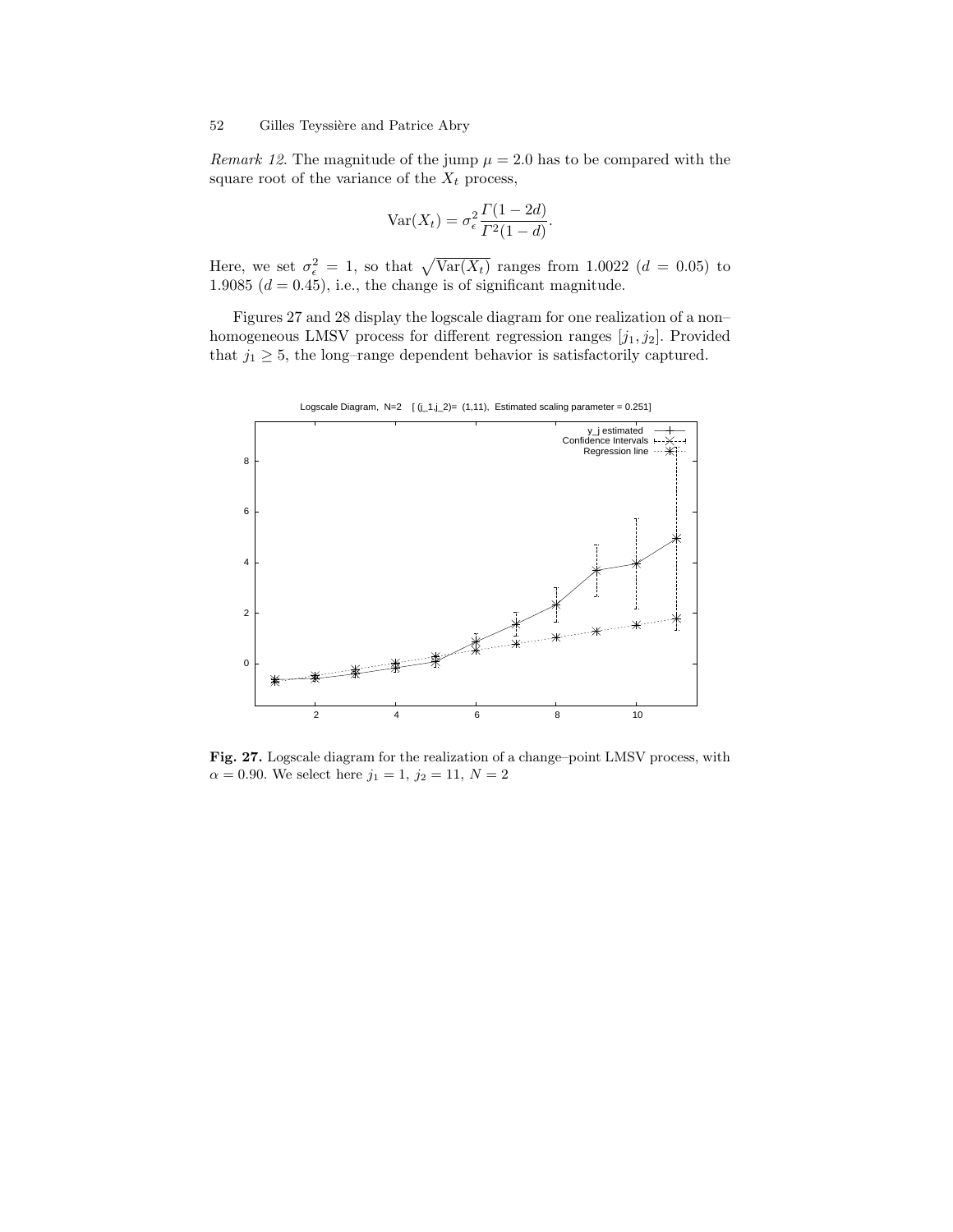

Logscale Diagram,  $N=2$   $[(j_1,j_2)=(5,11),$  Estimated scaling parameter = 0.794]

Fig. 28. Logscale diagram for the realization of a change–point LMSV process, with  $\alpha = 0.90$ . We select here  $j_1 = 5$ ,  $j_2 = 11$ ,  $N = 2$ 

| $\alpha$       | $\hat{\alpha}_W^{RMSE}$ | $i_1^{RMSE}$ | $E\hat{\alpha}_W^{RMSE}-\alpha\,\,{\rm RMSE}$ |        | $\hat{\alpha}_{W}^{(6)}$ | $E\hat{\alpha}_{W}^{(6)} - \alpha$ RMSE |        |
|----------------|-------------------------|--------------|-----------------------------------------------|--------|--------------------------|-----------------------------------------|--------|
| 0.10           | 0.0959                  | 3            | $-0.0041$                                     | 0.0317 | 0.4740                   | 0.3740                                  | 0.3878 |
| 0.20           | 0.1777                  | 4            | $-0.0223$                                     | 0.0509 | 0.4748                   | 0.2748                                  | 0.2939 |
| $0.30^{\circ}$ | 0.3079                  | 5            | 0.0079                                        | 0.0690 | 0.4820                   | 0.1820                                  | 0.2109 |
| 0.40           | 0.3385                  | 5            | $-0.0605$                                     | 0.0925 | 0.4984                   | 0.0984                                  | 0.1473 |
|                | 0.50 0.5274             | 6            | 0.0274                                        | 0.1164 | 0.5274                   | 0.0274                                  | 0.1164 |
| $0.60^{\circ}$ | 0.5720                  | 6            | $-0.0280$                                     | 0.1120 | 0.5720                   | $-0.0280$                               | 0.1120 |
| 0.70           | 0.6337                  | 6            | $-0.0663$                                     | 0.1367 | 0.6337                   | $-0.0663$                               | 0.1367 |
| 0.80           | 0.7122                  | 6            | $-0.0878$                                     | 0.1496 | 0.7122                   | $-0.0878$                               | 0.1496 |
| 0.90           | 0.8047                  | 6            | $-0.0953$                                     | 0.1546 | 0.8047                   | $-0.0953$                               | 0.1546 |

Table 17. Estimation of the scaling parameter for change–point LMSV processes, wavelet estimator.  $T = 10000, N = 2$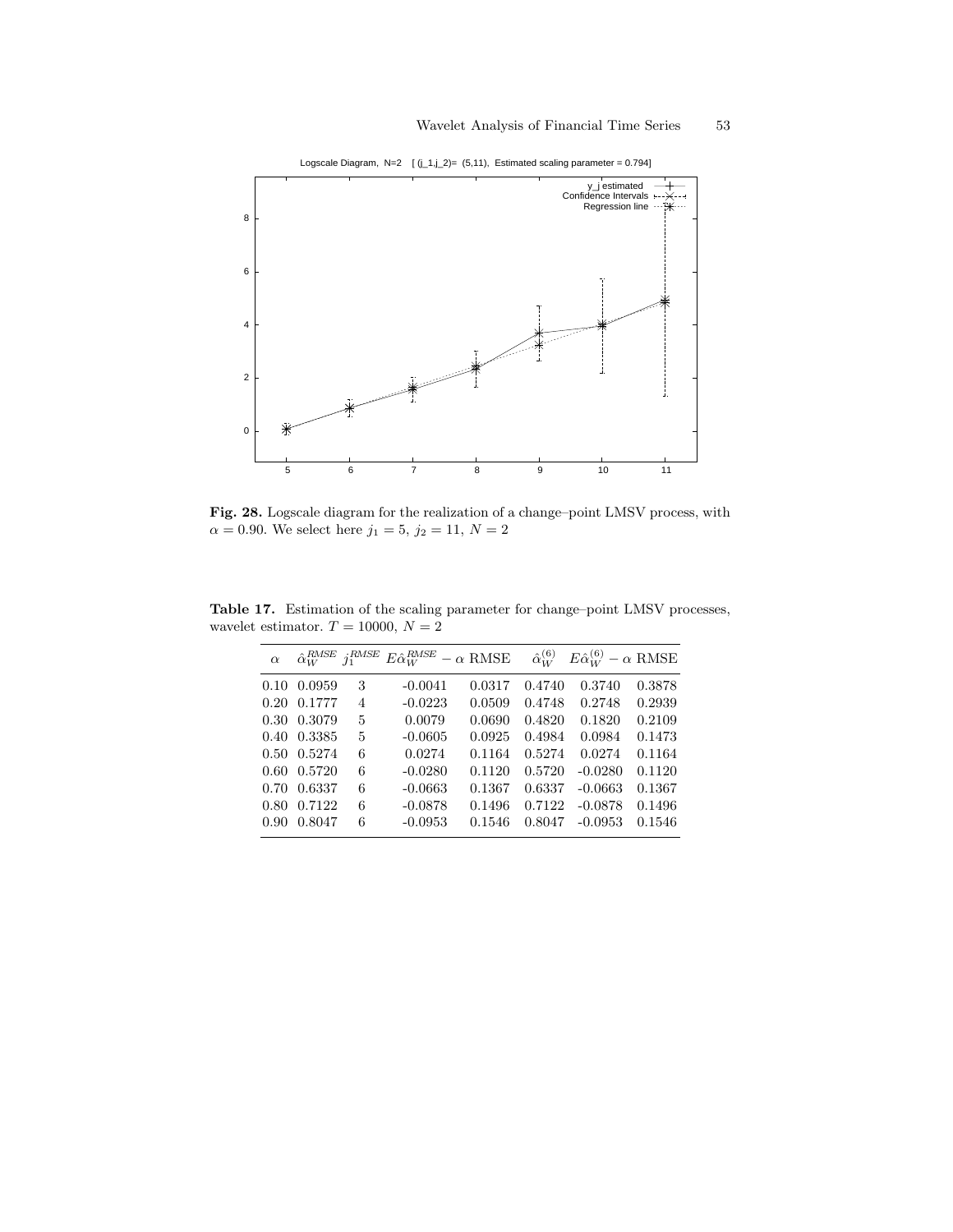|                                                |  | <b>Table 18.</b> Estimation of the scaling parameter for change-point LMSV processes,              |  |  |
|------------------------------------------------|--|----------------------------------------------------------------------------------------------------|--|--|
|                                                |  | LW and LP estimators. $T = 10000$ . The optimal bandwidths $m_{I_P}^{opt}$ and $m_{I_W}^{opt}$ are |  |  |
| respectively used for the LP and LW estimators |  |                                                                                                    |  |  |

| $\alpha$       | $\hat{\alpha}_{\tau p}^{opt}$ | $E\hat{\alpha}_{IP}^{opt} - \alpha$ RMSE |        | $\hat{\alpha}_{IW}^{opt}$ | $E\hat{\alpha}_{IW}^{opt} - \alpha$ RMSE |        |
|----------------|-------------------------------|------------------------------------------|--------|---------------------------|------------------------------------------|--------|
|                | $0.10 \quad 0.5308$           | 0.4308                                   | 0.4365 | 0.9026                    | 0.8026                                   | 0.8034 |
|                | 0.20 0.5377                   | 0.3377                                   | 0.3451 | 0.8931                    | 0.6931                                   | 0.6940 |
|                | 0.30 0.5514                   | 0.2514                                   | 0.2617 | 0.8829                    | 0.5829                                   | 0.5842 |
|                | 0.40 0.5751                   | 0.1751                                   | 0.1899 | 0.8734                    | 0.4734                                   | 0.4751 |
|                | 0.50 0.6103                   | 0.1103                                   | 0.1334 | 0.8657                    | 0.3657                                   | 0.3684 |
|                | 0.60 0.6577                   | 0.0577                                   | 0.0968 | 0.8625                    | 0.2625                                   | 0.2678 |
|                | 0.70 0.7173                   | 0.0173                                   | 0.0826 | 0.8676                    | 0.1676                                   | 0.1795 |
| 0.80           | 0.7877                        | $-0.0123$                                | 0.0851 | 0.8864                    | 0.0064                                   | 0.1160 |
| $0.90^{\circ}$ | 0.8675                        | $-0.0325$                                | 0.0947 | 0.9251                    | 0.0251                                   | 0.0927 |

Since the sequence of pseudo–error terms is the same for LMSV processes with and without change–point, the results of Tables 17 and 18 can be directly compared to those of Tables 5 and 6. The wavelet estimator is affected by the presence of this change point, but in a far lower extent than both the LW and LP estimators. What is really informative here is the strong discrepancy between the wavelet estimator and the spectral based estimators, which suggests the presence of a break. For that case, the use of the optimal bandwidth for the LP estimator is justified as the mean estimates obtained for  $m = [T^{0.3}]$ are between 1.4114 and 1.8578, with a RMSE ranging from 0.6349 to 1.7718.

Remark 13. The best results, i.e., with the lowest RMSE, are obtained with  $N = 2$ .

## 6 Financial Time Series

#### 6.1 Intra–day Foreign Exchange (FX) Rates

• **Financial data.** We consider four high–frequency time series on intra– day FX rates provided by Olsen and Associates, i.e., the US dollar–Swiss franc (USD–CHF), the US dollar–Japanese yen (USD–JPY), the US dollar–German deutsche mark (USD–DEM), and the British pound–US dollar (GBP–USD). The data are observed for the whole year 1996 every 30 minutes in a time scale denoted as  $\vartheta$ -time, where all intra-day periodic components have been removed: time scale with high volatility (activity) are expanded while time scale with low activity are shortened. The  $\vartheta$ –time scale can be interpreted as a business scale, and then removes the seasonality in the volatility process; see Dacorogna et al. (1993) for further details. Since the activity (volatility) is not the same for the series considered, they do not have the same time scale.

We consider here the logarithmic middle price  $x(t)$  defined by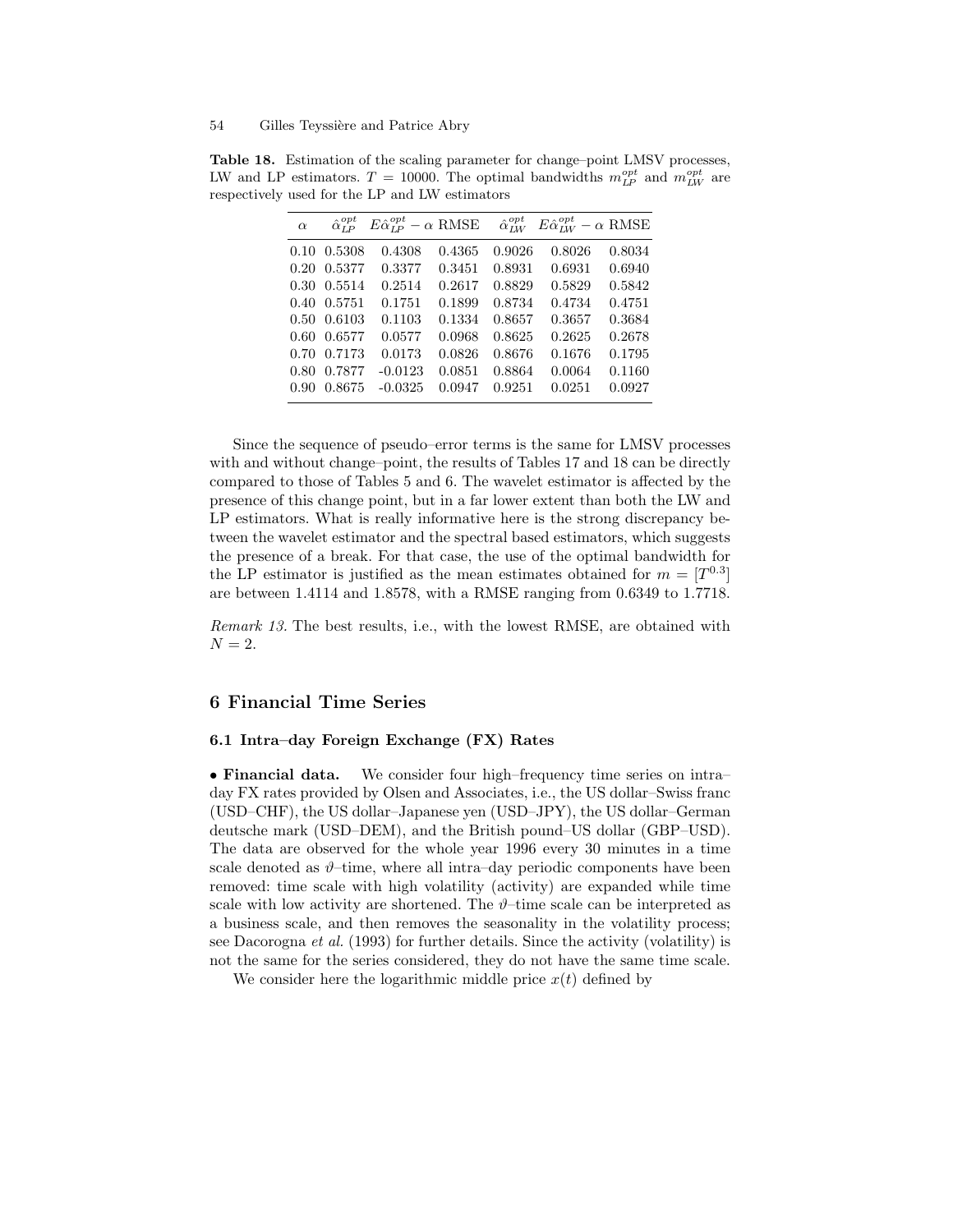Wavelet Analysis of Financial Time Series 55

$$
x_t \equiv \frac{x_t^{bd} + x_t^{ask}}{2} \quad \text{with} \quad x_t^{bid} = \ln(p_t^{bid}), \quad x_t^{ask} = \ln(p_t^{ask}), \tag{70}
$$

where  $p_t^{bid}$  and  $p_t^{ask}$  respectively denote the "bid" and "ask" price at time t. This variable behaves symmetrically when the price is inverted. Next, we define the returns  $r_t$  as

$$
r_t = x_t - x_{t-\Delta t},\tag{71}
$$

where  $\Delta t$  represents the time interval between two consecutive observations; here,  $\Delta t = 30$  minutes. The sample sizes of the series are quite large, as  $T =$ 17524, 17529, 17508 and 17520 for the log of returns on USD–DEM, USD– CHF, USD–JPY and GBP–USD respectively.

Figures 29 and 30 below display the ACF of the series of absolute returns  $|r_t|$  and squared returns  $r_t^2$  on US dollar–Japanese yen, up to the order 2500. The hyperbolic decay of the ACF is typical or strongly dependent processes, and is slower for the series of absolute returns than for the series of squared returns: this is the so–called "Taylor effect", i.e., the persistence of the series  $|r_t|^{\delta}$  is the strongest for  $\delta = 1$ . Unlike daily returns, intra-returns are correlated, this negative correlation, which can be modeled by antipersistent processes, is the consequence of market microstructure effects.



Fig. 29. ACF of absolute returns on US dollar-Japanese yen FX rate



Fig. 30. ACF of squared returns on US dollar-Japanese yen FX rate

• Long–Memory Analysis. The estimation of the long–memory parameter for the series of high frequency financial time series has been considered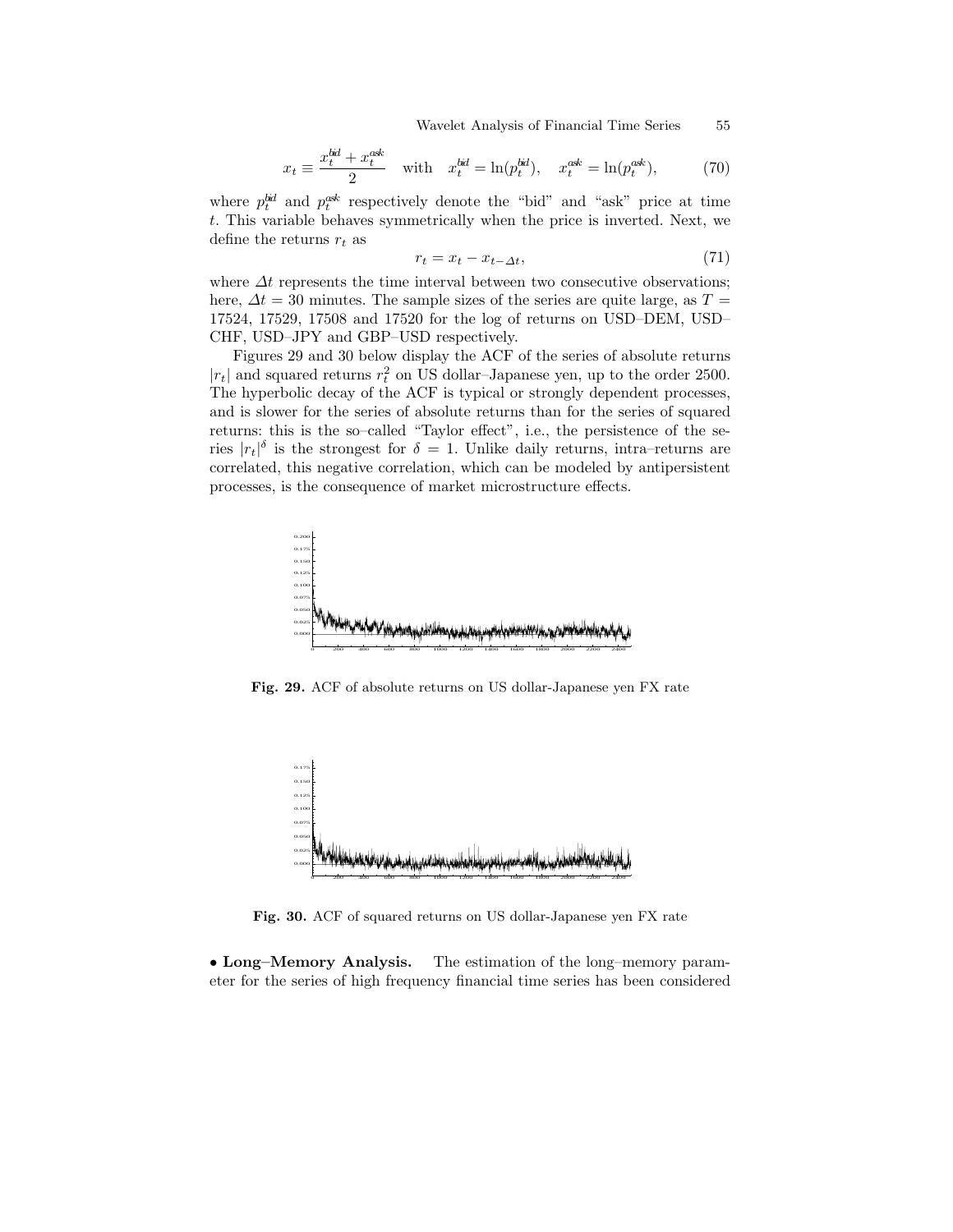by Müller *et al.* (1990). A wavelet analysis of financial volatilities has been conducted in Kokoszka and Teyssière (2002) and Teyssière (2003). They estimated the degree of long–range dependence of absolute and squared returns on FX rates and equities using the wavelet estimator by Veitch and Abry (1999) and the local Whittle estimator. Their empirical results show that the scaling parameter estimated with the wavelet estimator is far lower than the one obtained with the local Whittle estimator.

In the present work, we estimate the degree of persistence for the series of absolute returns and squared returns for the four intra–day FX rates, denoted by  $|r_{usd-chf}|, |r_{usd-dem}|, |r_{usd-jpy}|, |r_{gbp-usd}|, r_{usd-chf}^2, r_{usd-dem}^2, r_{usd-jpy}^2$ and  $r_{gbp-usd}^2$ . The choices for  $j_1$  and N are guided by the inspection of the logscale diagrams.

We observe that the wavelet-based estimates of the long–memory parameter are significantly lower than the spectral-based estimates, confirming the earlier finding mentioned above. Because the wavelet estimator benefits from robustness against non–stationarities (change points and trends), such discrepancies are in favor of the conjecture that the empirical high intensity of strong dependence in asset price volatilities is a statistical artefact caused by the occurrence of change–point(s). However, the results obtained here also indicate that the estimates significantly depart from 0, i.e., the volatility series do display long–range dependence. This has implications for forecasting purposes, as mentioned by Granger and Hyung (2004) who mix both long– memory and change–point processes for forecasting absolute returns.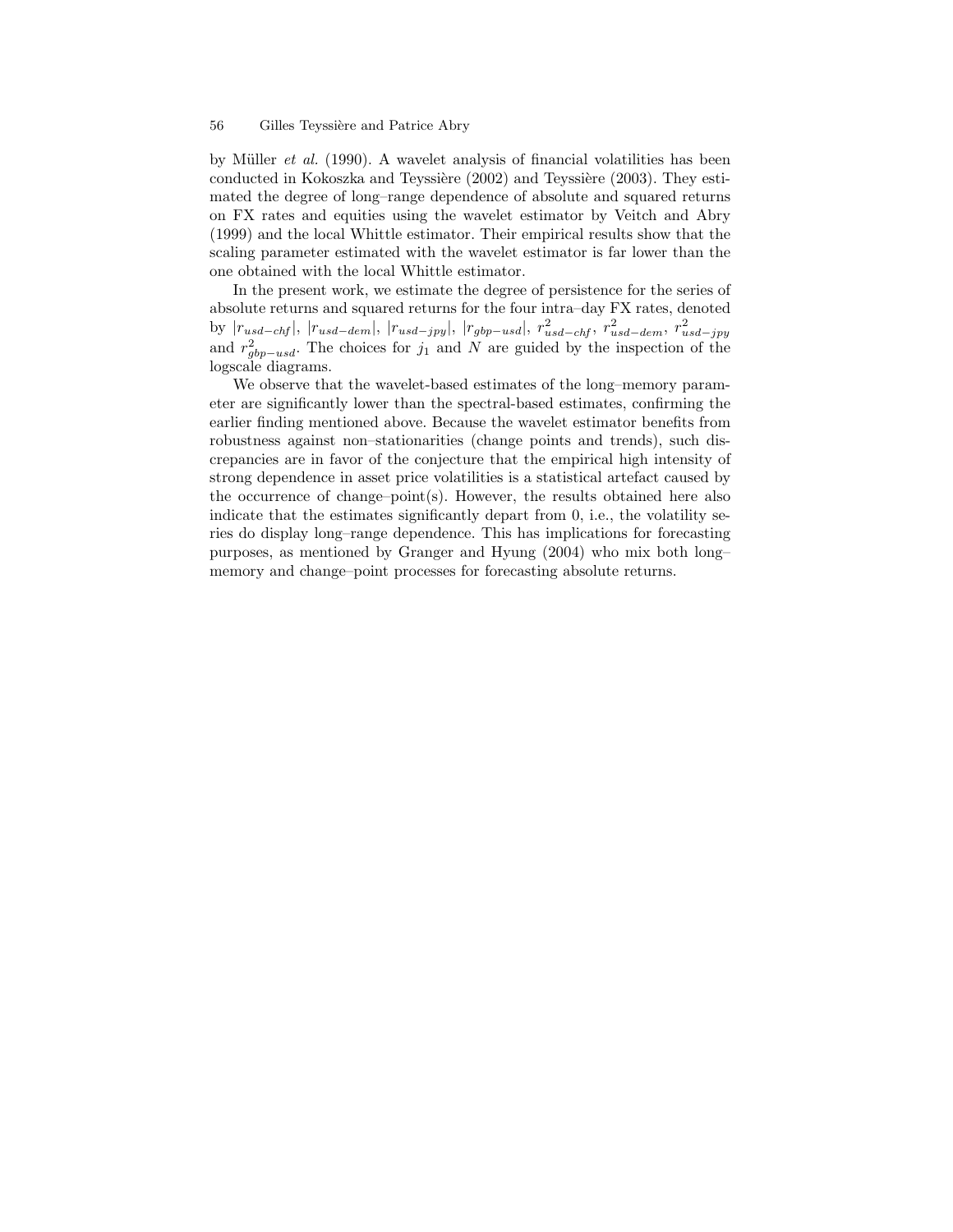| Series          |          |  | $\hat{\alpha}_W$ $j_1$ $j_2$ $\hat{\alpha}_W^m$ | $\hat{\alpha}_{LP}^{opt}$ $m_{LP}^{opt}$ |     | $\hat{\alpha}_{L\!W}^{opt}$ | $m_{LW}^{opt}$ |
|-----------------|----------|--|-------------------------------------------------|------------------------------------------|-----|-----------------------------|----------------|
| $ r_{usd-chf} $ |          |  | 0.4309 5 9 0.4837 0.5956 549                    |                                          |     | 0.5255 510                  |                |
|                 | (0.0594) |  | $(0.0541)$ $(0.0547)$                           |                                          |     | (0.0443)                    |                |
| $ r_{usd-dem} $ |          |  | 0.4511 5 11 0.4586 0.5863                       |                                          | 557 | 0.5637                      | 470            |
|                 | (0.0520) |  | $(0.0804)$ $(0.0543)$                           |                                          |     | (0.0461)                    |                |
| $ r_{usd-jpy} $ | 0.3581   |  | 4 9 0.4017                                      | 0.4981                                   | 543 | 0.5597                      | 467            |
|                 | (0.0381) |  | $(0.0572)$ $(0.0550)$                           |                                          |     | (0.0463)                    |                |
| $ r_{gbp-usd} $ |          |  | $0.2923 \quad 5 \quad 11 \quad 0.3029$          | 0.4126                                   | 555 | 0.5335                      | -447           |
|                 | (0.0526) |  | $(0.0541)$ $(0.0544)$                           |                                          |     | (0.0472)                    |                |
| $r_{usd-chf}^2$ | 0.3088   |  | 3 10 0.3056 0.5808                              |                                          | 594 | 0.5548                      | 604            |
|                 | (0.0242) |  | $(0.0346)$ $(0.0526)$                           |                                          |     | (0.0406)                    |                |
| $r_{usd-dem}^2$ | 0.2543   |  | 4 9 0.2663                                      | 0.2583                                   | 694 | 0.3250                      | 749            |
|                 | (0.0376) |  | $(0.0346)$ $(0.0486)$                           |                                          |     | (0.0365)                    |                |
| $r^2_{usd-jpy}$ | 0.2566   |  | 5 12 0.2794                                     | 0.4163                                   | 577 | 0.4351                      | 527            |
|                 | (0.0513) |  | $(0.0572)$ $(0.0533)$                           |                                          |     | (0.0436)                    |                |
| $r_{gbp-usd}^2$ |          |  | $0.0982 \quad 5 \quad 9 \quad 0.1204$           | 0.2796                                   | 753 | 0.2859                      | 784            |
|                 |          |  | $(0.0603)$ $(0.0346)$ $(0.0467)$                |                                          |     | (0.0357)                    |                |

Table 19. Estimation of the long–memory parameter for volatilities of intra–day FX rates,  $N = 2$ . Standard errors are between parentheses, every other line. The optimal bandwidths  $m_{LP}^{opt}$  and  $m_{LW}^{opt}$  are respectively used for the LP and LW estimators

Table 20. Wavelet estimates of the long–memory parameter for volatilities of intra–day FX, for different values of the number of moments  $N$ . Standard errors are between parentheses, every other line.

|                 |  |  | $N=3$ $N=4$ $N=5$ $N=6$                     |                                                                                                                                |
|-----------------|--|--|---------------------------------------------|--------------------------------------------------------------------------------------------------------------------------------|
| Series          |  |  |                                             | $\hat{\alpha}_W$ ji j2 $\hat{\alpha}_W$ ji j2 $\hat{\alpha}_W$ ji j2 $\hat{\alpha}_W$ ji j2                                    |
|                 |  |  |                                             | $\begin{array}{ccccccccccccccccc} r_{usd-chf} & 0.4365 & 4 & 9 & 0.4137 & 4 & 9 & 0.4605 & 5 & 9 & 0.4630 & 5 & 9 \end{array}$ |
|                 |  |  | $(0.0380)$ $(0.0385)$ $(0.0621)$            | (0.0631)                                                                                                                       |
|                 |  |  |                                             | $ r_{usd-dem} $ 0.4924 5 11 0.4277 5 11 0.4371 6 10 0.4328 6 10                                                                |
|                 |  |  | $(0.0541)$ $(0.0573)$ $(0.0963)$ $(0.1005)$ |                                                                                                                                |
|                 |  |  |                                             | $ r_{usd-jpy} $ 0.3591 4 8 0.3449 4 8 0.3776 4 10 0.3879 4 10                                                                  |
|                 |  |  | $(0.0418)$ $(0.0426)$ $(0.0383)$ $(0.0391)$ |                                                                                                                                |
|                 |  |  |                                             | $ r_{gbp-usd} $ 0.2569 4 11 0.2125 5 10 0.2078 5 10 0.2126 4 9                                                                 |
|                 |  |  | $(0.0356)$ $(0.0581)$ $(0.0600)$ $(0.0401)$ |                                                                                                                                |
| $r^2_{usd-chf}$ |  |  |                                             | $0.3831$ 4 10 $0.3856$ 4 10 $0.4765$ 5 10 $0.4400$ 5 10                                                                        |
|                 |  |  | $(0.0362)$ $(0.0374)$ $(0.0599)$ $(0.0617)$ |                                                                                                                                |
| $r_{usd-dem}^2$ |  |  |                                             | $0.2340$ 3 11 $0.2977$ 5 11 $0.2415$ 5 10 $0.2871$ 5 10                                                                        |
|                 |  |  | $(0.0240)$ $(0.0573)$ $(0.0600)$            | (0.0617)                                                                                                                       |
| $r_{usd-jpy}^2$ |  |  |                                             | $0.2851$ 4 11 $0.2618$ 4 9 $0.2871$ 4 10 $0.2616$ 4 10                                                                         |
|                 |  |  | $(0.0380)$ $(0.0390)$ $(0.0383)$ $(0.0391)$ |                                                                                                                                |
|                 |  |  |                                             | $r_{qbp-usd}^2$ 0.1208 5 11 -0.0324 5 11 0.1541 4 10 -0.0217 4 10                                                              |
|                 |  |  | $(0.0541)$ $(0.0573)$ $(0.0383)$ $(0.0391)$ |                                                                                                                                |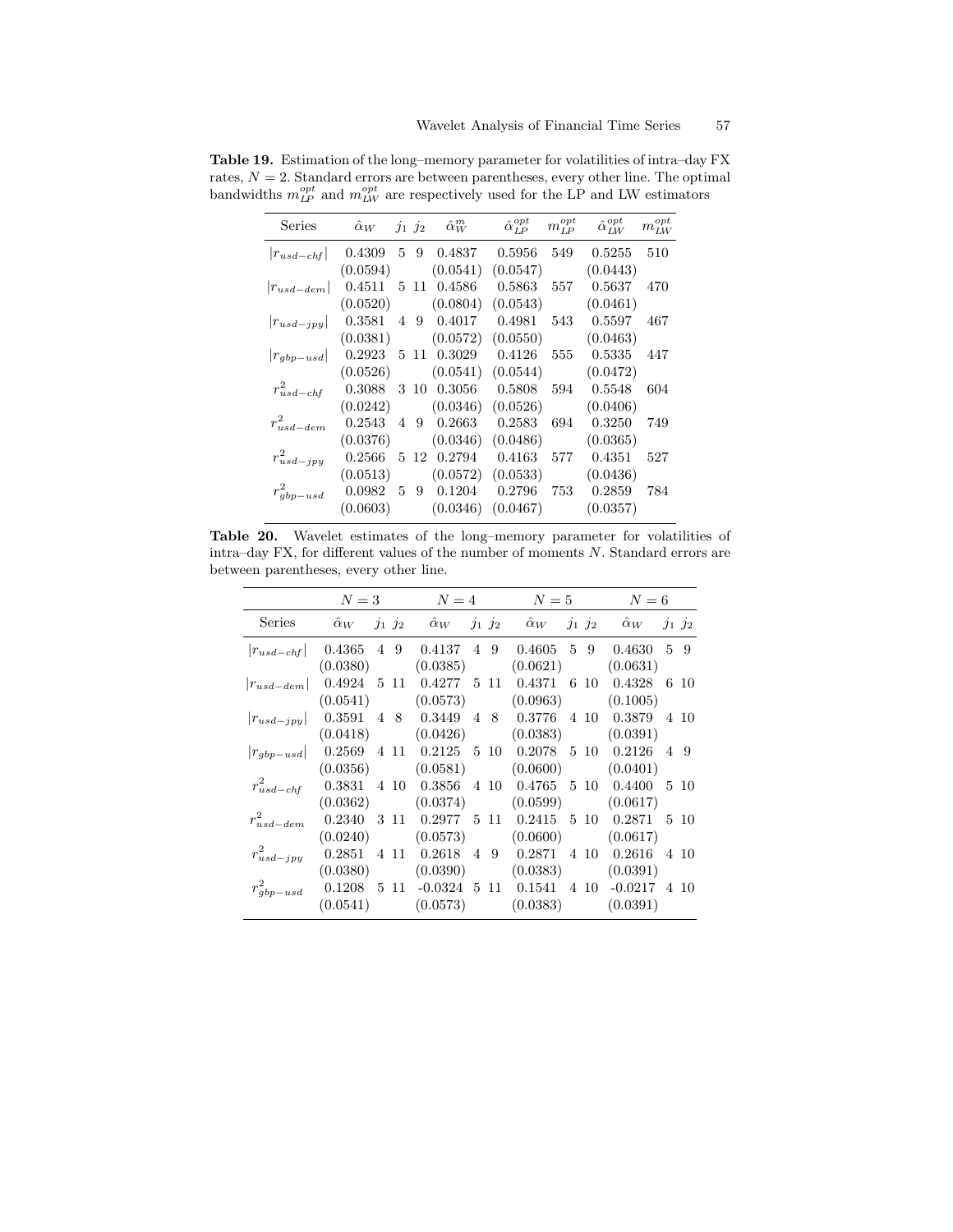Remark 14. We observe that the estimated scaling parameter does not significantly vary for different values of the number of moments  $N$ , which confirms the presence of long–range dependence in the volatility series. The series of squared returns  $r_{gbp-usd}^2$  on dollar/pound FX rate, is a noticeable exception; in fact, this highly nonlinear series was always very difficult to fit, see e.g., Gallant, Hsieh and Tauchen (1991).

## 6.2 Application to Trading Volume

• Bivariate Time Series. Lobato and Velasco (2000) considered the bivariate process (volatility, log trading volume) of asset prices of stocks constituting the Dow Jones Average Industrial Index, observed from July 1962 to December 1994, i.e., 8176 daily observations, and investigated the issue of common degree of long–range dependence for these two processes.

We consider here few of the series used by Lobato and Velasco (2000), and check whether the wavelet based estimator gives the same results, i.e., the commonality of strong dependence between volatility and log of trading volume.

Figures 31, 32, and 33 below display the log trading volume on three stocks, Eastman Kodak, Chevron and ATT. These three series display strong and clear upward trends.



Fig. 31. Logarithm of trading volume on Eastman Kodak stock



Fig. 32. Logarithm of trading volume on Chevron stock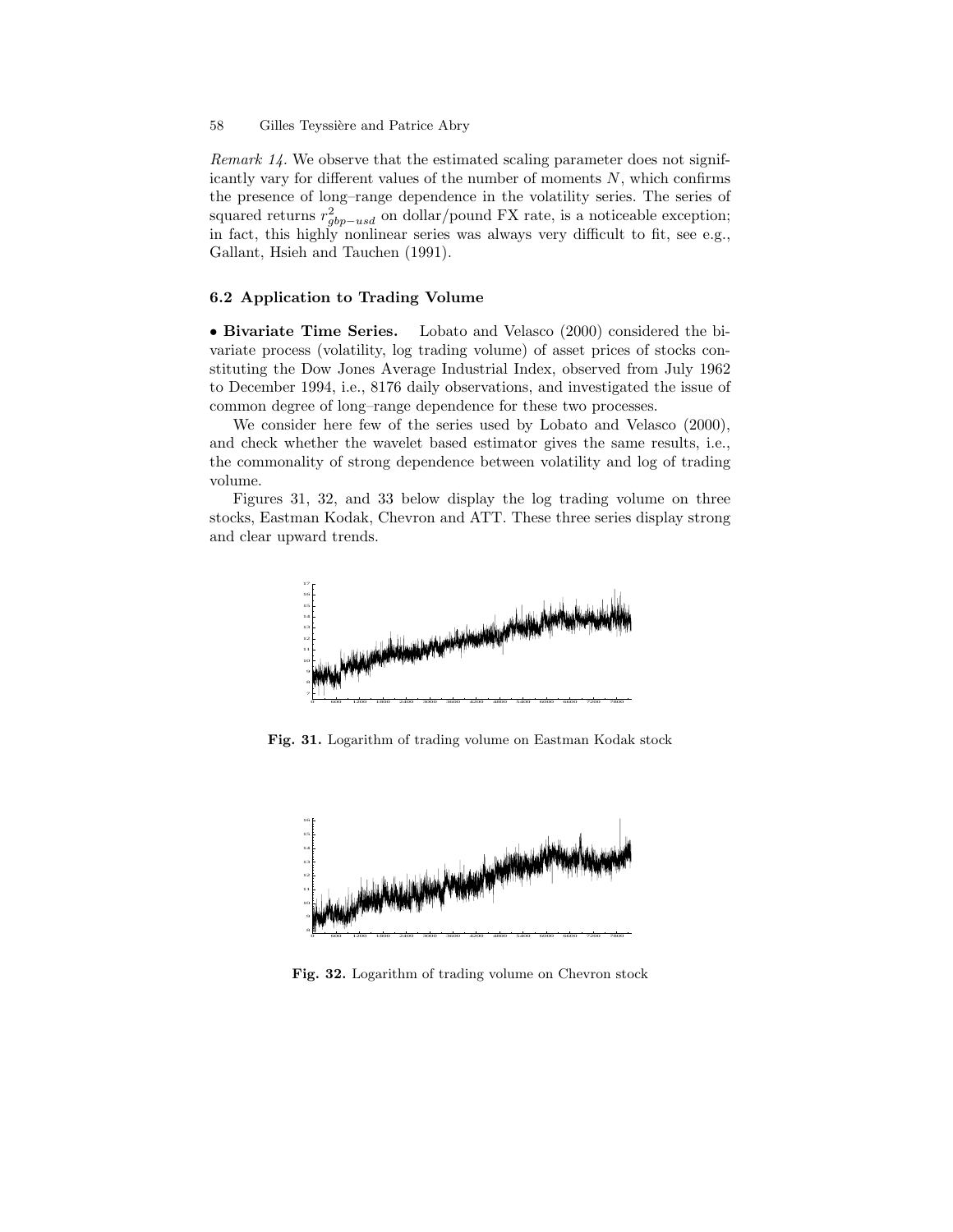

Fig. 33. Logarithm of trading volume on ATT stock

• Long–Memory Analysis. We estimate the long–memory parameters for the log of trading volume and the absolute value of returns of six stocks: AT & T Corp., Allied Signal Inc., Chevron Corp., Eastman Kodak Corp., Exxon Corp. and IBM.

Table 21. Estimation of the scaling parameter  $\alpha$  for log of trading volume, and absolute value of returns on stocks. Standard errors are between parentheses, every other line. The optimal bandwidth  $m_{LW}^{opt}$  is used for the LW estimator

| <b>Stocks</b> | $\hat{\alpha}_W$ (Volume) N $j_1$ $j_2$ $\hat{\alpha}_W$ ( r <sub>t</sub>  ) $j_1$ $j_2$ $\hat{\alpha}_{LW}$ ( r <sub>t</sub>  ) |   |    |   |          |   |      |          |
|---------------|----------------------------------------------------------------------------------------------------------------------------------|---|----|---|----------|---|------|----------|
| AT $&$ T      | 0.7632                                                                                                                           | 6 | 1  | 9 | 0.6422   |   | 5 10 | 0.3465   |
|               | (0.0179)                                                                                                                         |   |    |   | (0.0871) |   |      | (0.0533) |
| Allied Signal | 0.6564                                                                                                                           | 6 | 1. | 9 | 0.3126   |   | 58   | 0.4546   |
|               | (0.0181)                                                                                                                         |   |    |   | (0.1051) |   |      | (0.0546) |
| Chevron       | 0.6548                                                                                                                           | 6 | 1  | 9 | 0.3715   |   | 7 10 | 0.5108   |
|               | (0.0181)                                                                                                                         |   |    |   | (0.2530) |   |      | (0.0572) |
| Eastman Kodak | 0.7051                                                                                                                           | 6 | 1  | 9 | 0.2484   | 5 | - 8  | 0.4146   |
|               | (0.0181)                                                                                                                         |   |    |   | (0.1051) |   |      | (0.0516) |
| Exxon         | 0.7151                                                                                                                           | 6 | 1  | 9 | 0.5331   |   | 6 10 | 0.3088   |
|               | (0.0182)                                                                                                                         |   |    |   | (0.1431) |   |      | (0.0515) |
| IBM           | 0.8532                                                                                                                           | 6 | 1  | 9 | 0.3626   |   | 4 10 | 0.2553   |
|               | (0.0181)                                                                                                                         |   |    |   | (0.0556) |   |      | (0.0462) |
|               |                                                                                                                                  |   |    |   |          |   |      |          |

For the series of volume, estimation results no longer differ as soon as  $N > 6$ , see also Table 22. As we can see from figures 34 and 35, the logscale diagrams consist of straight lines for all octaves, except for Chevron, see Figure 36. Together with the estimated values of the long–memory parameter, this tells that there does exist long–memory in the trading volume times series. The wavelet based estimator is not fooled by the obvious trends that also exist on top of long–memory. We also observe that the estimated long–memory parameters for the series of absolute returns are lower than the estimated scaling parameters for the series of log of volume. In fact, logscale diagrams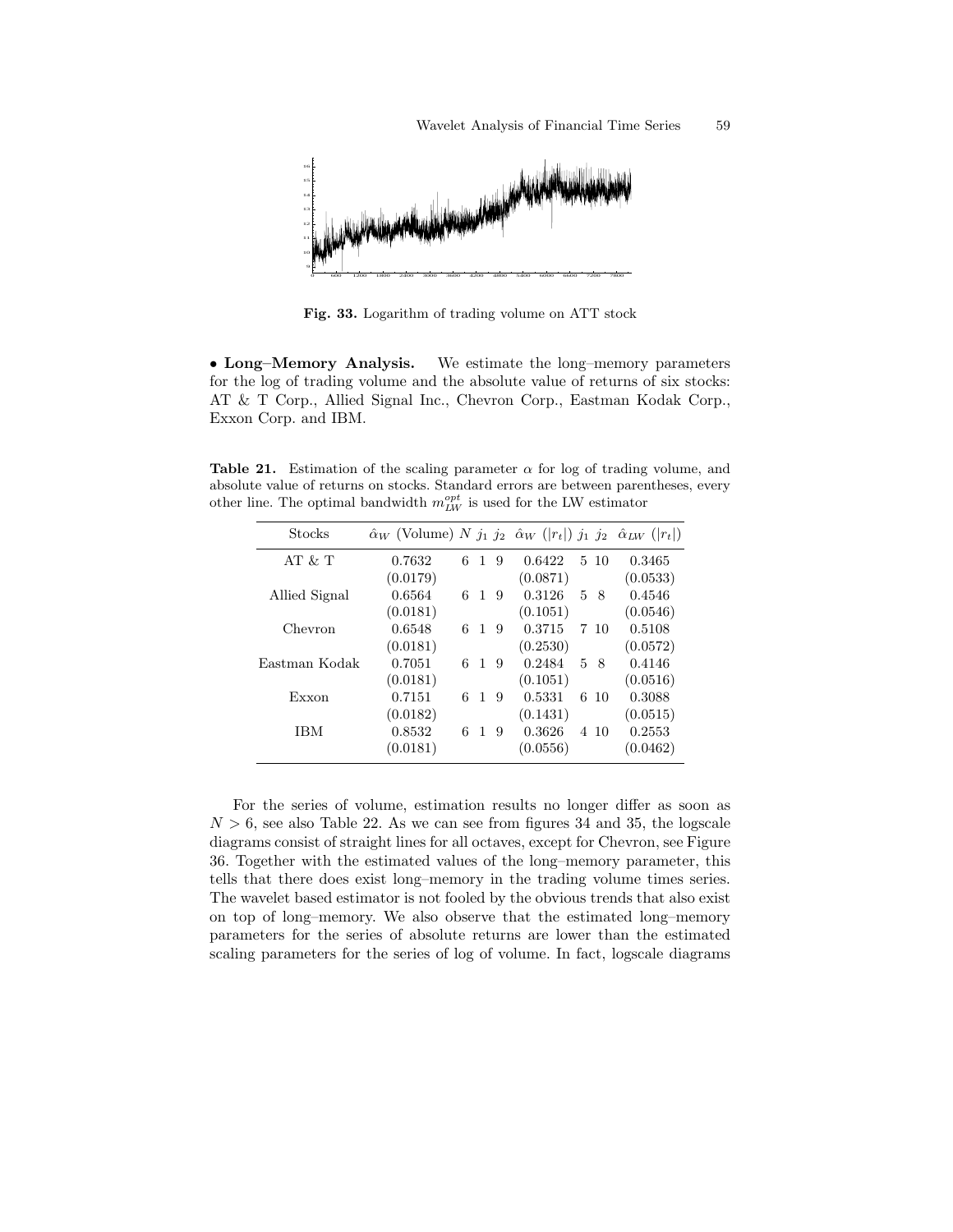for the series of absolute returns are more difficult to interpret than the ones of the series of log–volume.



Fig. 34. Logscale diagram for the logarithm of volume on AT& T ,  ${\cal N}=6$ 



Fig. 35. Logscale diagram for the logarithm of volume on IBM ,  ${\cal N}=10$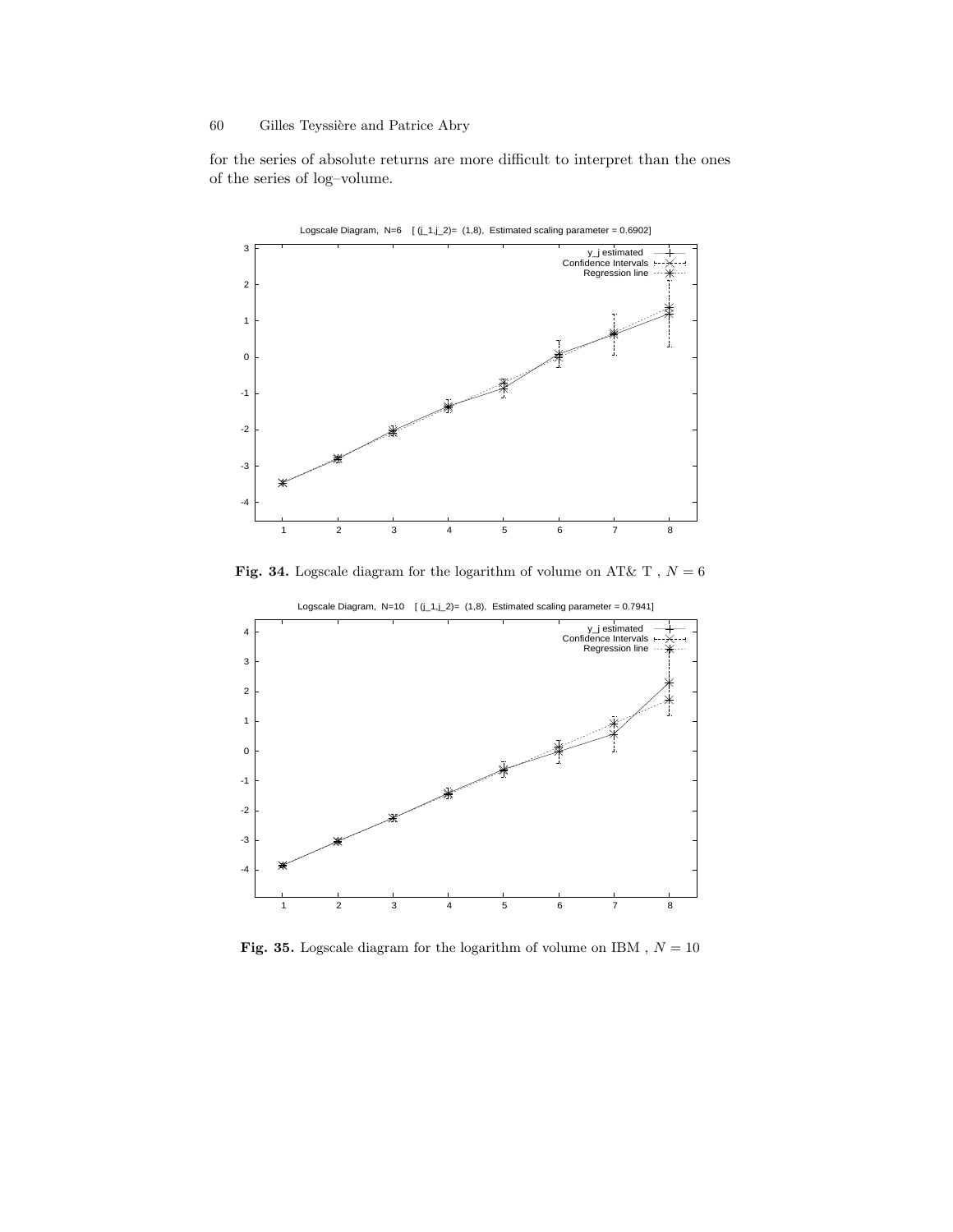

Logscale Diagram,  $N=10$  [  $(j_1, j_2) = (1, 8)$ , Estimated scaling parameter = 0.586]

Fig. 36. Logscale diagram for the logarithm of volume on Chevron ,  $N = 10$ 

Table 22. Estimation of the scaling parameter  $\alpha$  for log of trading volume, and absolute value of returns on stocks, for different values of the number of moments N. Standard errors are between parentheses, every other line

|               |                  | $N=7$        |   |            | $N=8$        |            |                  | $N=9$        |             |            | $N=10$         |    |
|---------------|------------------|--------------|---|------------|--------------|------------|------------------|--------------|-------------|------------|----------------|----|
| Series        | $\hat{\alpha}_W$ | $j_1 j_2$    |   | $\alpha_W$ |              | $j_1\,j_2$ | $\hat{\alpha}_W$ |              | $j_1$ $j_2$ | $\alpha_W$ | $j_1 j_2$      |    |
| AT $&$ T      | 0.7548           | 1            | 9 | 0.7475     | -1           | -8         | 0.7518           | 1            | 8           | 0.7337     | 1 8            |    |
|               | (0.0180)         |              |   | (0.0183)   |              |            | (0.0187)         |              |             | (0.0189)   |                |    |
| Allied Signal | 0.6405           | $\mathbf{1}$ | 9 | 0.6385     | $\mathbf{1}$ | 8          | 0.6367           | 1            | -8          | 0.6316     | 18             |    |
|               | (0.0180)         |              |   | (0.0183)   |              |            | (0.0187)         |              |             | (0.0189)   |                |    |
| Chevron       | 0.6459           | $\mathbf{1}$ | 9 | 0.6435     | $\mathbf{1}$ | -8         | 0.6432           | $\mathbf{1}$ | -8          | 0.6384     | 1 8            |    |
|               | (0.0180)         |              |   | (0.0183)   |              |            | (0.0187)         |              |             | (0.0189)   |                |    |
| Eastman Kodak | 0.7118           | $\mathbf{1}$ | 9 | 0.7041     | $\mathbf{1}$ | -8         | 0.6896           | 1            | -8          | 0.6896     | 1 8            |    |
|               | (0.0180)         |              |   | (0.0183)   |              |            | (0.0187)         |              |             | (0.0189)   |                |    |
| Exxon         | 0.7070           | 1            | 9 | 0.7099     | $\mathbf{1}$ | 8          | 0.7046           | 1            | 8           | 0.7089     | $\overline{1}$ | -8 |
|               | (0.0180)         |              |   | (0.0183)   |              |            | (0.0187)         |              |             | (0.0189)   |                |    |
| IBM           | 0.8351           | 1            | 9 | 0.8451     | 1            | 8          | 0.8301           | 1            | 8           | 0.8235     | 1              | -8 |
|               | (0.0180)         |              |   | (0.0183)   |              |            | (0.0187)         |              |             | (0.0189)   |                |    |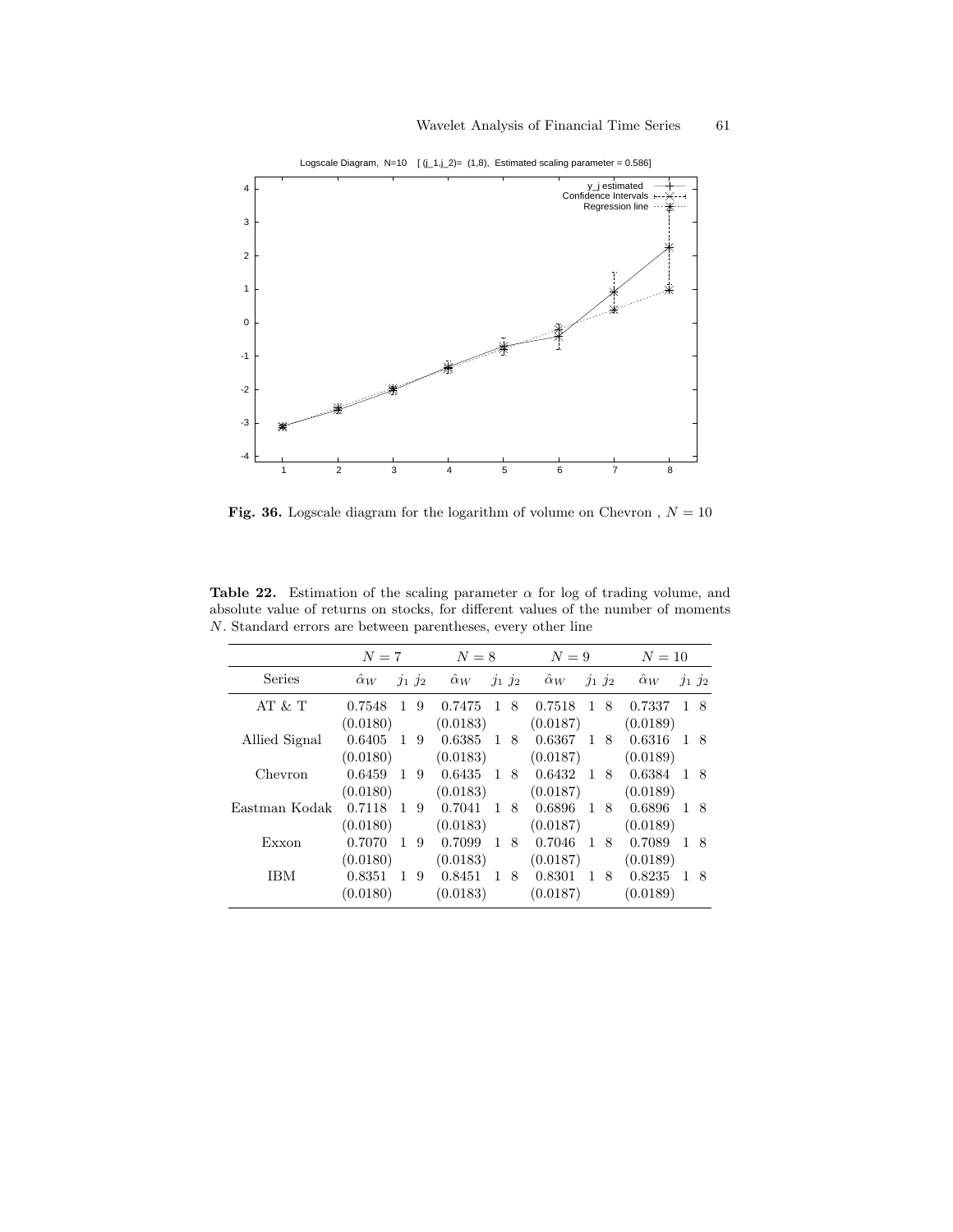## 7 Conclusion

In nominal situations, i.e., when the analyzed time series corresponds to an actual non corrupted long–range dependent process, the wavelet estimator for the long–memory parameter works satisfactorily well and this for a large variety of linear and nonlinear strongly dependent processes in conditional mean an in conditional variance. In the same situations, the local Whittle estimator slightly outperforms the log periodogram and wavelet estimators whose performance are mostly comparable. From our point of view, the key advantage of the wavelet based estimator lies in the possibility of varying N which indeed constitutes a key degree of freedom in the wavelet based analysis of long–memory: as long as the logscale diagrams and the corresponding estimates of the long–memory parameter vary with  $N$ , it shows that non– stationarities exist in the time series and may impair a correct analysis of the long–memory or confused with long–memory. When, for large enough  $N$ , no variation with  $N$  are observed, we know we have untangled long–memory from non–stationarity and can accurately estimate the corresponding parameter. Section 5 consistently showed that the wavelet estimator significantly outperformed the two other estimators in situations where non–stationarities were added to long–memory or confused with.

Also, for financial time series, the possibility of varying  $N$  enabled to show that the intensity of the long–range dependence of volatility processes is lower than the one measured with spectral based semiparametric estimators. Thus, it reveals that volatility processes mix non–stationarities with long– range dependence. It also showed however that long–memory truly exists both in the volatility and volume time series. The wavelet analysis of the series of volume and volatility finally showed that the dynamics of volatility processes is more complex than the one of volume processes.

## References

- 1. Abry, P., Gonçalvès P. and Flandrin, P. (1995). Wavelets, spectrum analysis and 1/f processes, in: Antoniadis, A. and Oppenheim, G. (Eds.), *Wavelets and Statistics*, Lecture Notes in Statistics, Vol. 103. Springer Verlag, New York, pp. 15–30.
- 2. Abry P. and Veitch, D. (1998). Wavelet analysis of long–range dependent traffic. *IEEE Transactions on Information Theory*, 44, 2–15.
- 3. Abry, P., Flandrin, P., Taqqu, M. and Veitch, D. (2000). Wavelets for the analysis, estimation, and synthesis of scaling data, in: Park, K. and Willinger, W. (Eds.), *Self Similar Network Traffic and Performance Evaluation.* Wiley, pp. 39–88.
- 4. Abry, P., Flandrin, P., Taqqu, M. and Veitch, D. (2003). Self–similarity and long–range dependence through the wavelet lens, in: Doukhan, P., Oppenheim, G. and Taqqu, M.S. (Eds.), *Long–Range Dependence: Theory and Applications.* Birkhauser, Boston, pp. 527–556.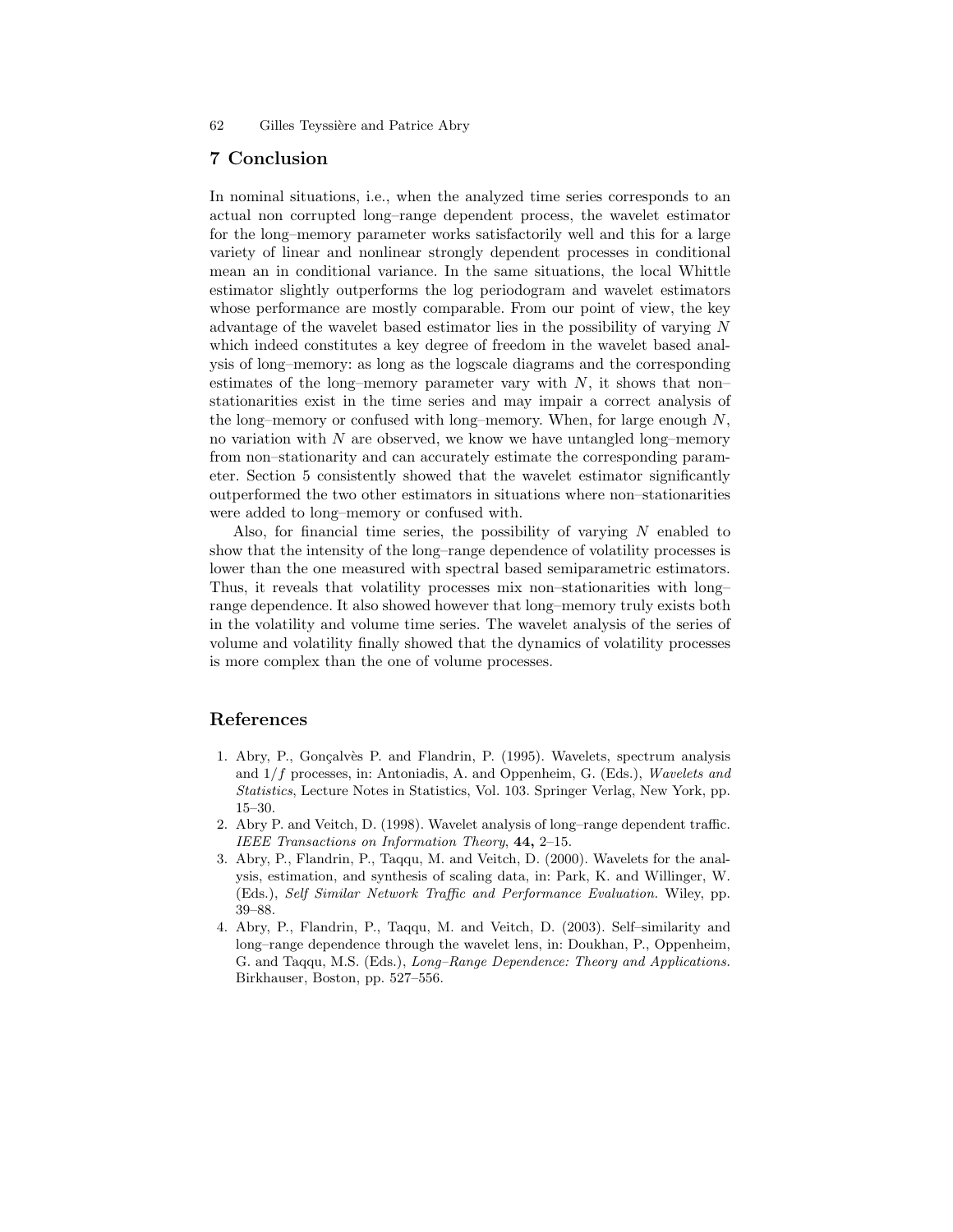- 5. Abry, P. and Teyssière, G. (2005). Wavelet Estimation of the Scaling Parameter of Prefiltered Discrete Time Nonlinear LRD Processes. *Preprint.*
- 6. Bardet, J.M., Lang, G., Moulines, E. and Soulier, P. (2000). Wavelet estimator of long–range dependent processes. *Statistical Inference for Stochastic Processes*, 3, 85–99
- 7. Belsley, D., Kuh, E. and Welsch, R.E., (1980). *Regression Diagnostics*, Wiley, New York.
- 8. Beran, J. (1994). *Statistics for Long–Memory Processes*. Chapman & Hall, New York.
- 9. Berkes, I., Horváth, L. and Kokoszka, P.S. (2004). Testing for parameter constancy in  $GARCH(p, q)$  models. *Statistics and Probability Letters*, in press.
- 10. Berkes, I., Gombay, E., Horváth, L. and Kokoszka, P.S. (2004). Sequential change–point detection in GARCH(p, q) models. *Econometric Theory*, 20, 1140– 1167.
- 11. Berkes, I., Horváth, L., Kokoszka, P.S. and Shao, Q-M. (2003). On discriminating between long–range dependence and changes in mean. *Preprint*.
- 12. Breidt, J., Crato, N. and de Lima, P. (1998). On the detection and estimation of long memory in stochastic volatility. *Journal of Econometrics*, 83, 325–348.
- 13. Chu, C.-S.J. (1995). Detecting parameter shift in GARCH models. *Econometric Reviews*, 14, 241–266.
- 14. Dacorogna, M.M., Müller, U.A., Nagler, R.J., Olsen, R.B. and Pictet, O.V. (1993). A geographical model for the daily and weekly seasonal volatility in the FX Market. *Journal of International Money and Finance*, 12, 413–438.
- 15. Daubechies, I. (1992). *Ten Lectures on Wavelets*. SIAM Philadephia, CBMS– NSF series, vol. 61.
- 16. Delgado, M. and Robinson, P. (1996). Optimal spectral bandwidth for long memory. *Statistica Sinica*, 67, 97–112.
- 17. Deo, R.S. and Hurvich, C.M. (2003). Estimation of long–memory in volatility, in: Doukhan, P., Oppenheim, G. and Taqqu, M.S. (Eds.), *Long–Range Dependence: Theory and Applications.* Birkhauser, Boston, pp. 313–324.
- 18. Dittman, I. and Granger, C.W.J. (2002). Properties of nonlinear transformations of fractionally integrated processes. *Journal of Econometrics*, 110, 113–133.
- 19. Duan, J.-C. (1995). The GARCH option pricing model. *Mathematical Finance*, 5, 13–32.
- 20. Flandrin, P. (1992). Wavelet analysis and synthesis of fractional Brownian motion. *IEEE Transactions on Information Theory*, 38, 910–917.
- 21. Flandrin, P. (1989). On the spectrum of fractional Brownian motion. *IEEE Transactions on Information Theory*, 35, 197–199.
- 22. Gallant, A.R., Hsieh, D.A. and Tauchen, G. (1991). On fitting a recalcitrant series: the pound/dollar exchange rate, 1974-1983, in: Barnett, W.A., Powell, J. and Tauchen, G. (Eds.), *Nonparametric and Semiparametric Methods in Economics and Statistics*. Cambridge University Press.
- 23. Gefferth, A., Veitch, D., Maricza, I., Molnár, S. and Ruzsa, I. (2003). The nature of discrete second-order self similarity. *Advances in Applied Probability*, 35, 395– 416.
- 24. Geweke, J. and Porter–Hudak, S. (1983). The estimation and application of long memory time series models. *Journal of Time Series Analysis*, 4, 221–238.
- 25. Giraitis, L. and Surgailis, D. (2005). Lectures on long–memory processes. *In preparation*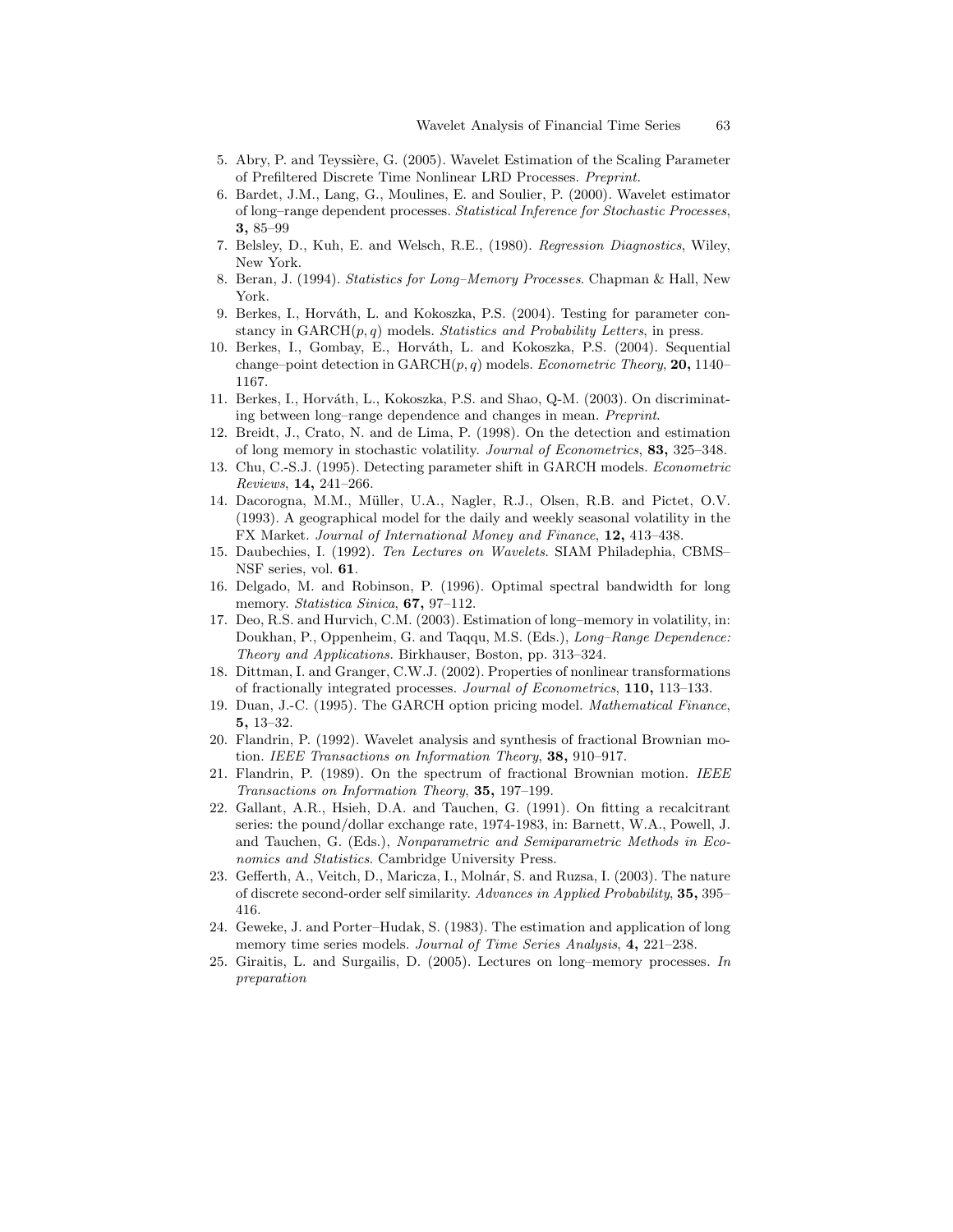- 64 Gilles Teyssière and Patrice Abry
- 26. Giraitis, L. and Surgailis, D. (1985). Central limit theorems and other limit theorems for functionals of Gaussian processes. *Z. Wahrscheinlichkeitstheorie verw. Gebiete* 70, 191–212.
- 27. Giraitis, L., Leipus, R. and Surgailis, D. (2005). Recent advances in ARCH modelling, in: Teyssière, G. and Kirman, A. (Eds.), *Long-Memory in Economics*. Springer Verlag, Berlin. Appears in this volume.
- 28. Giraitis, L., Robinson, P. and Surgailis, D. (2000). A model for long memory conditional heteroskedasticity. *Annals of Applied Probability*, 10, 1002–1024.
- 29. Giraitis, L., Kokoszka, P.S. and Leipus, R. (2000). Stationary ARCH Models: Dependence Structure and Central Limit Theorem. *Econometric Theory*, 16 , 3–22.
- 30. Giraitis, L., Kokoszka, P., Leipus, R. and Teyssière, G. (2000). Semiparametric estimation of the intensity of long–memory in conditional heteroskedasticity. *Statistical Inference for Stochastic Processes*, 3, 113–128.
- 31. Giraitis, L., Robinson, P. and Samarov, A. (1997). Rate optimal semiparametric estimation of the memory parameter of the Gaussian time series with long–range dependence. *Journal of Time Series Analysis*, 18, 49–60.
- 32. Granger, C.W.J. and Hyung, N. (2004). Occasional structural breaks and long memory with an application to the S&P 500 absolute stock returns. *Journal of Empirical Finance*, 11, 399–421.
- 33. Granger, C.W.J. (2002). Long memory, volatility, risk and distribution. *Preprint*.
- 34. Granger, C.W.J. (2000). Current perspectives on long memory processes. *Academia Economic Papers*, 28, 1–16.
- 35. Granger, C.W.J. and Ding, Z. (1995). Some properties of absolute returns, an alternative measure of risk. *Annales d'Economie et de Statistique*, **40**, 67–91.
- 36. Hauser, M.A. (1999). Maximum likelihood estimators for ARMA and ARFIMA models: a Monte Carlo study. *Journal of Statistical Planning and Inference*, 80, 229-255.
- 37. Henry, M. (2005). Bandwidth choice, optimal rates and adaptivity in semiparametric estimation of long memory, in: Teyssière, G. and Kirman, A. (Eds.), *Long–Memory in Economics*. Springer Verlag, Berlin. Appears in this volume.
- 38. Henry, M. (2001). Robust automatic bandwidth for long–memory. *Journal of Time Series Analysis*, 22, 293–316.
- 39. Henry, M. and Robinson, P.M. (1996). Bandwidth choice in Gaussian semiparametric estimation of long–range dependence, in: Robinson, P.M. and Rosenblatt, M. (Eds.), *Athens Conference on Applied Probability and Time Series Analysis, Time Series Analysis, In Memory of E.J. Hannan.* Lecture Notes in Statistics, Vol. 115. Springer Verlag, New York, pp. 220–232.
- 40. Hurvich, C., Deo, R. and Brodsky, J. (1998). The mean squared error of Geweke and Porter–Hudak's estimator of the memory parameter of a long memory time series. *Journal of Time Series Analysis*, 19, 19–46.
- 41. Kallsen, J. and Taqqu, M.S. (1998). Option pricing in ARCH–type models. *Mathematical Finance,* 8, 13–26.
- 42. Kokoszka, P.S. and Teyssière, G. (2002). Change–point detection in GARCH models: asymptotic and bootstrap tests. Under revision for the *Journal of Business and Economic Statistics.*
- 43. Kokoszka, P.S. and Leipus, R. (2002). Detection and estimation of changes in regime, in: Doukhan, P., Oppenheim, G. and Taqqu, M.S. (Eds.), *Long–Range Dependence: Theory and Applications*. Birkhauser, Boston, pp. 325–337.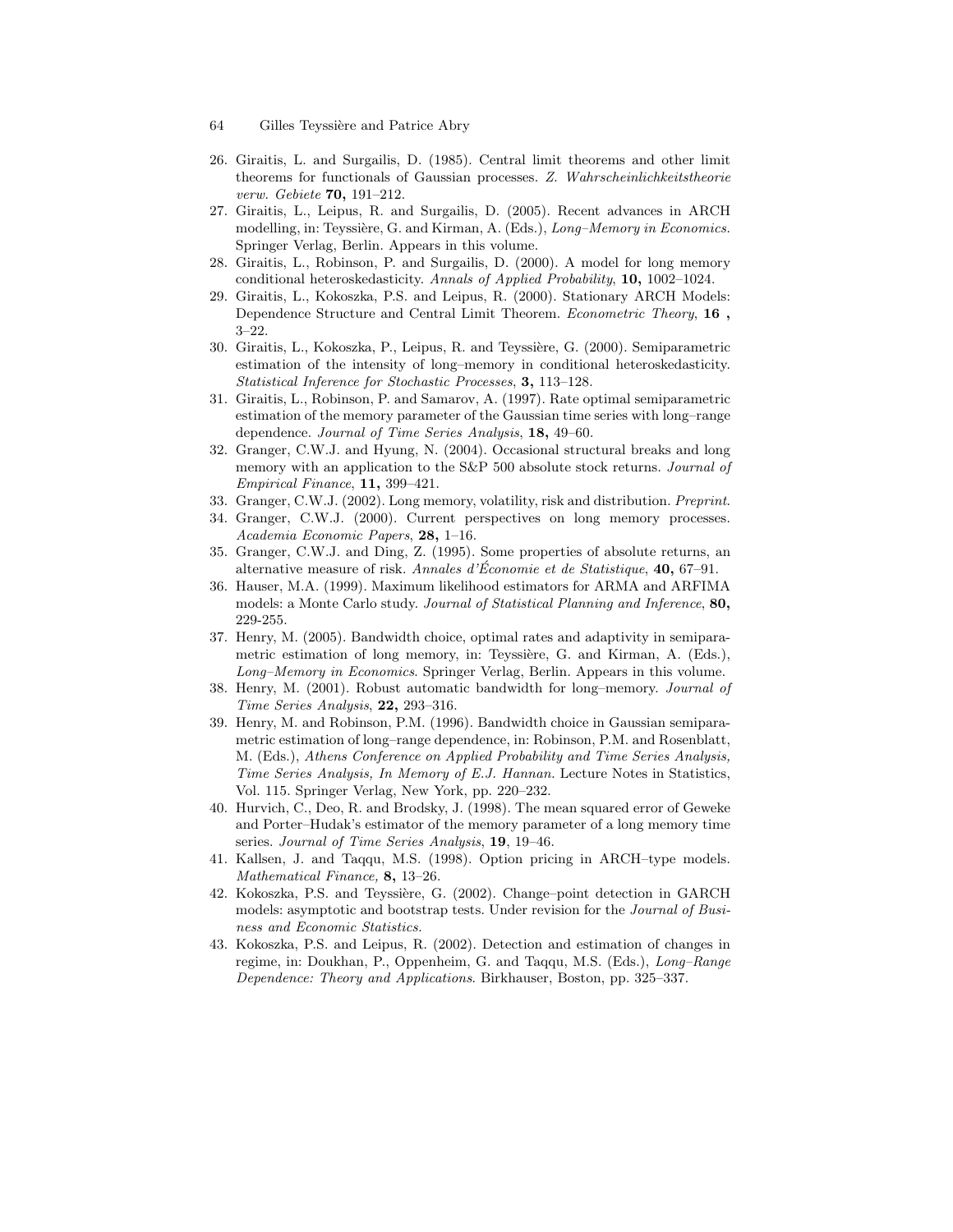- 44. Künsch, H.R. (1987). Statistical Aspects of Self-Similar Processes, in Prohorov, Yu. and Sazanov, V.V. (Eds), *Proceedings of the First World Congress of the Bernoulli Society*, 1, 67–74. VNU Science Press, Utrecht.
- 45. Lang, G. and Roueff, F. (2001). Semiparametric estimation of the Hölder exponent of a stationary Gaussian process with minimax rates. *Statistical Inference for Stochastic Processes*, 4, 283–306.
- 46. Lavielle, M. (1999). Detection of multiple changes in a sequence of dependent variables. *Stochastic Processes and their Applications*, 83, 79–102.
- 47. Lavielle, M. and Moulines, E. (2000). Least–squares estimation of a unknown number of shifts in a time series. *Journal of Time Series Analysis*, 21, 33–59.
- 48. Lavielle, M. and Teyssière, G. (2005). Adaptive detection of multiple change– points in asset price volatility, in: Teyssière, G. and Kirman, A. (Eds.), *Long*– *Memory in Economics.* Springer Verlag, Berlin. Appears in this volume.
- 49. Lobato, I.N., and Velasco, C. (2000). Long memory in stock market trading volume. *Journal of Business and Economic Statistics*, 18, 410–427.
- 50. Mallat, S. (1998). *A Wavelet Tour of Signal Processing*. Academic Press, Boston.
- 51. Mikosch, T. and Stărică, C. (2004a). Non-stationarities in financial time series: the long–range dependence and the IGARCH effects. *Review of Economics and Statistics*, 86, 278–290.
- 52. Mikosch, T. and Stărică, C. (2004b). Change of structure in financial time series and the GARCH model. *REVSTAT Statistical Journal*, 2, 41–73.
- 53. Mikosch, T. and Stărică, C. (2003). Long–range dependence effects and ARCH modeling, in: Doukhan, P., Oppenheim, G. and Taqqu, M.S. (Eds.), *Long–Range Dependence: Theory and Applications.* Birkhauser, Boston, pp. 439–459.
- 54. Mikosch, T. and Stărică, C. (1999). Change of structure in financial time series, long range dependence and the GARCH model. *Preprint*.
- 55. Moulines, E. and Soulier, P. (2003). Semiparametric spectral estimation for fractional processes, in: Doukhan, P., G. and Taqqu, M.S. (Eds.), *Long–Range Dependence: Theory and Applications.* Birkhauser, Boston, pp. 251–301.
- 56. Müller, U.A., Dacorogna, M.M., Olsen, R.B., Pictet, O.V., Schwarz, M. and Morgenegg, C. (1990). Statistical study of foreign exchange rates, empirical evidence of a price change scaling law, and intraday analysis. *Journal of Banking and Finance*, 14, 1189–1208.
- 57. Robinson, P.M. (1995a). Gaussian semiparametric estimation of long–range dependence. *The Annals of Statistics*, 23, 1630–1661.
- 58. Robinson, P.M. (1995b). Log periodogram regression of time series with long range dependence. *The Annals of Statistics*, 23, 1048–1072.
- 59. Robinson, P.M. (1994). Time Series with Strong Dependence, in C.A. Sims (Ed), *Advances in Econometrics, Sixth World Congress*. Cambridge University Press, pp. 47–95.
- 60. Robinson, P.M. (1991). Testing for strong serial correlation and dynamic conditional heteroskedasticity in multiple regression. *Journal of Econometrics*, 47, 67–84.
- 61. Robinson, P.M. (1977). The estimation of a nonlinear moving average model. *Stochastic Processes and their Applications*, 5, 81–90.
- 62. Robinson, P.M. and Zaffaroni, P. (1997). Modelling nonlinearity and long– memory in time series. *Fields Institute Communications*, 11, 161–170.
- 63. Surgailis, D. (1981). Convergence of sums of nonlinear functions of moving averages to self–similar processes. *Soviet Mathematics*, 23, 247–250.